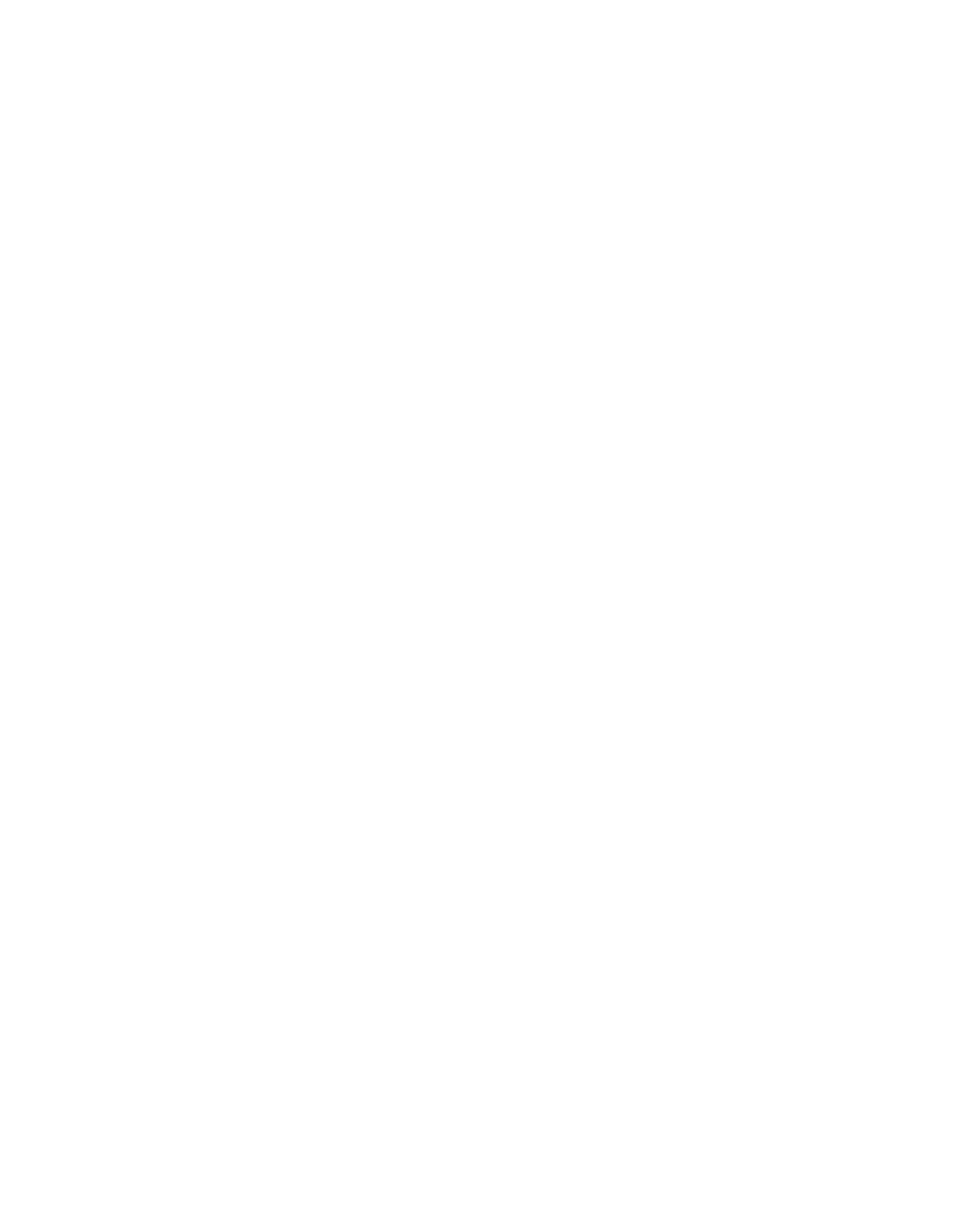# **CONTENTS**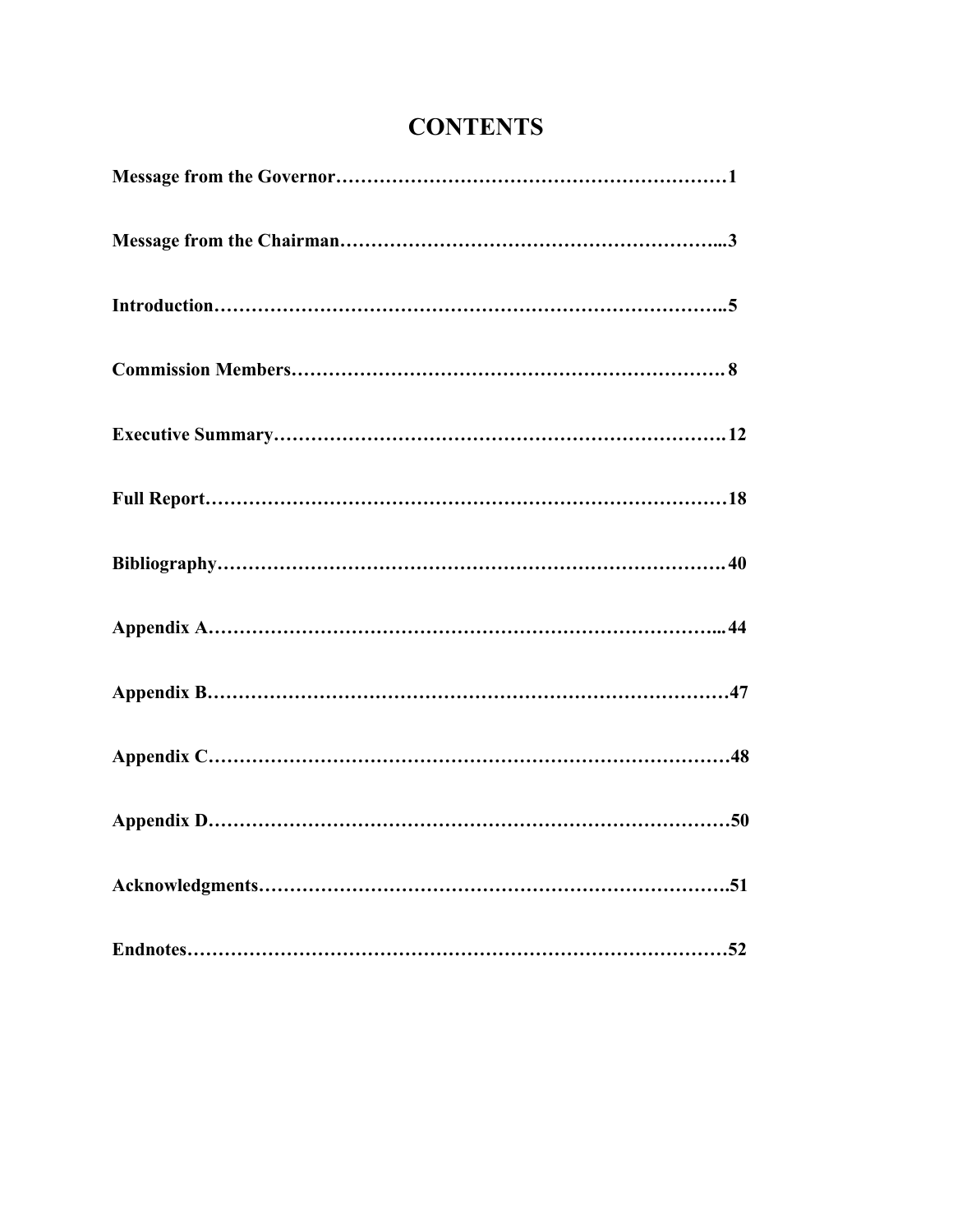# **MESSAGE FROM THE GOVERNOR**

Three years ago, I pledged that if I were elected Governor of Maryland, my administration would be known for its extraordinary support of public education. I then envisioned a body of

parents, teachers, principals, administrators, and education experts, working closely with Dr. Nancy S. Grasmick, State Superintendent of Schools, and the Maryland State Department of Education, that would carefully examine current education practices and make recommendations that would keep Maryland in the vanguard of states delivering quality public education. Concurrent with supporting more than a \$1 billion increase in public education funding, I pledged to the people of the state that those dollars would be spent wisely to advantage all children through initiatives to attract and retain quality teachers and properly prepare our children for the workforce.



Therefore, on September 27, 2004, I signed an executive order creating the Governor's Commission on Quality Education as a key component of that pledge. The work of the Commission has been completed, and it is my belief that the 30 recommendations contained in



the report will serve to renew discussion of key issues crucial to maintaining quality public education well into the next century. Maryland's successes in education achievement have resulted from the hard work of children, parents, teachers, principals, and other stakeholders. I applaud their efforts. As the Governor of Maryland, I will continue working with them to achieve even greater successes. As we face increasing demands of globalization and technological change, Maryland must remain a leader, both in the United States and throughout the world.

While many important issues emerge from the report, one of the most compelling is the need to focus on improving mathematics, science, and technology education. We must ensure that we are preparing Maryland's children for the post-secondary and workplace challenges of the 21st Century. Accordingly, I am moving ahead immediately to host a statewide Summit on Mathematics, Science, and Technology with all public and private stakeholders. The summit will bring together business and education communities to examine standards in each area, as well as to create measured literacy and mathematics recovery systems for those students falling behind.

Other recommendations address issues of empowering educators and ensuring accountability for results, reexamining financial incentives for educators, streamlining teacher preparation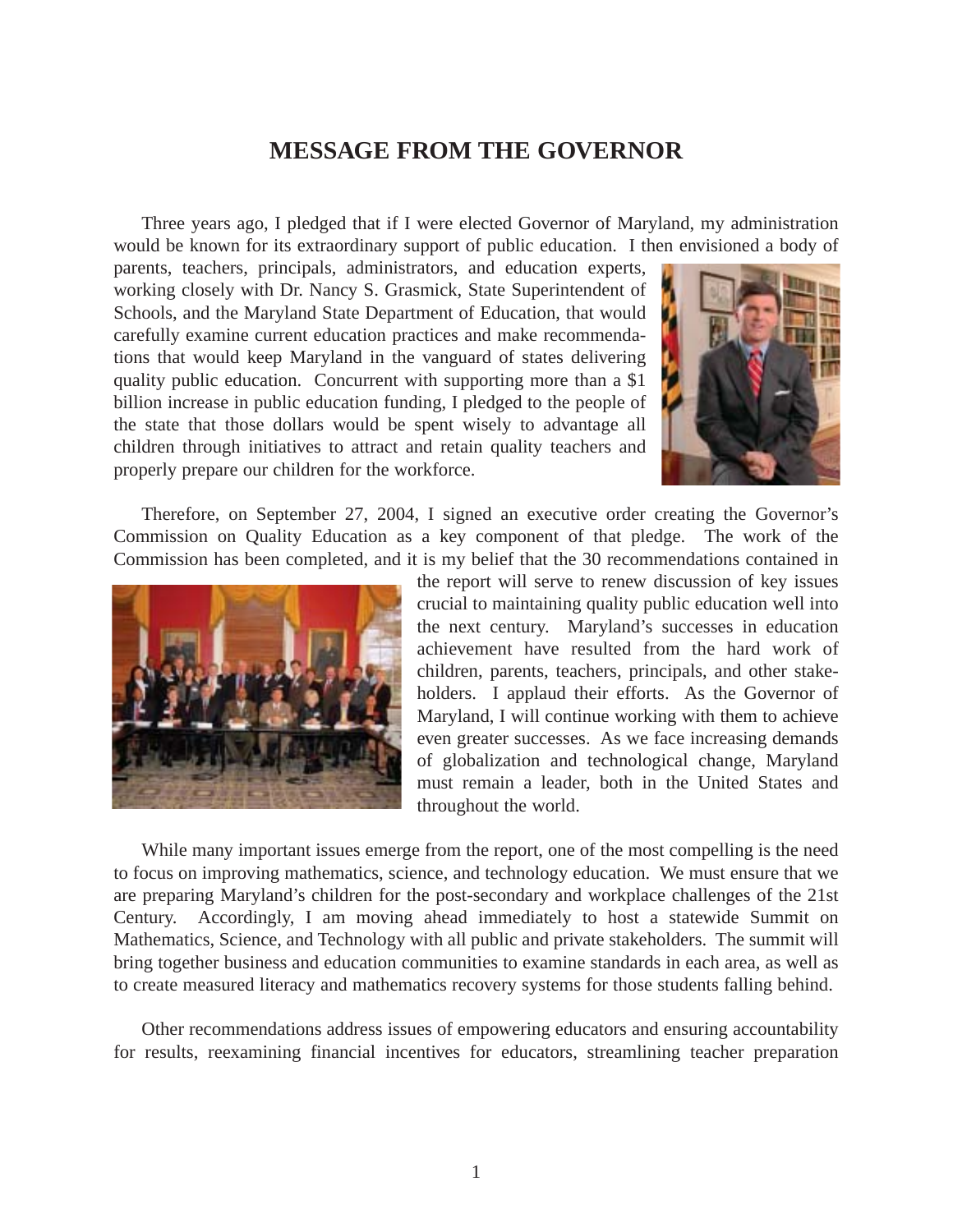programs, improving school readiness for all Maryland children, and employing best practices in every school and in every district of the state.

As Governor of Maryland, I offer this report as motivation for rethinking current practices and making logical and necessary changes for improving public education for all children in the state. Record funding is not enough. My firm belief is that wise financial investment in our young people, coupled with vision, commitment, and hard work, will help all of Maryland's citizens prosper in the challenging years ahead.

Finally, for their leadership roles, I especially want to thank Lt. Governor Michael S. Steele for chairing the Commission and Robert J. Kemmery, Jr., for his work as the Commission's Executive Director.

Ret 2. Ellifo

Robert L. Ehrlich, Jr. Governor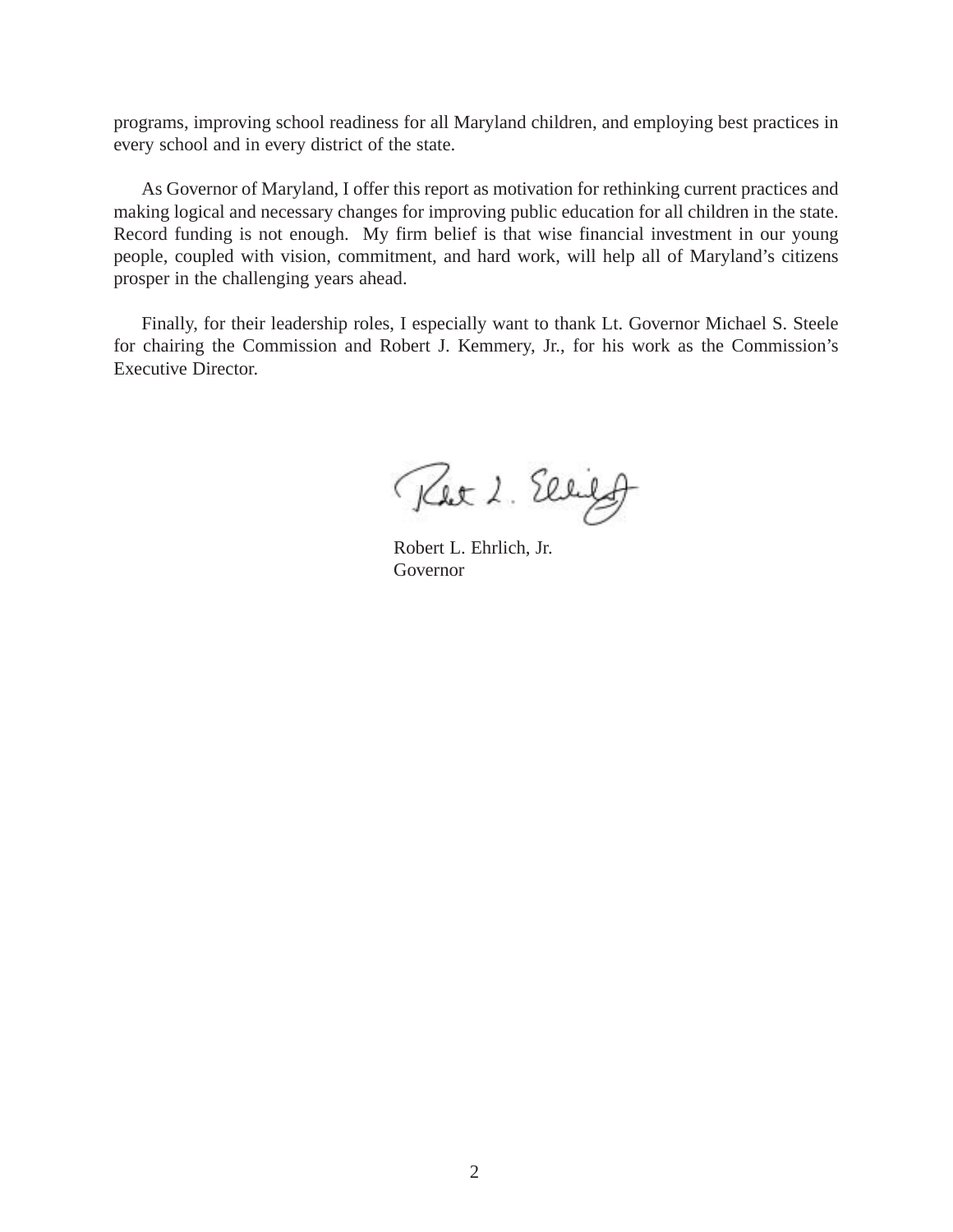# **MESSAGE FROM THE CHAIRMAN**

When we look at Maryland education through the eyes of our children, what we see is an interesting and complex learning experience for them and for us. At the center of the Report of

the Governor's Commission on Quality Education in Maryland is a vision of public education inspired by the accomplishments of the past but tempered by the knowledge and perspective that education is not a static process. Although we have many fine initiatives in Maryland education, this Administration and Commission firmly believe that we should work harder and strive for higher levels of excellence to improve schools throughout the state.

During the seven public hearings, more than 200 people testified about their perceptions of, experiences with, and suggestions for Maryland's public school systems. These hearings and additional adult



focus groups gave a voice to parents, teachers, administrators, business and community leaders, and residents.

I heard the most powerful and moving voices in the classrooms and meeting areas of our schools. After personally visiting schools in every district in Maryland and conducting nearly 40 focus groups with more than 1,000 students, I believe that this report illustrates what the current academic climate really is like and where improvements can be made.

Most of my visits began with a trip to the principal's office and included a tour of the school, classroom observations, a meeting with approximately 25 students from various grade levels, and a session with the school improvement team. Through my conversations, observations, and discussions, I learned what students liked and didn't like about their schools, what would make them better places for learning, and what constitutes an outstanding teacher in the classroom. I learned how teachers felt about their college preparation for the classroom and high stakes testing, how parents viewed their role in their child's education preK-12, and how business and community partners focused resources to facilitate a quality education for students.

My preK-12 journey through Maryland's education system was a unique experience. During some of my school visits, I assumed the role of student or teacher. As a student, I rode the school bus, followed a schedule for a full day of classes, ate lunch in the cafeteria, and engaged students in conversations about their education. As a teacher, I taught classes in middle and high schools, which included planning and team-teaching a lesson in American history.

The Commissioners and I have learned firsthand from the students, teachers, parents, and principals who are at the heart of education in Maryland. Our child-centered approach has helped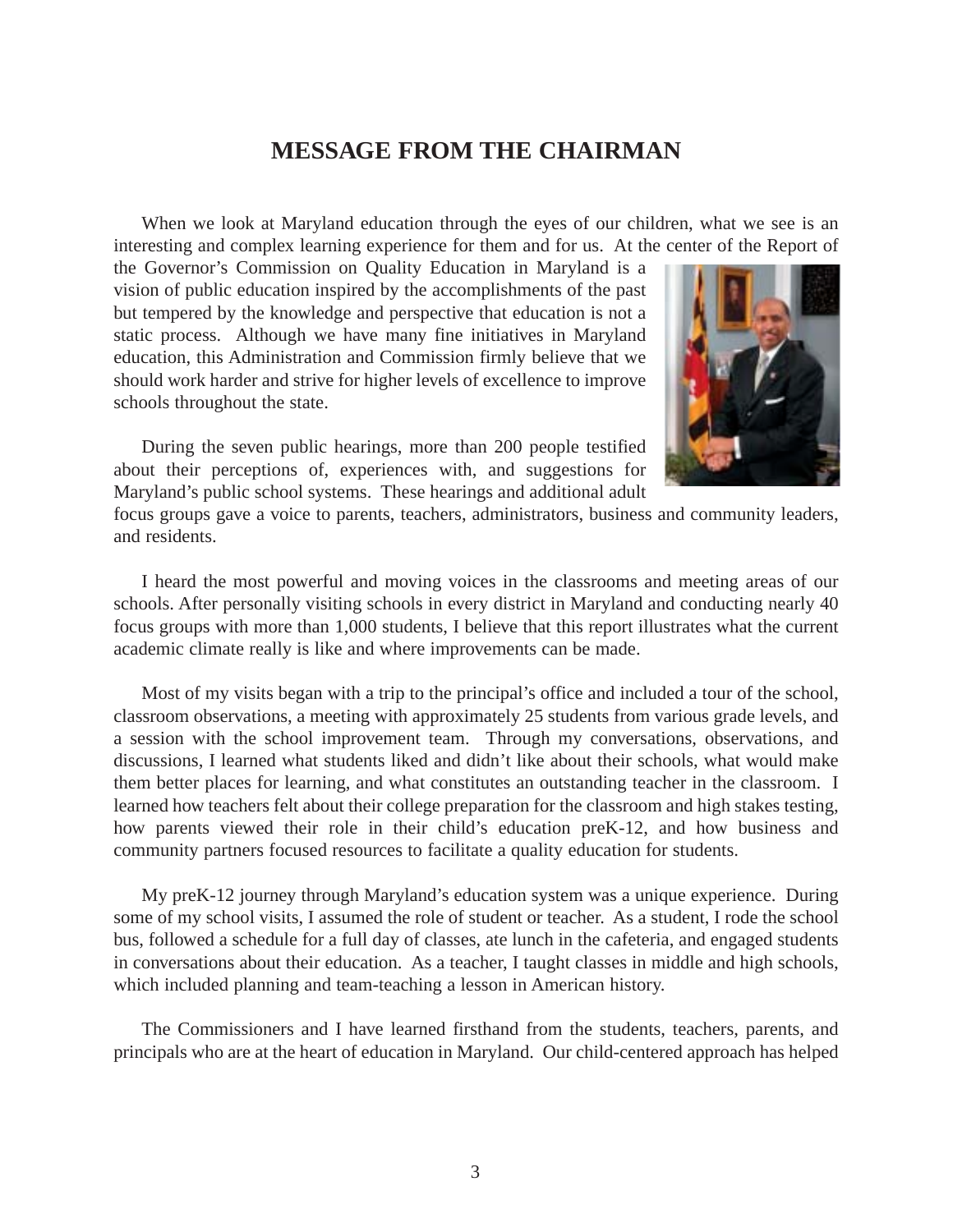to identify quality strategies that support the goal of high academic achievement in our schools. Our ultimate goal is to better prepare all students in Maryland for future success in their postsecondary education and careers.

The students of Maryland have told me that they want the quality of education improved in their schools. I have heard them and seen for myself that the children are right.

Michael S. Stade

Lt. Governor Michael S. Steele Chairman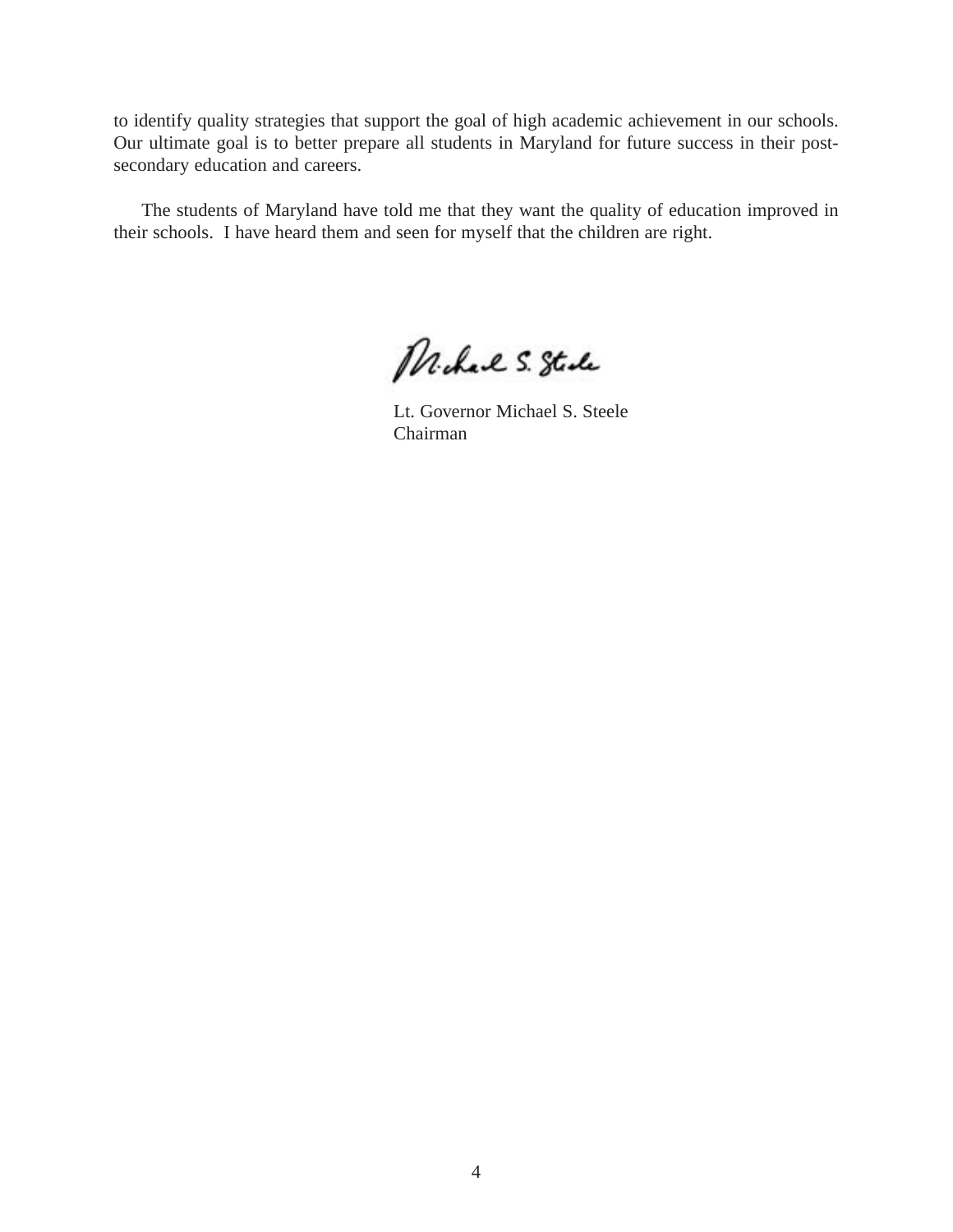# **INTRODUCTION**

# **ìHelping our teachers to succeed and enabling our children to learn is an investment in** human potential, one that is essential to guaranteeing America's future."

Louis V. Gerstner, Jr.

Chairman, The Teaching Commission, and Former Chairman, IBM

One of Maryland's most important natural resources cannot be found on a map or within the Chesapeake Bay. Rather, this resource exists in our homes, schools, and communities. Our most treasured resource is our children. They will guide the future of our state's society, economy, and livelihood. Our children will grow to be leaders in government, business, education, science, and technology. The quality of education that we offer will determine whether or not today's children ultimately become tomorrow's leaders.

Maryland already possesses some of the most highly acclaimed preK-12 schools, universities, public and private research institutions, medical and health care organizations, and private businesses in the nation and the world. Maryland has been recognized for parental involvement by both the National Parent Teacher Association and U.S. Secretary of Education Margaret Spellings. The number of African-American students taking Advanced Placement Exams has increased by 84% since 2001. Maryland's elementary and middle schools improved reading and mathematics test scores for a second straight year (2004 and 2005), with African-American and Hispanic students closing achievement gaps in some key areas. In 2003, Governor Ehrlich signed Maryland's first charter school law, providing parents and students with more choices in education; and this fall, 14 new public charter schools are opening their doors for the very first time. Maryland is launching new initiatives to encourage children who are inventors and patent holders to dream big and bring ideas to reality, to think critically, and learn how to be young entrepreneurs. Education leaders also recognize that the competitive global environment means a greater focus on the skill sets of the  $21<sup>st</sup>$  century, with an emphasis on mathematics, science, technology and foreign languages.

In addition to being a leader in the field of education, Maryland holds prominence in the business community as a leader in the global marketplace. That fact underscores our need for continued investment and improvement in education. Our unique geographic location allows our state to be the crossroads of federal installations, including the National Institutes of Health, NASAís Goddard Space Flight Center, the National Security Agency, and many federal military installations across the state. Maryland also boasts a diverse and growing corporate community, with strengths in biotechnology, health care, telecommunications, and finance, among other fields. Our world class system of higher education, including the University System of Maryland, Johns Hopkins University, and many other prestigious colleges and universities anchor Maryland as a place to train the world's best and brightest in a post-secondary environment.

The confluence of these assets has helped to rank Maryland second nationally in federal support for research and development, with over \$7 billion invested. Some 7,000 infotech and communications companies employ about 300,000 in the Baltimore-Washington region. Maryland ranks first among the states in the percentage of professional and technical workers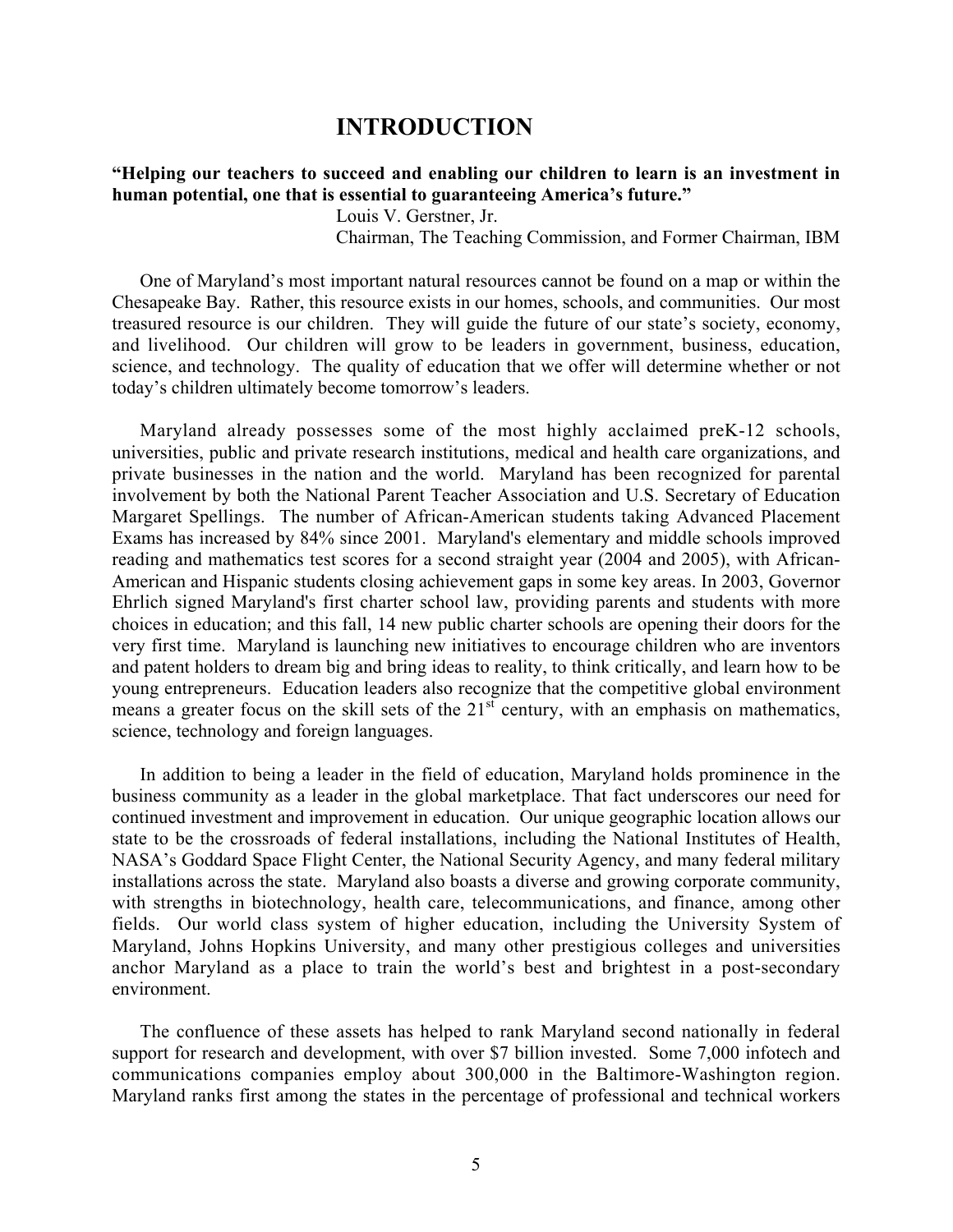(24.0%) in the workforce. Maryland has the second highest concentration of doctoral scientists and engineers among the states. Maryland ranks second among the states in the percentage of the population 25 and older with a graduate or professional degree (13.4%). In short, our state is naturally positioned to lead our nation and the world as a laboratory for innovation and unparalleled achievement in preparing our youth to succeed in the  $21<sup>st</sup>$  century and beyond.

Though public education in Maryland has a strong foundation with documented successes and is moving forward with reform, the Commission recognizes that important work remains to ensure that every child in the state is being prepared for the challenges of the  $21<sup>st</sup>$  century. Some schools face state reconstitution because they did not meet Adequate Yearly Progress (AYP) and fell below *No Child Left Behind (NCLB)* standards for several years in a row. Because the stakes are high for our state and our country in the global marketplace, all schools should be performing successfully.

The Report of The Governor's Commission on Quality Education in Maryland urges action to improve the quality of education that students receive in every school district in the state. The report is the result of countless hours of testimony and presentations from all areas of the education community. During 2004-05, the Commission made 38 school visits, covering every school district in Maryland. Throughout these visits, Lieutenant Governor Michael S. Steele and other Commission members met with more than 1,000 students and 600 adults. Each visit centered on discussion with stakeholders including parents, teachers, principals, business leaders, board members, superintendents, and support staff. In addition, seven public hearings were held throughout the state. More than 250 individuals provided testimony, and all hearings were well attended by a public concerned with quality education. The Commission's four subcommittees held 29 subcommittee meetings, during which they listened to major policy statements from education leaders and consultants. This report reflects the most current research available on teacher/principal accountability and growth, schools and community linkages, school readiness and early childhood programs, and global best practices in education. The Governor's Commission will measure its ultimate success through its mobilization of key stakeholders who will help to bring about changes in policies and practices in Maryland.

The hope is that this report will re-energize the discussion of new ideas, to be followed by focused action to improve education in Maryland. Some recommendations are achievable through executive order, some through a willingness to change traditional ways of thinking, and some through bipartisan legislative action.

The Commission has listened to the students, teachers, parents, school and system leaders, and many other stakeholders who have shared their ideas, concerns, frustrations, observations, and suggestions about education in our state. In fact, some of the most powerful testimony came from students, and comments from students are highlighted throughout this report to remind us that quality education for all children in the state is our primary concern. Some parents delivered passionate testimony about their children taking remedial courses in colleges, after graduating from what are considered quality public high schools. They expressed their frustration with the current quality standards in public schools. Many first and second year teachers expressed concerns about not being properly prepared for the realities of the classroom. Commission members held lengthy discussions with superintendents, principals, veteran teachers, support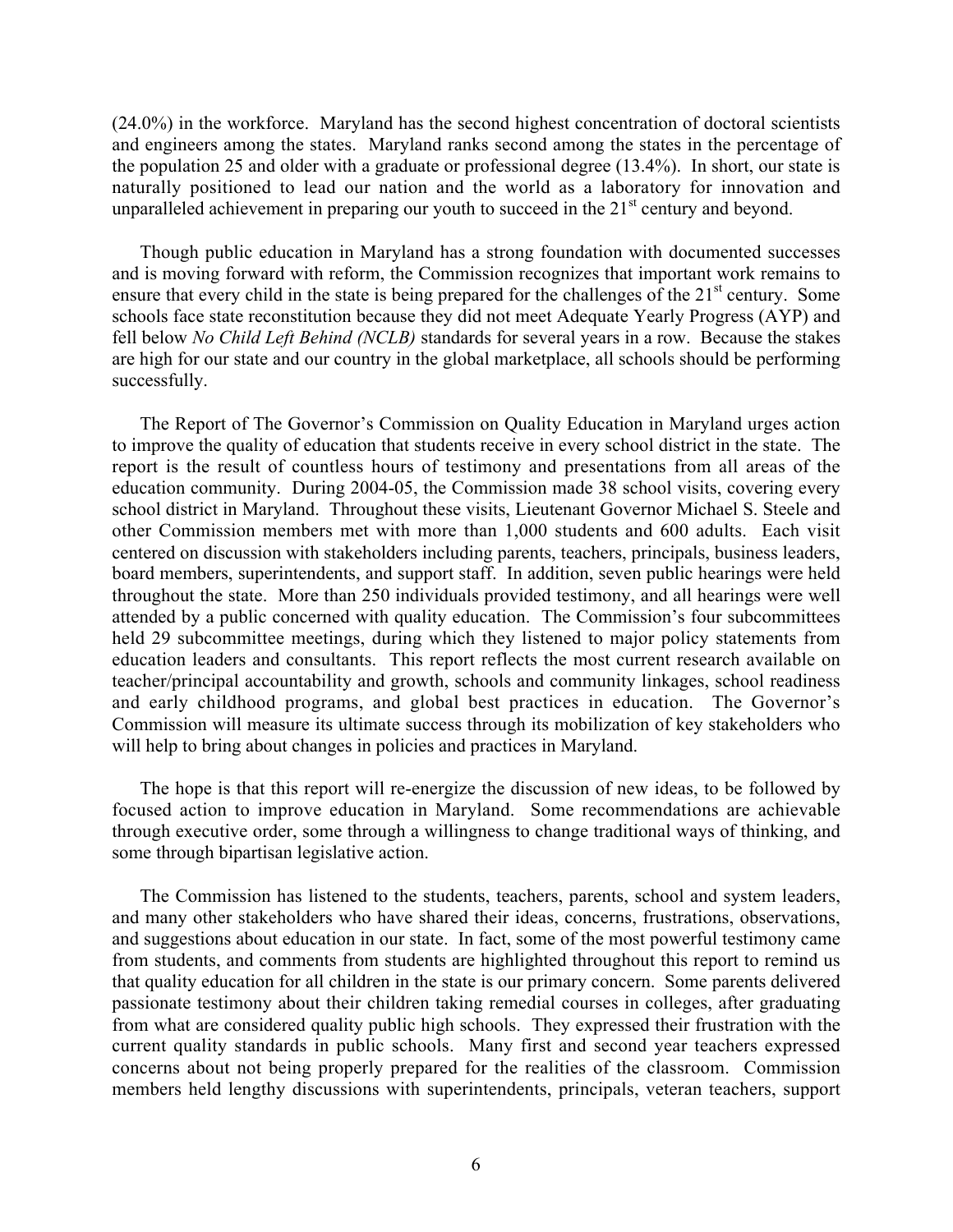staff, and many others who want to strengthen student services that encourage academic achievement.

Although the task of making significant improvements will be challenging, all stakeholders understand that the quality of our education system determines the quality of our children's future and the future of Maryland.

This report is designed to achieve lasting, maximum, and measurable results, but it is not offered as an exhaustive study. Rather, the Commission also offers the report as a framework of recommendations for further deliberation and strategic planning. Throughout the preparation of this final draft, the Commission leadership has worked to be substantive, clear, persuasive, and, above all, focused on children.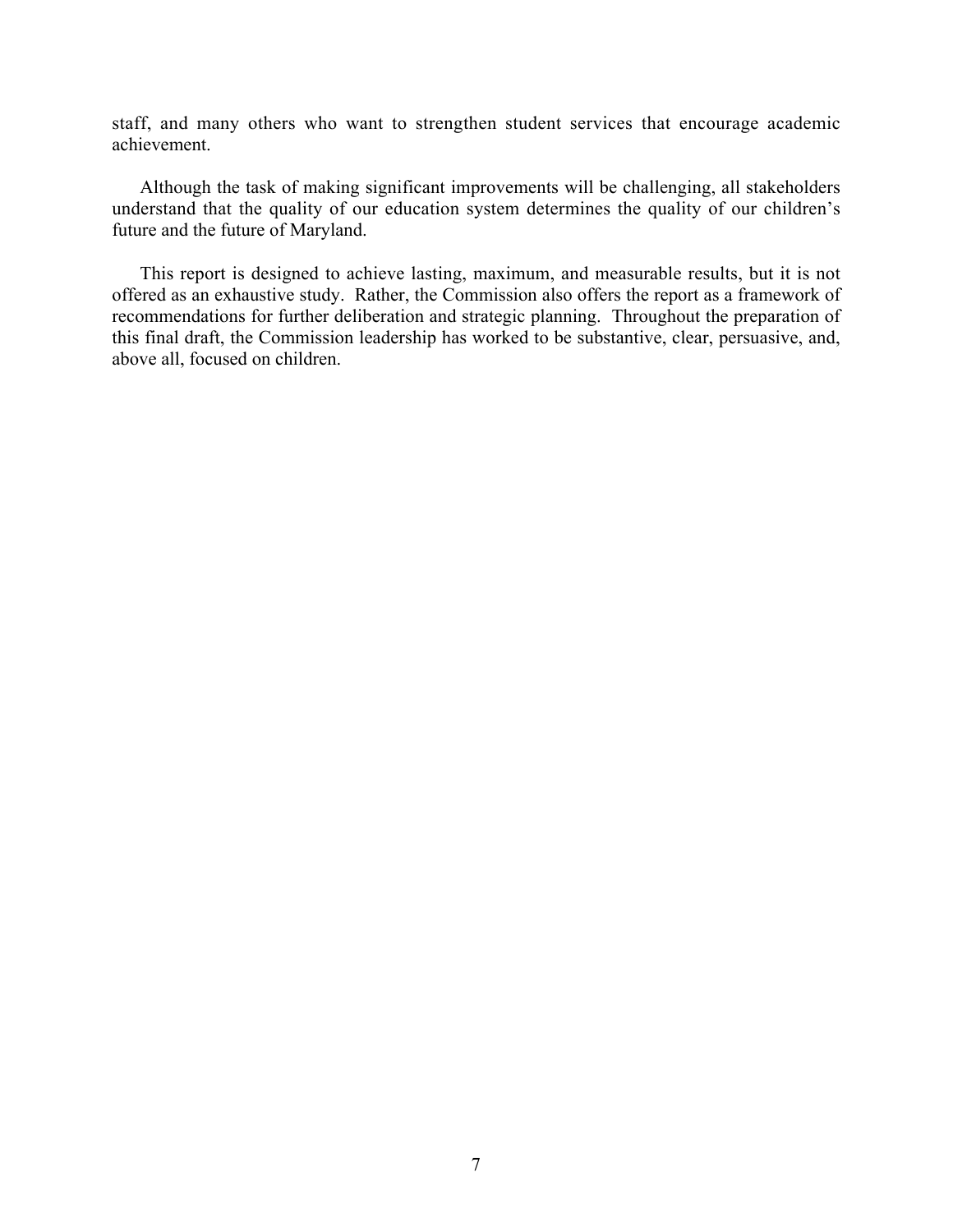# **COMMISSION MEMBERS**

**Lt. Governor Michael S. Steele** is the first African American ever elected to a statewide office in the history of Maryland. Governor Robert L. Ehrlich, Jr. appointed him Chair of the Governor's Commission on Quality Education in Maryland in September 2004.

**Adela M. Acosta** is Director of Intergovernmental Relations in the Office of the Governor. During the Commission, Ms. Acosta was the principal of Cesar Chavez Elementary School in Hyattsville, MD. Ms. Acosta has also worked as a teacher, assistant principal, education specialist, and education consultant. Ms. Acosta is affiliated with the National Education Association, the Elementary School Principals Association, and the International Council of Reading.

**Michael Bender, Ed.D.** is the Vice-President of Educational and Legislative Affairs at the Kennedy Krieger Institute. Dr. Bender is also a Professor of Education with a joint appointment in pediatrics from The Johns Hopkins University and School of Medicine. Previously, Dr. Bender was a public school teacher and a Doctoral Fellow of the United States Department of Education.

**Victor E. Bernson, Jr.** is General Counsel for the White House Office of Administration. Previously, Mr. Bernson worked for the Departments of Defense and Justice and was a Lieutenant Commander in the United States Navy. He is also the father of two children, ages 14 and 12.

**William E. Brock** is the Chairman Emeritus of Intellectual Development Systems, Inc. Senator Brock represented the State of Tennessee in the United States Senate from 1971-1976. He is on the board of several philanthropic and educational organizations, including The National Center for Educational Accountability, the National Center on Education and the Economy, and the National Teachers Hall of Fame.

**Dr. Calvin W. Burnett** is Secretary of the Maryland Higher Education Commission. Dr. Burnett is also a member of the Maryland Higher Education Investment Board, the Southern Regional Education Board, the Education Commission of the States, and the State Higher Education Executive Officers.

**Jean B. Cryor** is a Delegate from District 15 in the Maryland House of Delegates. Delegate Cryor is a member of the Education Subcommittee of the House Ways and Means Committee and also serves on the Commission on Education Finance, Equity and Excellence, as well as the Governor's College Readiness for the Disadvantaged Task Force. Delegate Cryor has three daughters and three grandchildren.

**Ulysses Currie** is a State Senator from District 25 in the Maryland General Assembly. Senator Currie worked as an educator in Prince George's County for 25 years and is a member of the Association of School-Based Administrators and Supervisors of Prince George's County. He is the father of two sons.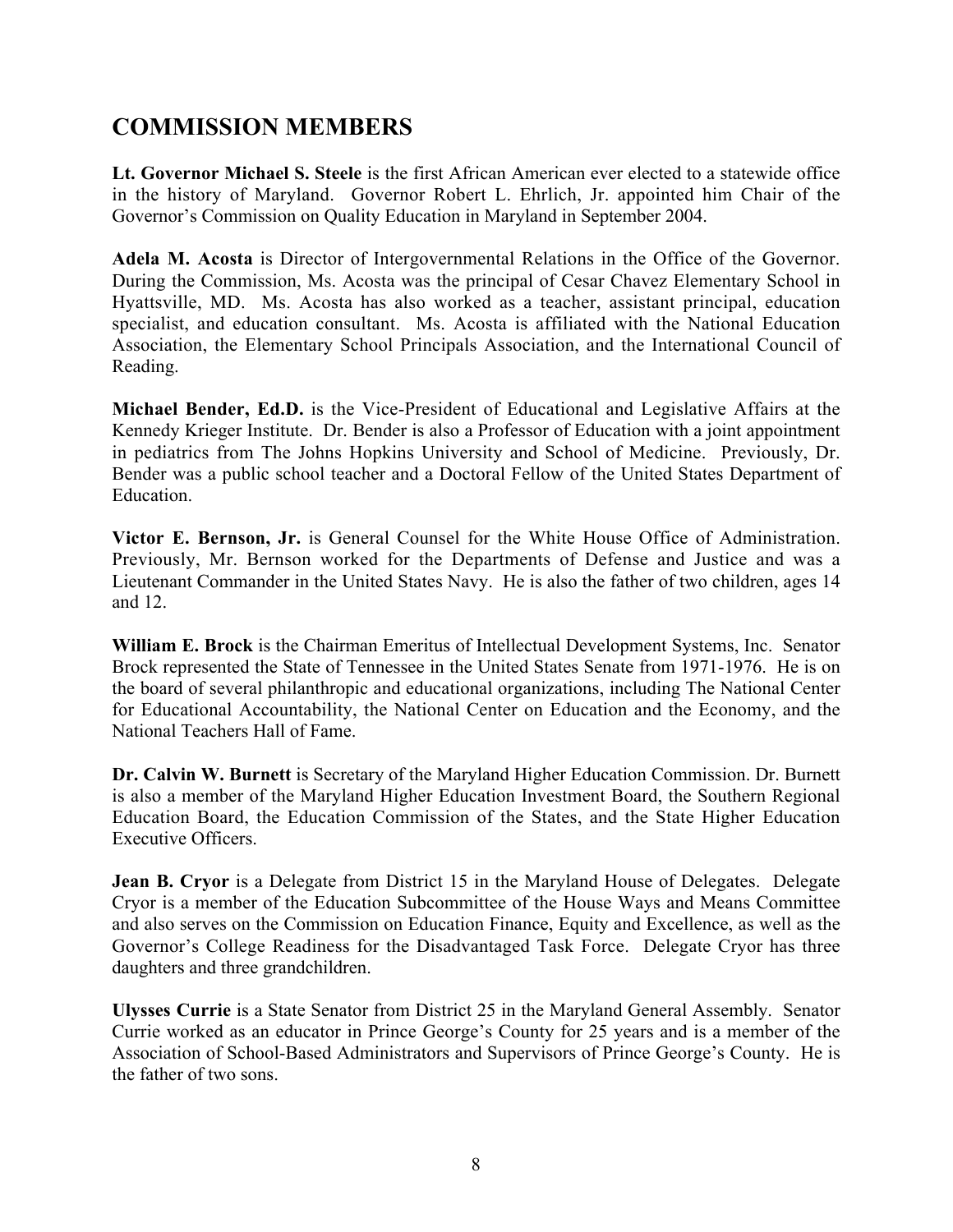**Dr. Eugene M. DeLoatch** is the Dean of the Clarence M. Mitchell, Jr. School of Engineering at Morgan State University. Dr. DeLoatch has served as president of the American Society for Engineering Education, a non-profit member association dedicated to improving technology and engineering education.

**James C. DiPaula, Jr.** is Chief of Staff for Governor Robert L. Ehrlich, Jr. During the Commission, Mr. DiPaula served as Secretary of the Office of Budget and Management and presided over a record funding increase of \$1 billion for education. Mr. DiPaula is also a member of the Governor's Subcabinet for Children, Youth and Families and the Coordinating Council for Juvenile Services Educational Programs.

**Dr. Charles I. Ecker** is Superintendent of Carroll County Public Schools. The former County Executive of Howard County, Dr. Ecker served as Deputy Superintendent of Schools in Howard County and Assistant Superintendent of Schools in Prince George's County. Dr. Ecker has two children and ten grandchildren.

**Dr. Chester E. Finn, Jr.** is a Senior Fellow at the Hoover Institution, Stanford University. Dr. Finn is also President of the Thomas B. Fordham Foundation. The Senior Editor of *Education Next*, Dr. Finn has authored thirteen books and more than 300 articles throughout his career and is a national education consultant. Dr. Finn has two children and one grandchild.

**Dr. Nancy S. Grasmick** is the State Superintendent of Schools for the Maryland State Department of Education. Dr. Grasmick has worked as a teacher, administrator, Secretary of Juvenile Services, and Special Secretary for Children, Youth and Families. Dr. Grasmick has served on a number of boards and commissions, including The Consortium for Policy Research in Education Executive Board and the Johns Hopkins University Center for Talented Youth Board.

**Dorothy E. Hardin** is principal of Pikesville High School in Baltimore County. Ms. Hardin has worked as an English teacher, curriculum writer, and department chair. The past president of the Maryland Association of Secondary School Principals, she has authored numerous articles in education journals and magazines.

**James Harkins** is the Director of Maryland Environmental Service. During the Commission, Mr. Harkins was the County Executive for Harford County. Mr. Harkins also served as a Member of the House Delegates of Maryland. He is the father of two children.

**James Howard Henderson** is President of the Greater Baltimore Urban League. Mr. Henderson previously served as the Vice-President for Institutional Advancement at Edward College. Mr. Henderson has worked as a teacher and an assistant principal and served in the United States Air Force.

**Robert M. Hutcheson** is a County Commissioner for Allegany County. Mr. Hutcheson spent thirty-six years as a teacher, coach, and principal and serves as ex-officio member of the Board of Education. Mr. Hutcheson has four children and seven grandchildren.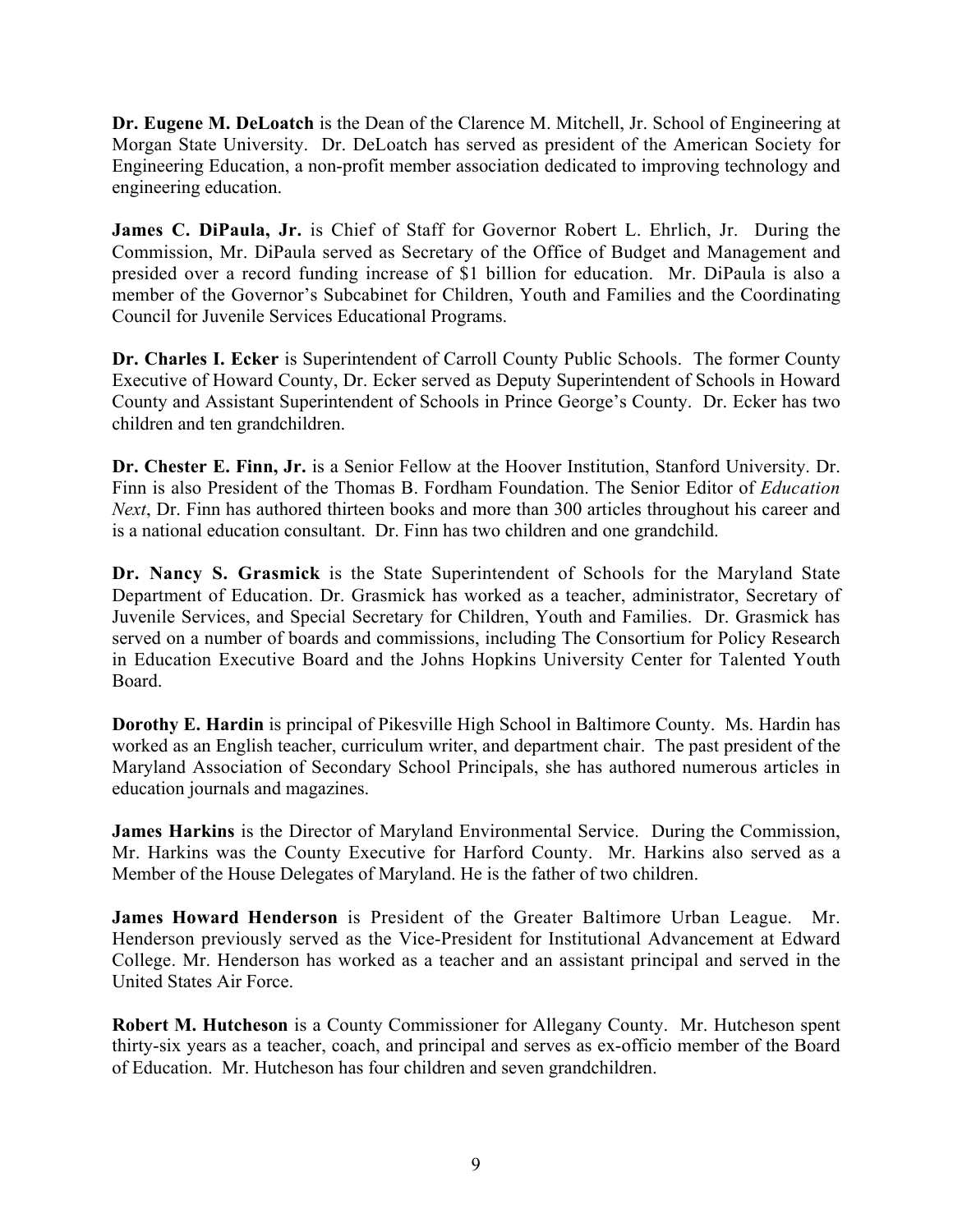**Andrew C. Jones, Ed.D.** is Vice-Chancellor of Educational Affairs, Dallas County Community College District. During the Commission, Dr. Jones was President of the Community College of Baltimore County, Catonsville. Dr. Jones served as a senior college administrator for more than 25 years. Dr. Jones is a member of the Commission on Life-Long Learning, the American Council of Education, Commission on Global Education, and the American Association of Community Colleges.

**Nancy J. King** is a Delegate from District 39 in the Maryland House of Delegates. Delegate King is the former President of the Montgomery County Board of Education and is a board member of the Primary Care Coalition of Montgomery County. Delegate King has three daughters and two grandchildren.

**Kwang-ja (Sunny) Lee** is principal of Clarksburg Elementary School in Montgomery County. Ms. Lee has worked as an acting assistant principal, a parent specialist, a personnel specialist, and an instructional assistant. Ms. Lee has co-chaired and served as a member of the Board of Education Advisory Committee for the Minority Student Education and Co-Chairperson of the Asian American Educators Association.

**Adrienne Mayonado** is an educator in Frederick County Public Schools. Ms. Mayonado chairs the Special Education Department at Tuscarora High School and oversees nearly 100 students. Ms. Mayonado is affiliated with the National Education Association, the Maryland State Teachers Association, and the Frederick Reading Council.

**Aris Melissaratos** is Secretary of the Maryland Department of Business and Economic Development. Mr. Melissaratos serves on several of the Governor's Cabinet Councils, including Career and Technology Education and Criminal and Juvenile Justice. Mr. Melissaratos also works with the State Planning Committee for Higher Education.

**Kenneth C. Montague, Jr.** is Secretary of the Maryland Department of Juvenile Services. Mr. Montague is a member of the Governor's Executive Council along with the Subcabinet for Children, Youth and Families. Previously, Mr. Montague was a member of the Maryland House of Delegates. Mr. Montague has two children.

**Grace Foxwell Murdock** is a mentor teacher for Wicomico County Public Schools. Previously, Ms. Murdock has worked as a facilitator for Schools for Success, an assistant principal, and a classroom teacher. Ms. Murdock is affiliated with the Maryland Council of Teachers of Mathematics, the Salisbury Area Chamber of Commerce/Education Committee, and the Eastern Shore Reading Council.

**Paula Noble** is the former mayor of the town of Forest Heights, Maryland. Ms. Noble previously worked in commercial real estate and banking. Ms. Noble is an Academy of Excellence in Local Government Fellow and is affiliated with Women in Government Services and the Maryland Municipal League.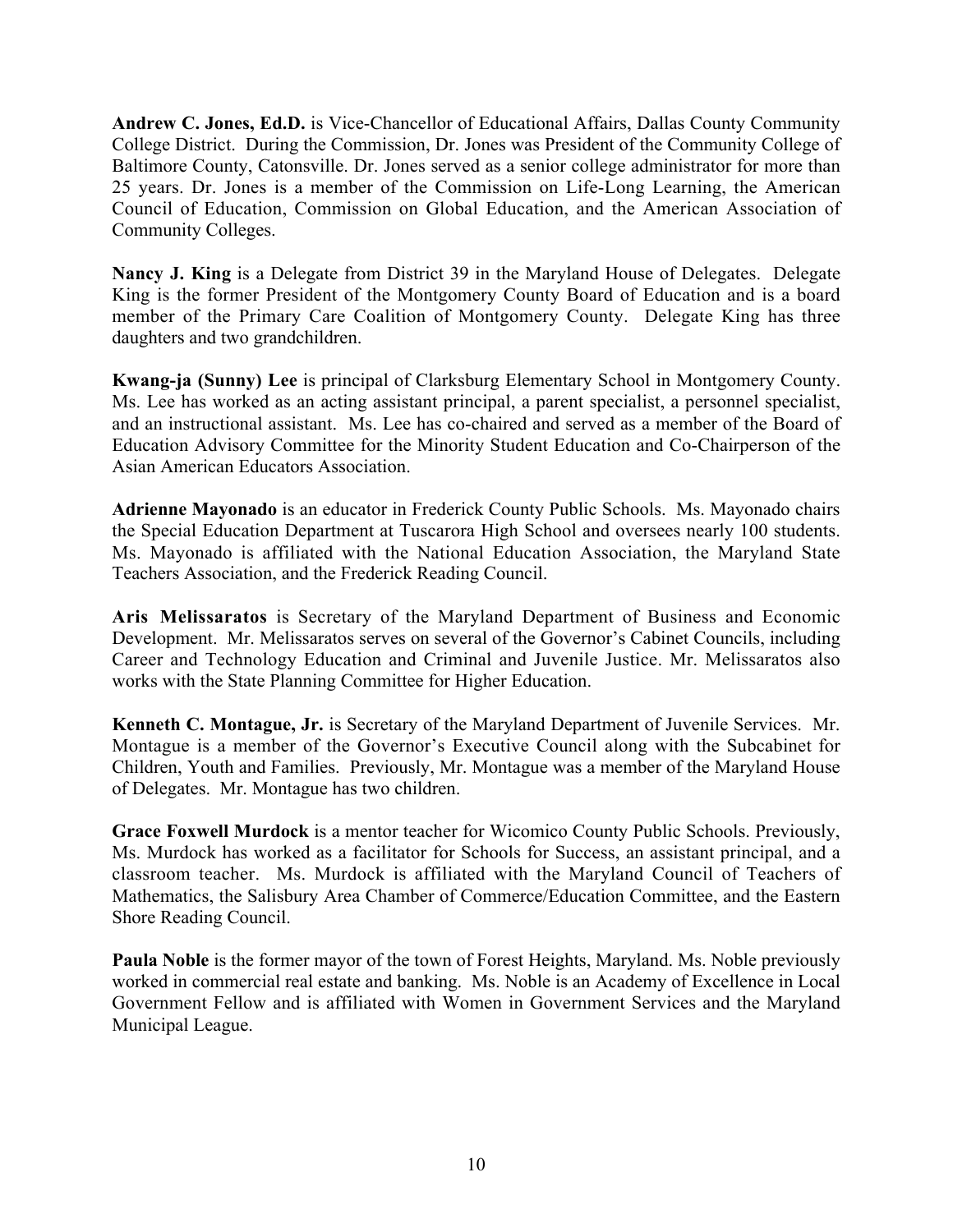**Robert M. Pitts** is a science teacher at Thomas Stone High School in Waldorf, Maryland. Mr. Pitts has received numerous teaching and coaching awards and is affiliated with the Maryland State Teachers Association and the National Education Association.

**Sister Rita Michelle Proctor, OSP** is principal of Mother Mary Lange Catholic School in the Archdiocese of Baltimore. Sister Proctor previously taught at St. Frances Academy in Baltimore City. She was also a former assistant principal at Cardinal Shehan School and a former principal at Charles A. Hall Elementary School.

**William R. Roberts** is the President of Verizon Maryland, Inc. Mr. Roberts is a member of The Kennedy Krieger Institute, The Living Classrooms Foundation, and the Maryland Business Roundtable for Education. The Sellinger School of Business and Management at Loyola College named Mr. Roberts Business Leader of the Year in 2004.

**Sandy Schrader** represents District 13 in the Maryland State Senate. Senator Schrader previously worked as a teacher and was a member of the Education, Health and Environmental Affairs Committee. Senator Schrader is also a member of the Women Legislators of Maryland.

**Andrew Smarick** is the director of the Charter School Leadership Council. Mr. Smarick previously worked as a legislative assistant to Congressman Wayne T. Gilchrest and served as a volunteer on Governor-Elect Ehrlich's transition team as an education advisor.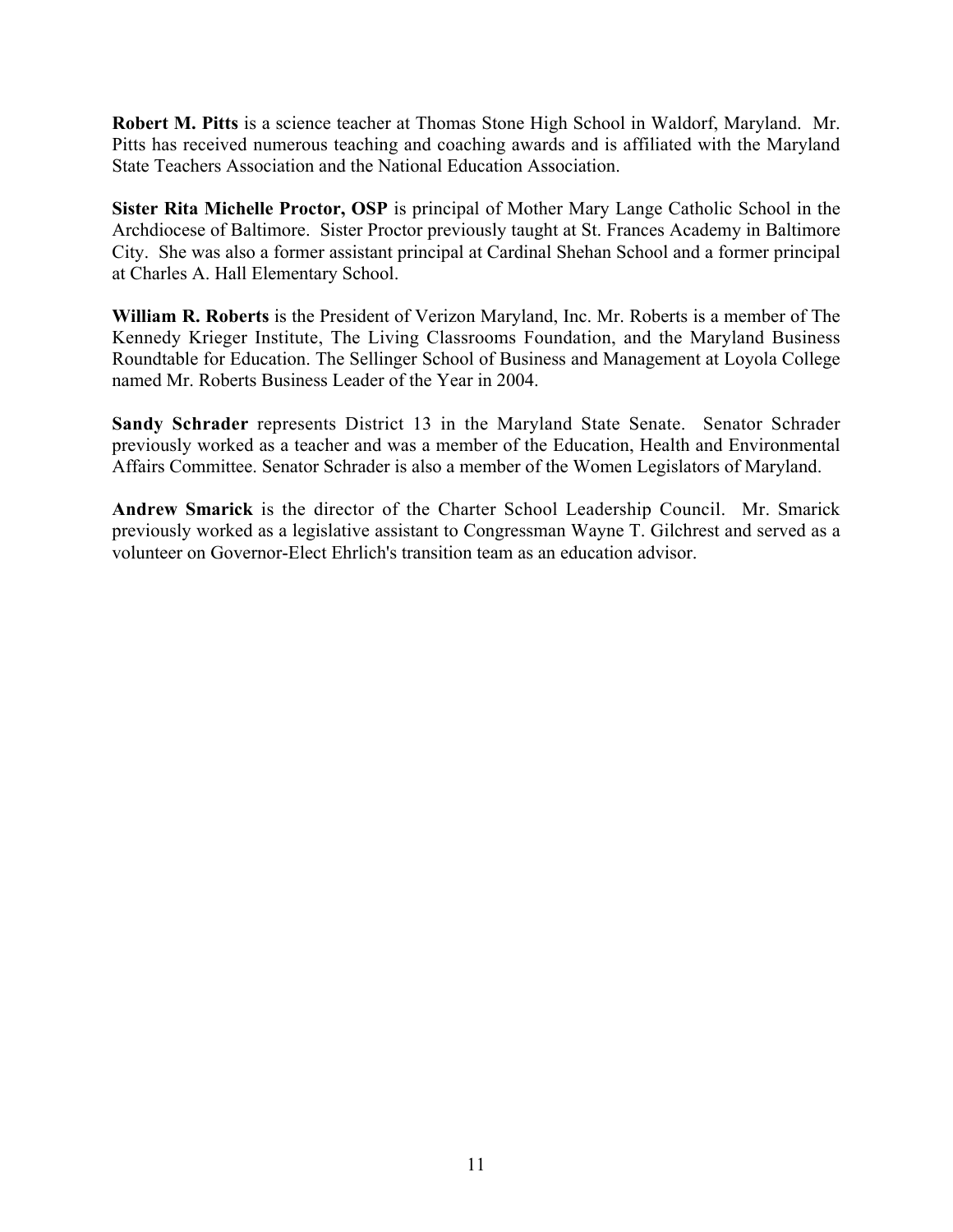# **THE GOVERNOR'S COMMISSION ON QUALITY EDUCATION IN MARYLAND**

# **Executive Summary**

# **RECOMMENDATIONS**

# **1. Develop a new compensation system for teachers and principals.**

The "uniform salary schedule" for teachers should be phased out for all new teachers and for veteran teachers willing to make the change. Maryland should develop a new "professional educator" compensation system with a statewide framework with minimums and district-specific adaptations. The compensation system should pay teachers according to their subject expertise, their demonstrated effectiveness, and the challenges of staffing particular schools. In addition, Maryland should provide principal compensation packages that are commensurate with their responsibilities and differentiated according to their effectiveness and the difficulty of staffing particular schools. Maryland should make significant changes in current compensation schedules to remain competitive with other states and to achieve a higher quality of education for our children.

# **2. Reform the pension system for teachers and principals.**

For new teachers/principals and veteran teachers/principals interested in making the shift, Maryland should supply a competitive and completely portable pension plan, giving educators the option of "taking their retirement with them" if they change states or careers.Attractive teacher/principal pension plans are crucial for Maryland to recruit and retain quality educators and to remain competitive with other states.

# **3. Expand tuition waivers.**

To attract more candidates into teaching, including college students considering additional career options, Maryland should resume the practice of waiving university tuition for prospective teachers who agree to teach in challenging schools or subject areas experiencing teacher shortages. By supporting the education costs in the preparation of potential educators, Maryland will be helping to address teacher supply issues.

# **4. Evaluate teacher preparation programs.**

Maryland should evaluate the content and efficacy of all four-year teacher preparation programs, too many of which are not adequately preparing teachers for today's classrooms. A focused study of teacher education programs and their effectiveness in providing well-prepared teachers for the classroom should be implemented immediately.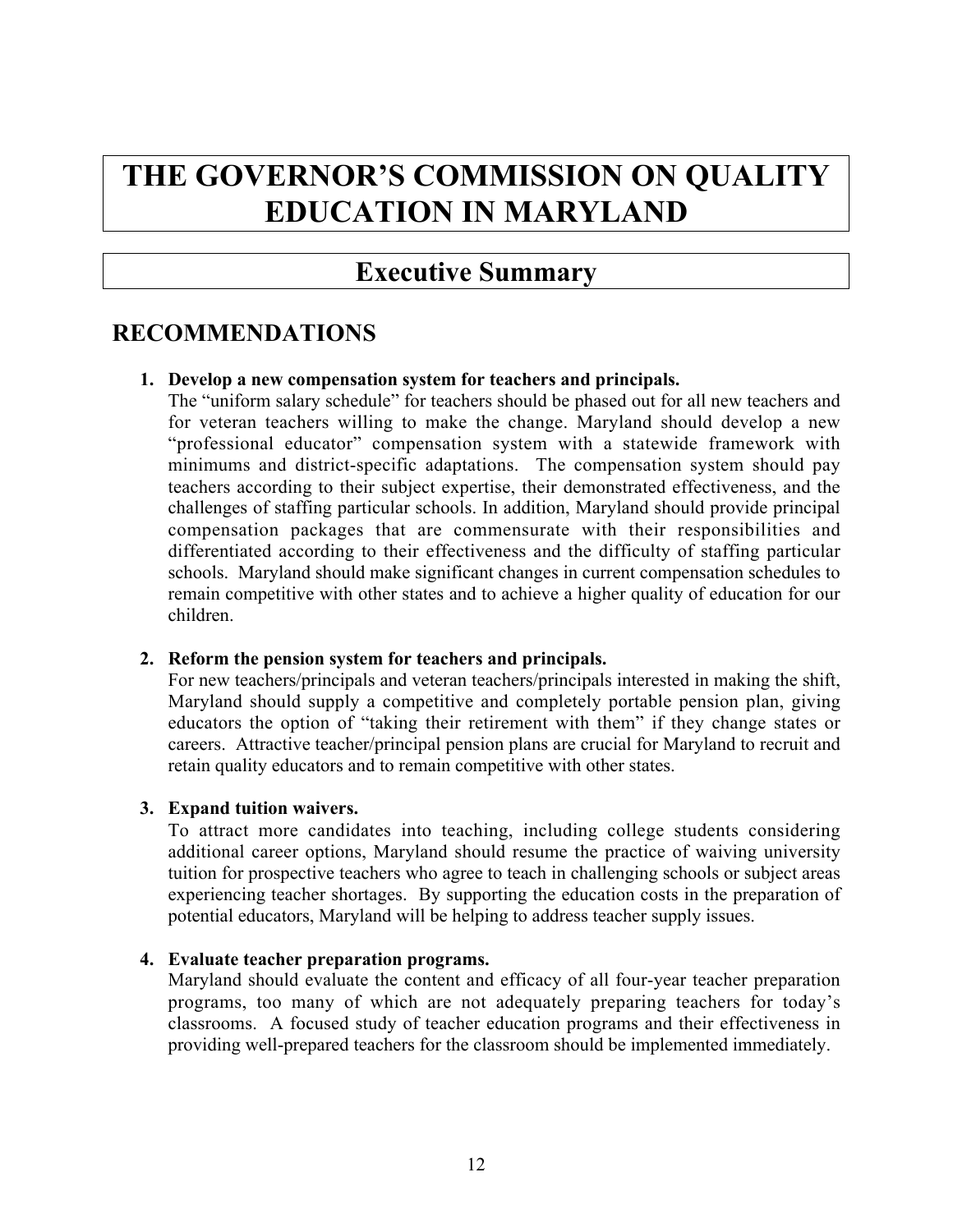# **5. Use community colleges for teacher training.**

With a seamless transition to four-year college/university programs in place, community college programs will help potential teachers avoid the bureaucratic obstacles and credit loss that currently exist. Community colleges also should be authorized to provide postbaccalaureate teacher training for individuals seeking certification in Maryland. In partnership with willing school systems, community colleges should be able to operate alternative certification programs.

# **6. Develop school ratings based on academic performance.**

To determine the effectiveness of teachers/principals and the success of their schools, Maryland should emulate other states that have developed school rating systems based primarily on academic performance. All schools in Maryland should be rated consistently using a framework for excellence that moves beyond the measures of *No Child Left Behind*.

# **7. Strengthen Maryland's Public Charter School Law and State Board of Education regulations.**

Charter schools not only have the effect of offering more choices to parents, but also the potential of improved learning outcomes for students. Through law and/or regulations, variables, such as curriculum, scheduling, length of school day/year, and enriched instructional techniques, may be reconfigured more freely in a public charter school environment. Maryland should be a national model for offering these viable public school alternatives.

# **8. Build a seamless continuum of early childhood education services.**

Children who receive age-appropriate instruction and diagnostic/prescriptive services are better prepared for success when they enter kindergarten. Maryland should build on the knowledge already generated through existing partnerships between public and private pre-school providers, such as Head Start and Family Support Centers. Efforts to improve early childhood education should be implemented seamlessly, not only in the schoolhouse, but also within the community through providers of speech, language, mental health, and other support services. With this continuum in place, all children in Maryland will enter school ready to learn.

# **9. Create directed and measured literacy and mathematics recovery programs.**

Maryland can help ensure that more students have the skills they need to succeed in secondary school. Students who leave middle school and enter ninth grade with belowgrade skills in reading and mathematics are less likely to graduate or to be prepared for college or the workplace. Accelerated literacy and mathematics recovery programs will help provide secondary school students with the skills they need. All students in Maryland should graduate with the literacy and numeracy skills required for success in post-secondary education and the workplace.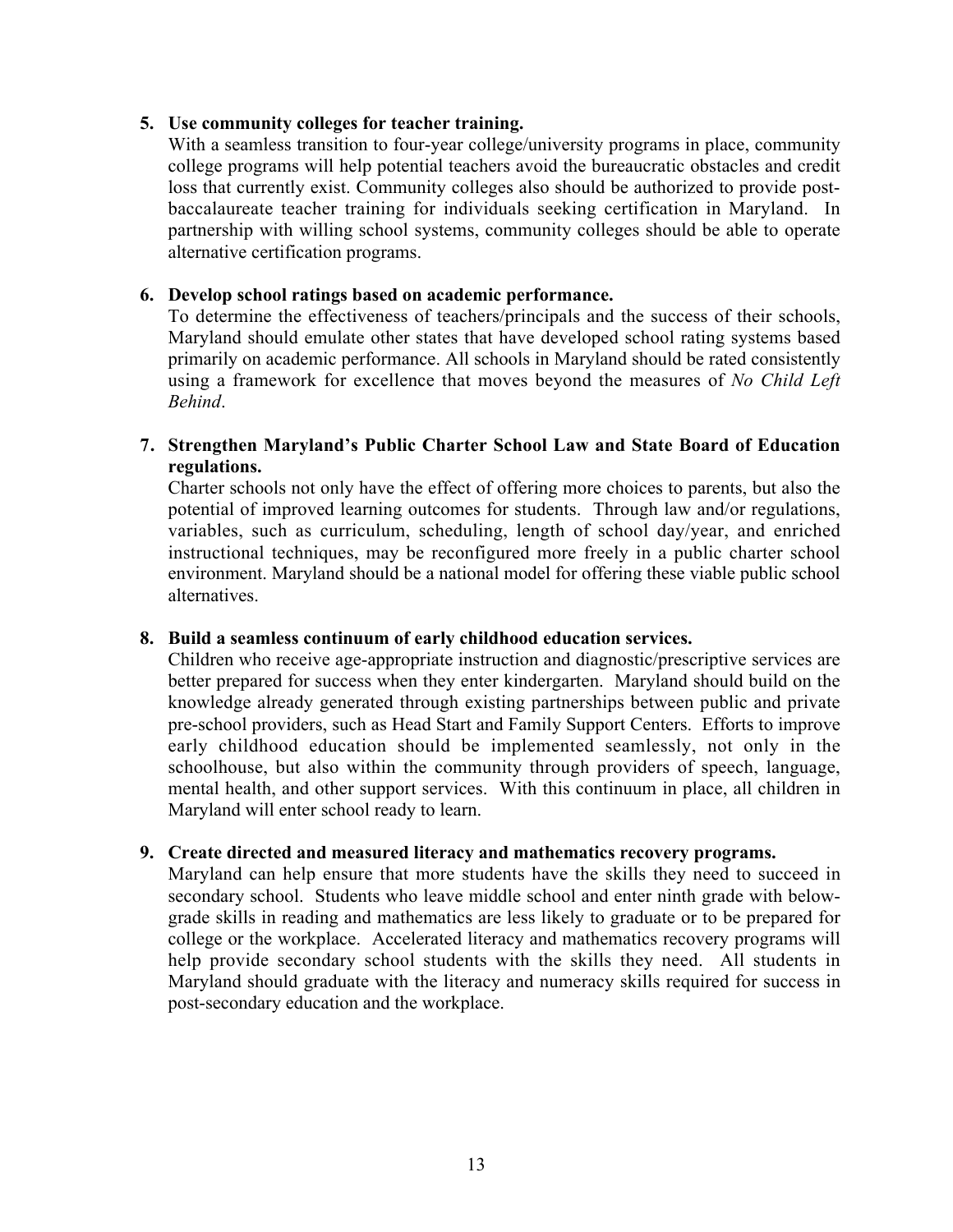## **10. Hold a statewide Summit on Mathematics, Science, and Technology sponsored by the Office of the Governor.**

This recommendation is the result of concerns expressed in public hearings throughout the state about expectations for high achievement in mathematics, science, and technology. The summit would convene interested stakeholders for a thorough examination of current state standards as they relate to standards in other states and countries. Maryland's economy increasingly depends on a workforce that understands mathematical, scientific, and technological skill sets. Maryland's schools should lead the nation in this area.

# **11.Increase the pool of qualified candidates by expanding the process of certification for teachers and principals.**

To address the state's supply and quality of teachers, Maryland's "alternative paths" into the classroom need to be simplified, expanded, and widely used with consistency. Furthermore, they should include more "approved providers," such as school districts, community colleges, and partnerships with private organizations and universities. The American Board for Certification of Teacher Excellence (ABCTE) illustrates a highstandards, exam-based method for ascertaining teacher subject matter knowledge and providing quality control, both for conventionally prepared and alternative-path teachers. Maryland should embrace this method to help meet federal requirements for "highly qualified teachers." The state's pool of highly qualified public school principals should be expanded by reducing barriers to entry, making more energetic and effective use of "alternative pathways" into the principalship, broadening the concept of who can become a principal and what constitutes school leadership, and overhauling the compensation system for school leaders. Maryland should fully explore programs for alternative certification used successfully in other states.

# **12. Facilitate innovative programs.**

Teach for America and Troops to Teachers illustrate national programs that should play prominent roles in Maryland's teacher preparation efforts. Maryland should open more pathways, such as the New Teachers Project, currently operating in Baltimore City, and high-quality online courses, such as those offered by the University of Maryland, to customize internships to the varied needs and backgrounds of potential candidates.

#### **13. Provide a support and development system for teachers and principals.**

Maryland should provide more comprehensive supports for teachers in the following areas: advancement (e.g. a "career ladder" approach); portable, inter-county/state credentials and retirement plans; and effective professional development, including inschool mentorship. The Maryland Teacher Professional Development Advisory Council's December 2004 recommendations should be applauded, as should the state's new Teacher Professional Development Standards. These standards and their implementation should be coordinated by 2006. In addition, Maryland needs more effective and comprehensive supports for principals. These include mentorships, as exemplified in programs such as New Leaders for New Schools. Highly effective principals who want to boost their earnings and professional stature while continuing to work in the school environment currently have no opportunity to do so unless they leave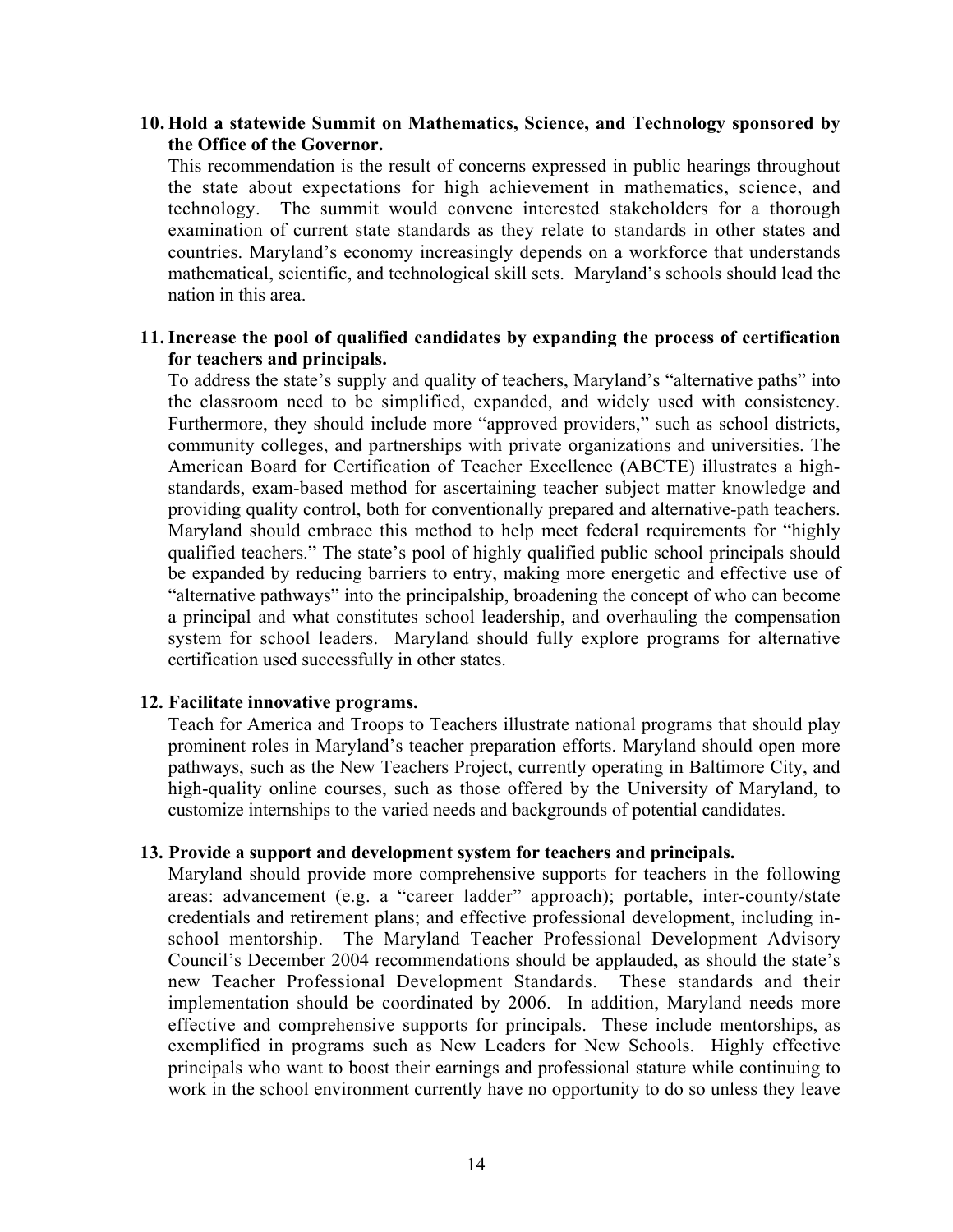their county/city or state or become a part of the "distinguished principal" program. Maryland should develop other mechanisms for a "career ladder" approach to the role of principal.

# **14. Streamline decision-making to advance the profession.**

In the interest of unifying and streamlining its policy-making structure for educator preparation, credentialing, and evaluations, Maryland should terminate the Professional Standards and Teacher Education Board (PSTEB). The Maryland State Board of Education should have the policy-making authority for the aforementioned areas.

# **15. Delegate certification decisions.**

Within a framework of academic standards and results-based accountability, the State Board of Education should delegate certification decisions to interested school systems, which should be eligible for state approval as granters of statewide (and portable) certification. Maryland school systems can provide appropriate environments as real laboratories for testing certification requirements in comparison to actual personnel performance.

# **16. Empower principals.**

Within a framework of academic standards and results-based accountability, Maryland should relegate many personnel deployment and management decisions to individual schools. In general, empower Maryland principals with authority over individual school budgets, personnel, and facilities management commensurate with their responsibility for school results under a statewide set of academic standards and assessments. For instance, a principal should have the ability to contact a repair person to fix a broken window or a leaking pipe. Maryland needs to cut the red tape currently choking the schoolhouse and driving up the cost of simple repairs.

# **17. Enhance parental participation.**

Increase capacity in districts and schools to help integrate parents and communities into preK-12 education. Every school system should designate a staff member dedicated to building parental and community partnerships. School leaders should have the authority to develop and execute such programs. Behind every successful school is a strong network of parents and support groups, such as the PTSA and local Chambers of Commerce.

# **18. Create a clearinghouse of programs and resources.**

Develop a database of community programs that supports preK-12 education to identify and promote services. The database will enable the state and independent organizations to locate redundancies and areas of need. It also will facilitate the matching of programs with students and schools. Effective use of resources available from the private sector will be a valuable supplement to regular budgetary resource allocation.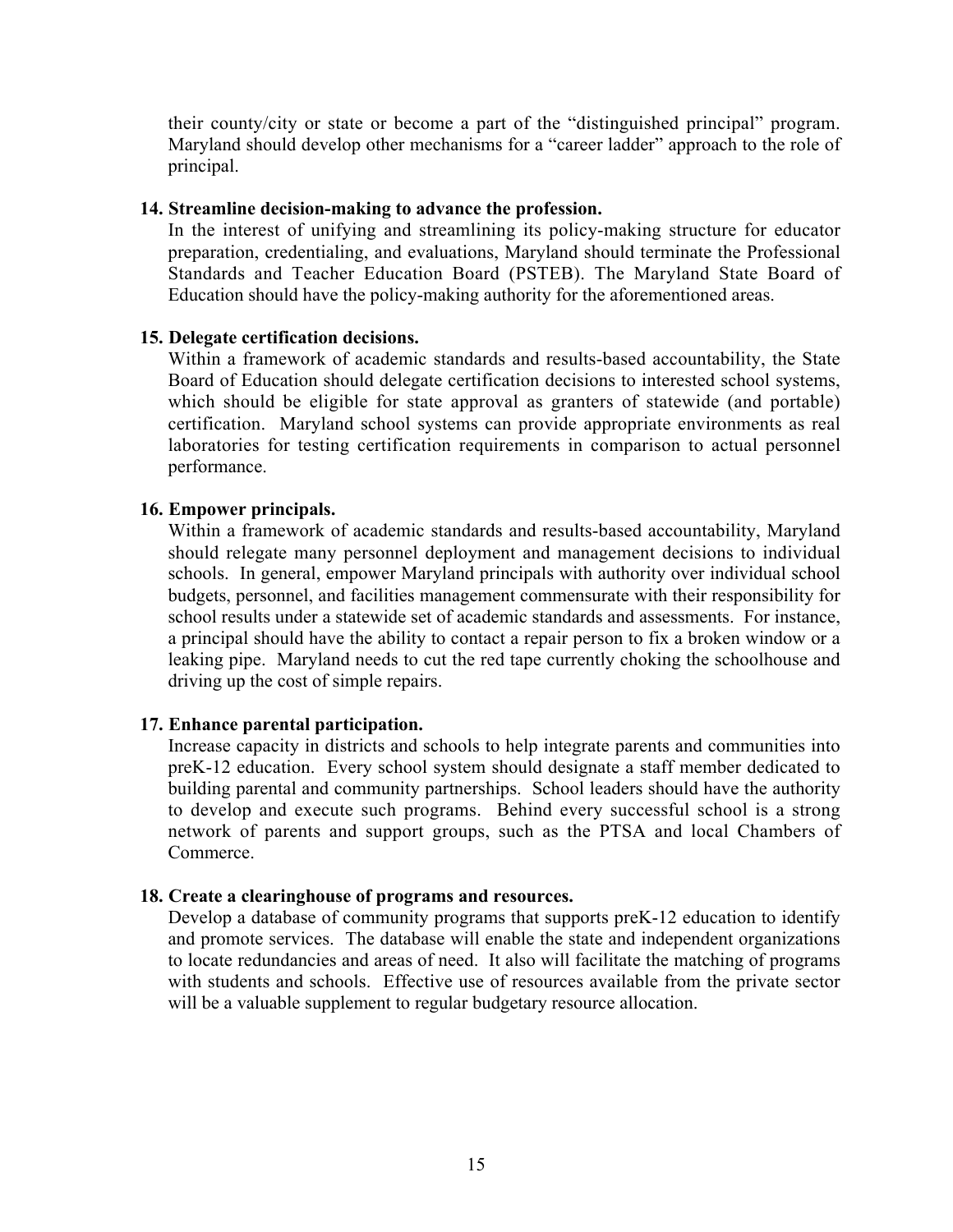**19. Challenge business, education, parent, community, and faith-based organizations to support statewide initiatives that improve college awareness.**

College awareness programs inform students and their families about the need to obtain a college education, to prepare for college, to apply for enrollment, and to apply for financial aid. These programs can boost high school achievement by giving students the information, encouragement, and assistance they need for post-secondary education. They also can help change the culture of expectations in high school to one in which all students will decide to participate in some form of post-secondary education. All of Maryland's students need to understand the correlation between educational attainment levels and potential salary scales.

- **20. Analyze the content and efficiency of the standard school day and year in Maryland.** Maryland should establish a task force to analyze the content and efficiency of the standard school day and to study the feasibility of lengthening the school day and/or school year for students who are failing to meet academic achievement standards. Maryland schools should focus both on the quality and quantity of instructional time to insure maximum learning. Spending time wisely is equal to spending dollars wisely.
- **21. Create increased accountability in the early childhood education delivery system.** Maryland should develop a statewide reporting program to assess the effectiveness of early child care and education services for all four-year olds. Quality, educative child care should be uniformly available from providers throughout the state.
- **22.Continue to transform the current system of early child care education to best** address Maryland's youngest students.

Maryland should continue to promote and enhance collaboration of state agencies, private and public service providers, parents, advocates, businesses, and other stakeholders to provide a consistently high level of education and services for pre-school students. To achieve this goal, the Maryland State Department of Education (MSDE) should continue establishing formal Memorandums of Understanding with Head Start and public and nonpublic schools and systems.

**23.Increase the public awareness of the importance of and need for early childhood education as the foundation for school success.**

Maryland should conduct more extensive and coordinated outreach—with the help of local school systems, county agencies, local libraries, local non-profit organizations and foundations, business communities, and civic organizations—to stress the importance of high quality early childhood education for all children and to promote school readiness among parents of young children.

# **24. Utilize the best practices framework.**

All school districts should collect and utilize accurate and consistent data to compare individual schools with higher performing schools serving similar or more disadvantaged student populations. MSDE should adopt the Best Practices Framework created by the National Center on Educational Accountability as a template for reform of Maryland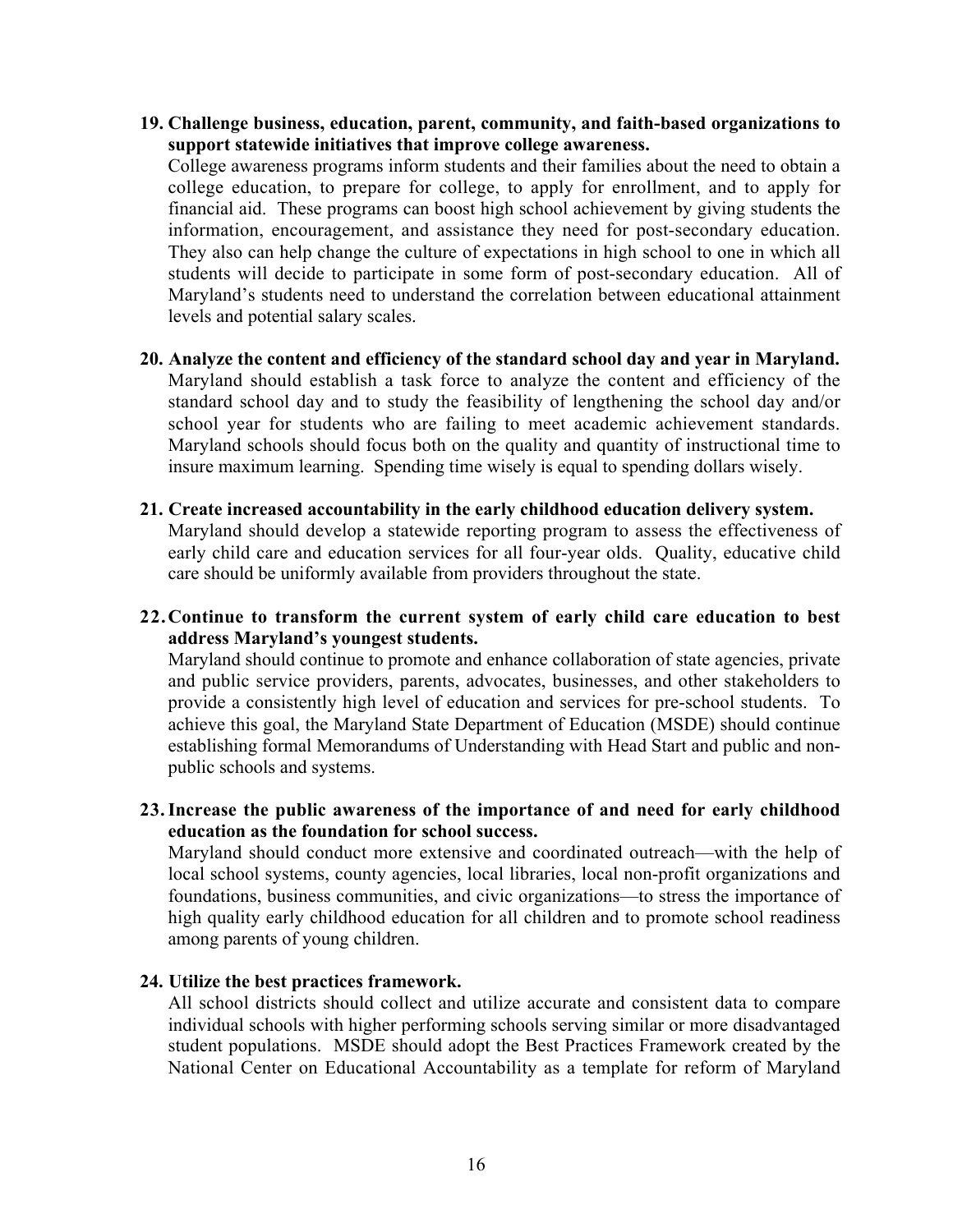preK-12 education. Data that follows students throughout their preK-12 education will help educators at all levels make the best decisions for a child's learning.

# **25. Focus on value-added measurement.**

MSDE should provide school districts with appropriate tools to enable a consistent, value-added measurement of each student, class, school, and district to assess achievement in comparison to annual benchmarks and targets. A value-added measurement translates as documented growth in knowledge and skills development as students are routinely assessed.

# **26. Establish a Quality Process Improvement (QPI) approach.**

School districts should implement a quality process improvement approach that uses lessons from business, such as strategic planning, benchmarking, and a focus on continuous improvement. The belief is that a product will improve if the process used to make the product improves.

# **27. Re-envision each school as a professional learning community.**

All school systems should develop professional learning communities in which all stakeholders are an integral part of student success. In Maryland all stakeholders in the education of children should learn from each other and continuously reinvest and grow that knowledge to raise the bar of quality instruction.

# **28. Adopt the high school transition approach.**

All Maryland school districts should implement a high school transition approach that creates stronger connections between and among high school and post-secondary education and training in order to improve student achievement. Curricula in Maryland's high schools and post-secondary institutions should have a transparent coherence for both students and teachers.

# **29. Expand the implementation of the school business manager model.**

Wherever appropriate, schools and school districts should create the position of School Business Manager to allow principals to focus primarily on instruction and student achievement.

# **30.Make high quality Career and Technical Education (CTE) programs widely available and create pathways to industry certification.**

MSDE should ensure that every CTE Pathway Program offers students a challenging academic curriculum that prepares them for success in post-secondary education and careers. CTE programs in Maryland should lead to credentials (certification of specific skills and knowledge) that have value in the marketplace.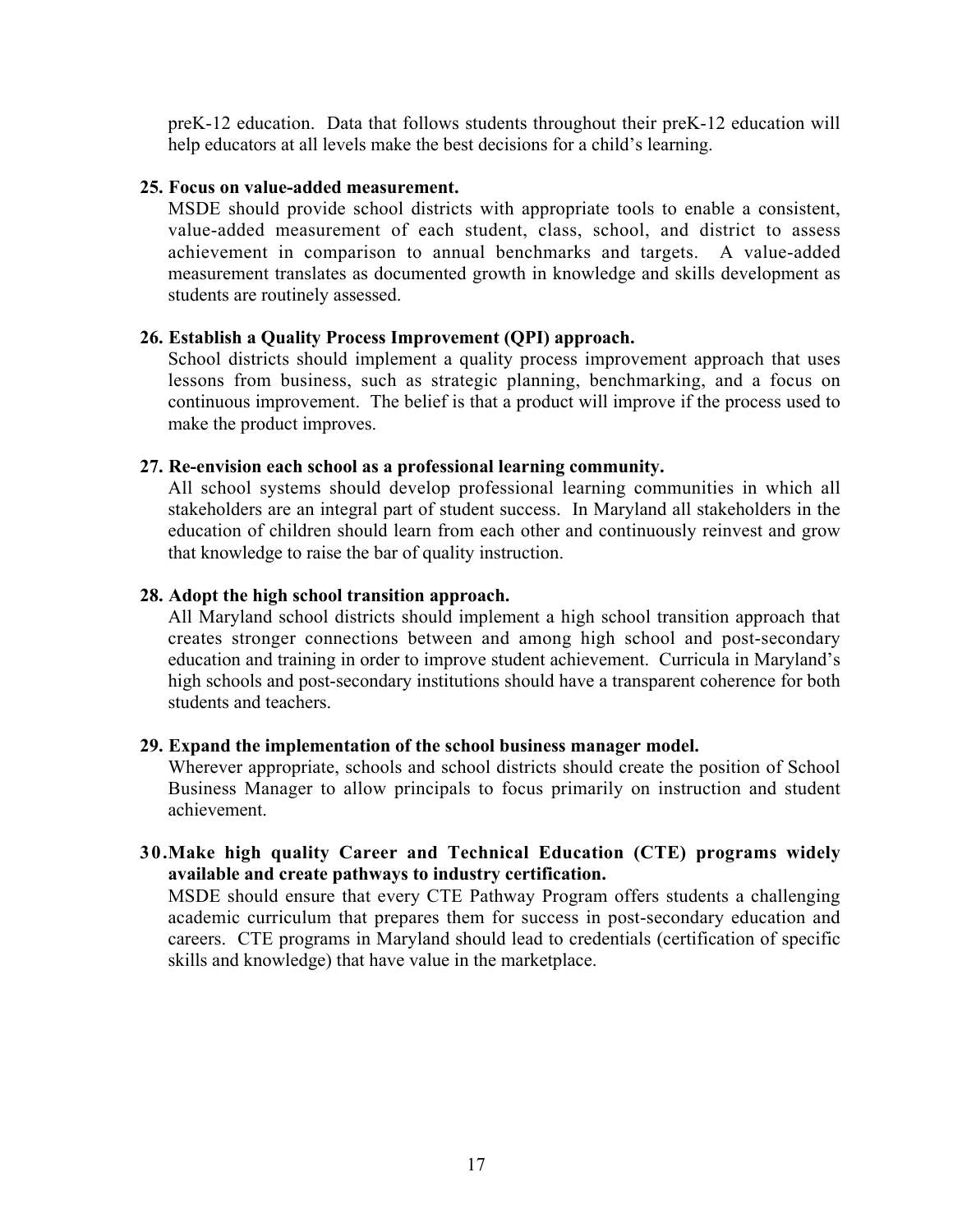# THE GOVERNOR'S COMMISSION ON QUALITY **EDUCATION IN MARYLAND**

# **Full Report**

# **INTRODUCTION**

There is much in Maryland education that is admirable and cutting edge. Public hearings, feedback from constituents throughout the state, and consultations with national experts in the field have reinforced this. While in the process of receiving feedback, the Governor's Commission on Quality Education in Maryland also gained supplementary information and suggestions that have been thought provoking and influential in their implications. In response to the needs of Maryland's students, the Commission focused on one main goal in its report: to strengthen the quality and effectiveness of public education in Maryland.

To accomplish that goal, the Commission offers 30 recommendations critical to improved education in Maryland, recommendations that grew out of the extensive dialogue with stakeholders. For example, feedback from teachers and administrators underscored the need to improve current compensation and pension packages and teacher preparation programs. Parents expressed an interest in the flexibility offered through public charter schools, a pathway in education that has much potential for improvement in student learning. In addition, parents emphasized that their children must begin school with the skills and competencies they need to succeed. With a world focus on mathematics, science, and technology, stakeholders and consultants alike communicated a need to spotlight these areas for further study. Maryland would be well served by embracing a statewide summit to address current expectations and standards for our students in those three areas.

These recommendations will help keep Maryland and its schools among those regarded as model institutions and will drive our system of education to the next level to be competitive within the global community.

**ìGood teachers help by not telling answers, but give you clues to get there. Good teachers know you and teach according to how you learn as an individual. They make learning fun** and interesting." **- Student, Elementary School, Baltimore County Public Schools**

#### **Recommendation 1: Develop a new compensation system for teachers and principals.**

#### **DISCUSSION**

Teachers are expected to differentiate instruction to increase the learning of students, and the state should model this concept by differentiating salary scales to increase teacher effectiveness. A differentiated salary scale will attract individuals who will provide the most effective instruction to enhance student learning. Maryland should develop a new "professional educator" compensation system with a statewide framework establishing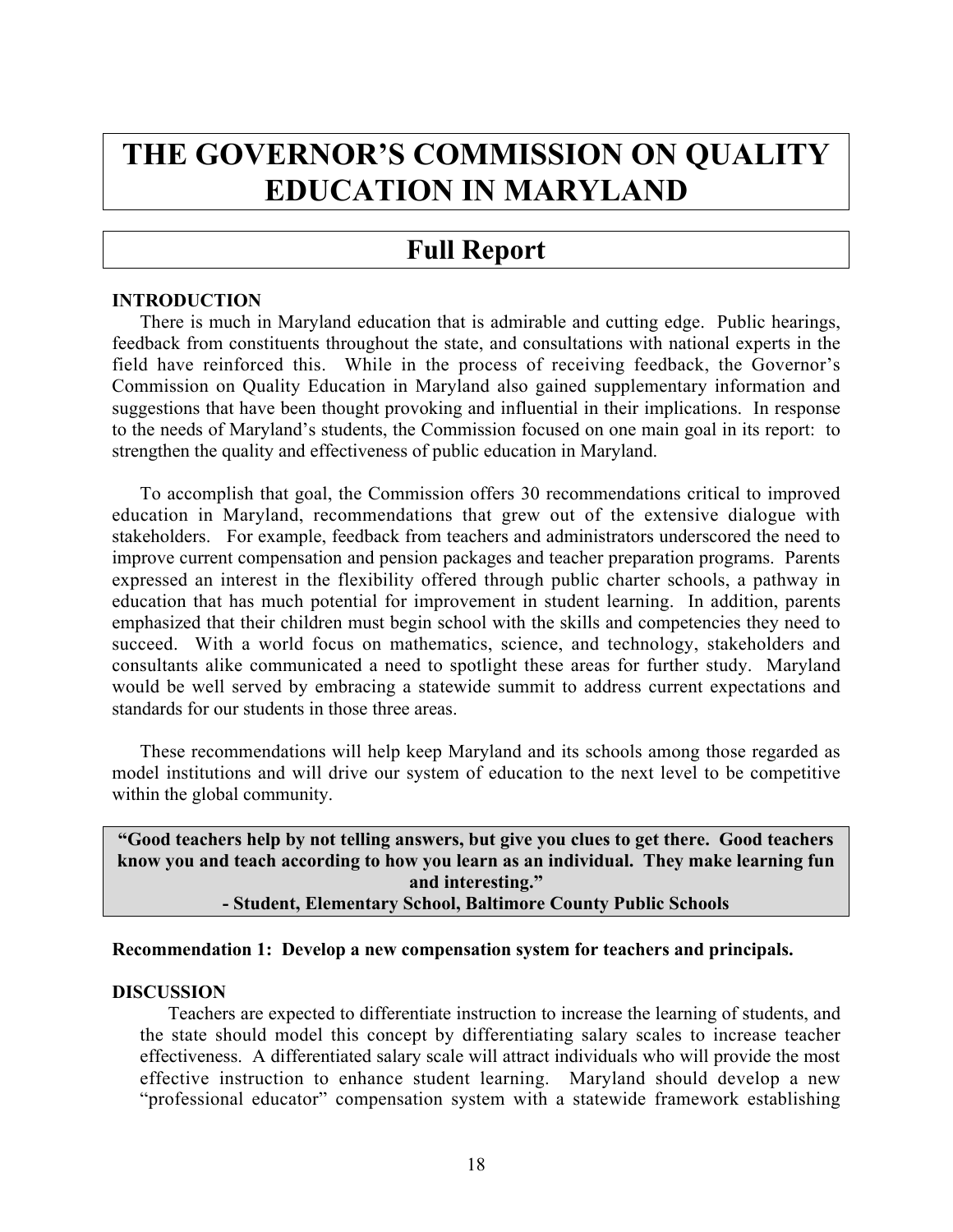minimum salary levels and providing for district-specific adaptations. This system should pay teachers according to their subject expertise, their demonstrated effectiveness (based at least in part on the "academic value" that they add to their students and test scores), and the challenges of staffing particular schools.

Maryland should provide compensation packages for principals that are commensurate with their responsibilities and differentiated according to their effectiveness and the difficulty of staffing particular schools. The effectiveness of a principal should be gauged primarily by student academic achievement, yearly progress on NCLB factors, and program improvements at school.

# **iiva** You only get 38% of your salary when you retire. That's not fair. **You can't afford to retire.**" **-Teacher, Elementary School, Carroll County Public Schools**

#### **Recommendation 2: Reform the pension system for teachers and principals.**

#### **DISCUSSION**

For new teachers and veteran teachers interested in making the shift, Maryland should supply a competitive and completely portable pension plan, giving educators the option of "taking their retirement with them" if they change states or careers. Today, workforce mobility is a reality that we dare not ignore. To keep the teaching profession attractive and competitive, teachers must have access to sound, portable pensions and portable teaching credentials. Many business and local political leaders understand this challenge and are willing to help. For example, the regional organization, Strengthening the Mid-Atlantic Region for Tomorrow (SMART), has a keen interest in tomorrow's workforce and is ready to assist teachers in Maryland, Delaware, New Jersey, and Pennsylvania. This type of program allows teachers to achieve portable pensions and credentials to foster the recruitment and retention of outstanding educators.<sup>1</sup> The Commission notes that the Budget Reconciliation and Financing Act of 2005 authorizes a legislative committee to study and recommend options to enhance teacher retirement benefits. Additionally, the Department of Budget and Management has authorized a similar study comparing the benefits provided under Maryland state retirement systems to those in other states. The Commission recommends that the Governor expedite these important studies and promptly evaluate options that may help to attract and to retain excellent teachers and principals.

As in the case of teachers, Maryland should create for new principals and interested veteran principals a competitive and fully portable pension system.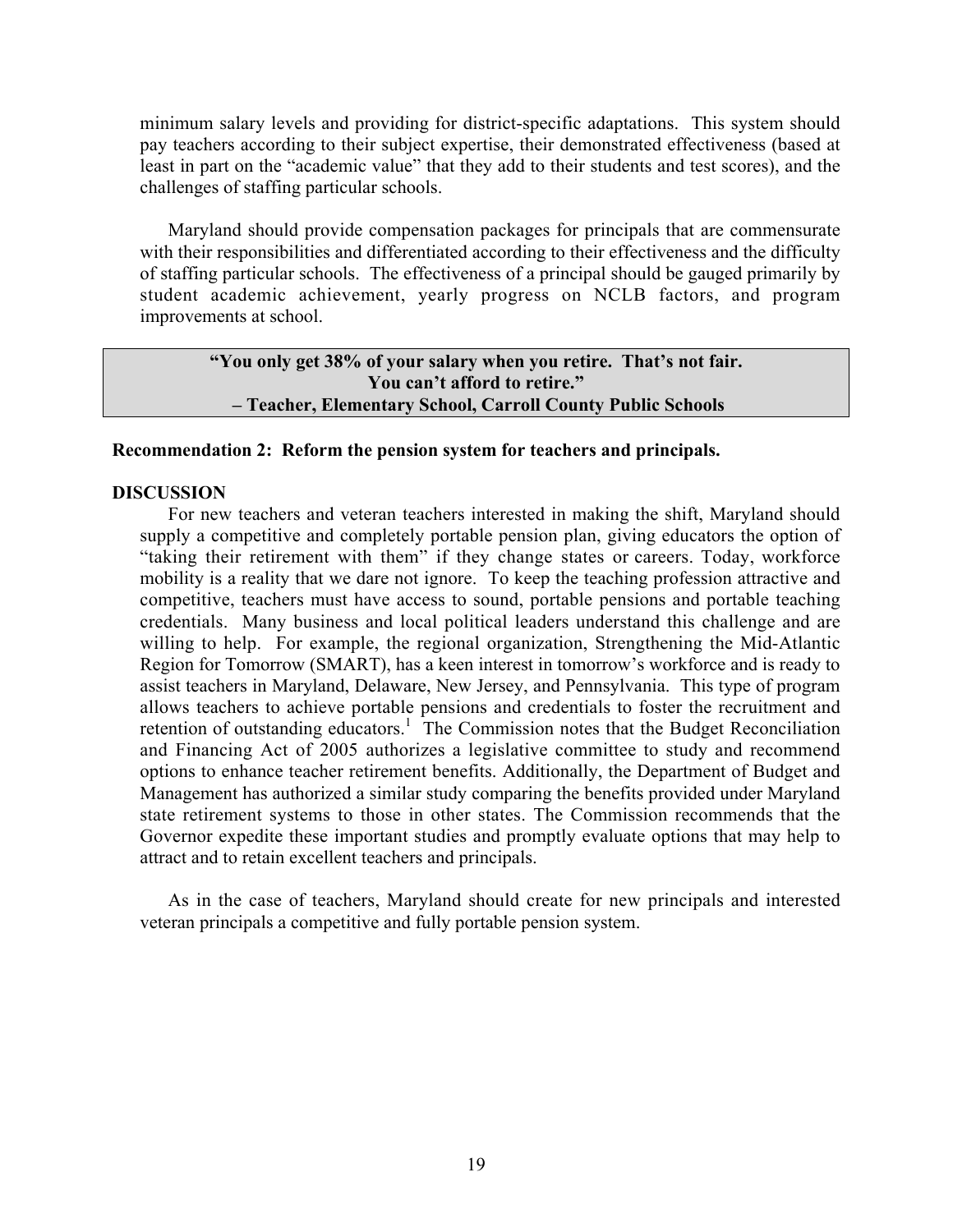#### **Recommendation 3: Expand tuition waivers.**

#### **DISCUSSION**

To attract more candidates into teaching, as well as college students considering teaching as a career option, we recommend that Maryland resume the practice of waiving university tuition for prospective teachers who agree to teach in challenging schools or subject areas experiencing teacher shortages. A starting point could be one year of free tuition per year completed in the classrooms of such schools. Combined with the new "professional" educator" compensation system, Maryland can attract talented career starters and career changers to serve the classrooms in greatest need.

**ìMaryland colleges and universities need to change their teaching programs. Teachers** need to learn how to gear instruction to work with Maryland's testing standards and methods."  **ñ Principal, Middle School, Talbot County Public Schools**

#### **Recommendation 4: Evaluate teacher preparation programs.**

#### **DISCUSSION**

One of the most successful teacher preparation programs in Maryland today uses partnerships between universities and school systems to create Professional Development Schools (PDS). There are currently 350+ sites statewide. They offer a laboratory-style environment in which teacher candidates engage in an internship while gaining course work taught by professors and practitioners at the public school site and/or on the university campus. Contrasting with those who have matriculated through the traditional student teaching practicum, educators who have completed PDS training have gained greater success as first-year teachers and have remained for longer periods of time in the profession. Because the PDS approach emphasizes engagement in the classroom and de-emphasizes survey courses, it enables prospective teachers to gain access to the environment in which they will be employed and to benefit from the knowledge of veteran teachers.

With outside expertise and resources, Maryland should undertake a Flexner-type appraisal of all its teacher preparation programs and should rigorously judge their quality and value.<sup>2</sup> This should lead to the termination of ineffective programs and the growth or replication of effective ones across the entire range of models for teacher preparation and certification. Included among those models should be high-quality distance learning and "virtual" preparation programs. The Governor should appoint an independent task force to study all teacher preparation programs in Maryland and make recommendations by 2007.

All teacher preparation programs, traditional and alternative, university-based and school-based, face-to-face and virtual, should be held accountable for the actual performance of their graduates in Maryland's public school classrooms. That performance should be gauged above all by teacher success in imparting skills and knowledge to their pupils and the students' demonstration of learning. Programs without a strong track record of producing highly effective teacher graduates should be terminated. Maryland's participation in the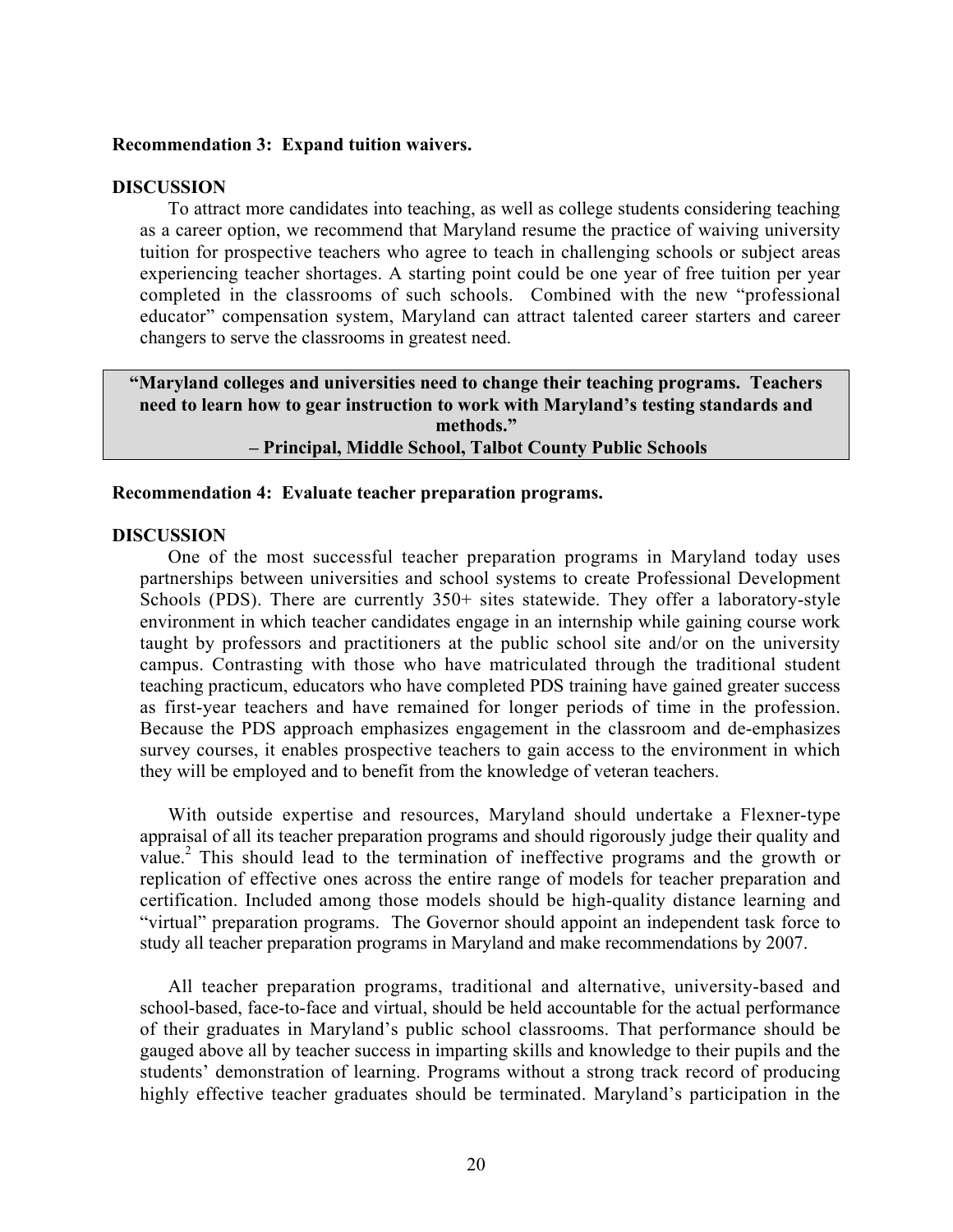"Meritorious New Teacher Candidate" program represents a welcome recognition of this priority. $3$ 

#### **Recommendation 5: Use community colleges for teacher training.**

#### **DISCUSSION**

For potential teachers who already possess a baccalaureate degree in areas of need (e.g. mathematics, science, special education, and some languages), the community college route should be available to gain certification. Prospective teachers who do not live near a fouryear college need a more convenient location to gain their credits for certification. Moreover, the life circumstances of the career changer often involve finding an economically feasible way to gain certification quickly. If the state wants to attract and include more minority and/or male career changers, this is an important modification that will reap benefits for Maryland's children. Community colleges have immense potential to handle teacher preparation for career changers, who not only find their locations and environments appealing, but also who welcome practitioner-based instruction. Similar arrangements are already in place in the community colleges of Florida and several other states.<sup>4</sup>

To ensure that academic standards are robust and that the transition from lower- to upperdivision course credits is seamless, we recommend a statewide partnership among two-andfour year institutions, interested school systems, and MSDE. Too often, Maryland community college credits "don't count" at four-year schools, while community colleges are barred from offering "upper division" courses. This creates an untenable situation, one that ill serves the preK-12 system. Teachers who have experienced course work on the community college level frequently applaud its practical approach. We envision partnerships with local school systems to accept community college credits for those who have already attained degrees with majors in the areas of greatest need and who are willing to teach in challenging schools. Maryland should make the regulatory or statutory accommodations to address the teacher shortage. This would follow successful precedents in other states such as North Carolina.<sup>5</sup> The Governor should involve MSDE and the Maryland Higher Education Commission (MHEC) jointly to make this change by 2007 and appoint an independent task force to help accomplish that result.

Embracing community colleges as part of a coherent, statewide program to prepare teachers will diminish barriers to employment in the classroom. Because of their geographic convenience and the economic appeal of their more affordable coursework, community colleges offer a dynamic career pathway for students at the baccalaureate and postbaccalaureate levels. Community colleges also provide an efficient pathway for minority and/or male teacher candidates who are starting degree programs or changing careers.

Community colleges and four-year colleges/universities in Maryland must agree to allow a complete transfer of credits on designated education and major courses, as several other states have done. There are also precedents in other fields in Maryland, such as the preparation of physicians' assistants.<sup> $6$ </sup> Although there is an agreement in place today, it has not been implemented successfully or consistently statewide. Maryland's children should not be victimized by turf wars about credit validation.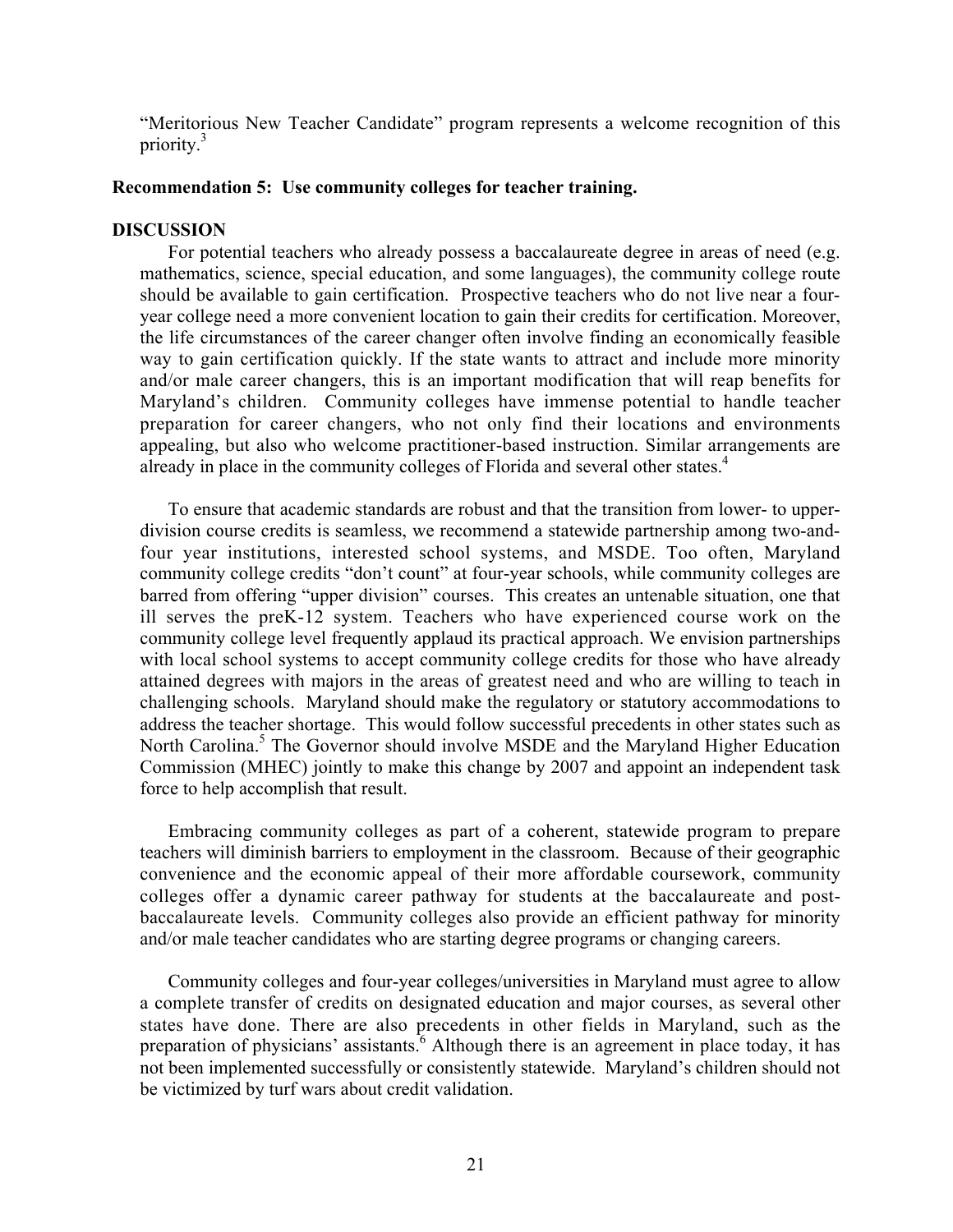Florida's community colleges have transcended their blue-collar roots. In that state, many "traditional" (post-secondary) students enroll in a variety of two-year programs leading to advanced degrees and enjoy unfettered transfers to four-year institutions, including out-ofstate universities. Today in Maryland, community colleges are still considered less prestigious than four-year schools, making them less desirable to some students and their families. Unfortunately, the costs and locations of four-year institutions deter many students of high ability and potential whose socio-economic situation or family obligations may not allow them to pay existing tuition rates, commute a long distance to the university, or pay dormitory fees. This exacerbates the existing teacher shortages, especially in rural/remote areas of the state, and acts to discourage males and minority students interested in postsecondary education. By starting their coursework at a community college level, these individuals could have access to a degree that will prepare them as classroom teachers in an accessible and welcoming environment. Once these students are admitted into four-year institutions, there should be automatic transfer of credits at the program level, rather than a department-by-department and course-by-course transfer.

#### **Recommendation 6: Develop school ratings based on academic performance.**

#### **DISCUSSION**

While the federally required measure of adequate yearly progress (AYP) must be the starting place for such a school-specific rating system, it cannot be the whole story. AYP should be seen as a ground floor upon which to build. We recommend a rigorous, multifaceted school-scoring rubric that underscores instructional leadership by teachers and principals—which AYP does not—and highlights critical academic areas, including improved reading scores in elementary school, algebra scores in middle school, and SAT and AP test scores in high school. Schools with high academic achievement should be recognized, perhaps as "Governor's Schools of Excellence." The Governor and State Superintendent should appoint a task force to design and implement a statewide school rating and rewards program that recognizes principal and teacher performance directly linked to student academic success.

# **Recommendation 7: Strengthen Maryland's Public Charter School Law and State Board of Education regulations.**

#### **DISCUSSION**

During the General Assembly's 2003 Legislative Session, the Legislature passed, and on May 22, 2003, Governor Robert L. Ehrlich, Jr. signed, the Maryland Public Charter School Act. The State Board of Education has begun the process of passing by-laws for the Act's administration. With the enactment of a public charter school law, Maryland has joined a growing number of states that allow the development and operation of public charter schools to help introduce alternative means within the public school system to provide innovative learning opportunities and creative education approaches.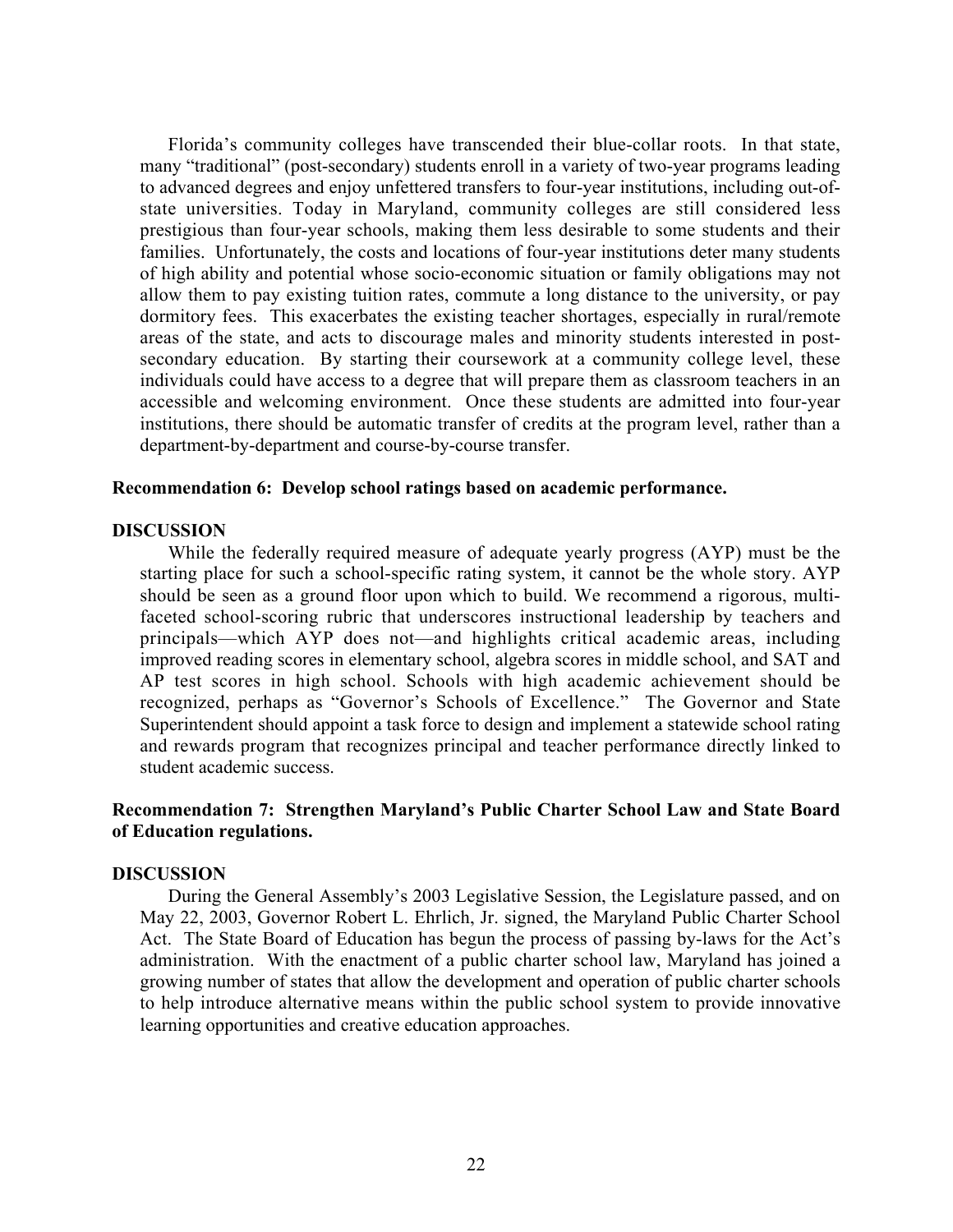Maryland's law defines a "public charter school" as a public school that is nonsectarian, is chosen by parents for their children, and is open to all students on a space-available basis. A public charter school can be either a newly created school or the conversion of an already operating public school. A public charter school operates with the approval of a local board of education in accordance with a written Charter Agreement, executed between the local board of education and the administrative entity operating the public charter school. Just as any other public school, a public charter school is subject to federal, state, and local laws prohibiting discrimination and must comply with all applicable health and safety laws.

Charter school laws that are weak constrict operations, impose administrative burdens, and stifle creativity. Weak charter laws require schools to rely heavily on existing education rules and offices. These laws often deter, rather than encourage, applicants and charter operations. Charters in weak law states are normally managed by school districts, which creates tension. Charter school authorizers, founders, principals, and other experts suggested that several parts of Maryland's charter school law should be changed. The review of charter school administrative experiences in other states verifies the fact that the most important ingredient to success is the attitude and cooperative spirit that exists between the chartering authority and the applicant operators of the school. If Maryland is to move forward and expand the supply of public school choices in the state, its charter school law and/or State Board policy should be amended to reflect the following changes.<sup>7</sup>

- Allow multiple chartering authorities. States with strong charter school laws permit a number of entities to authorize public charter schools. Current reports show that the strongest charter school laws are found in Arizona, Delaware, Michigan, Minnesota, and Washington, D.C. Each of these states and the District of Columbia allows multiple authorizers, such as local school boards, state boards of education, state chartering boards, non-profit organizations, and public, post-secondary institutions or private colleges. Creating multiple authorizers helps ease the burden of putting the entire authorization duty on the local school district.
- Allow a public charter school to operate with increased autonomy. Maryland should provide autonomy from most or all state and district education laws, regulations, and policies. For example, a public charter school should have the flexibility to create a school calendar or change the length of the school day. Currently, the Maryland Charter School Law requires that public charter schools submit a waiver request to the State Board of Education for each state law or regulation that it wishes to have waived. However, under the Maryland Charter School Law, a waiver may not be granted from provisions of law or regulation relating to the following:
	- (1) Audit requirements
	- (2) The measurement of student academic achievement, including all assessments required for other public schools and other assessments mutually agreed upon by the public chartering authority and the school
	- (3) The health, safety, or civil rights of a student or an employee of the public charter school.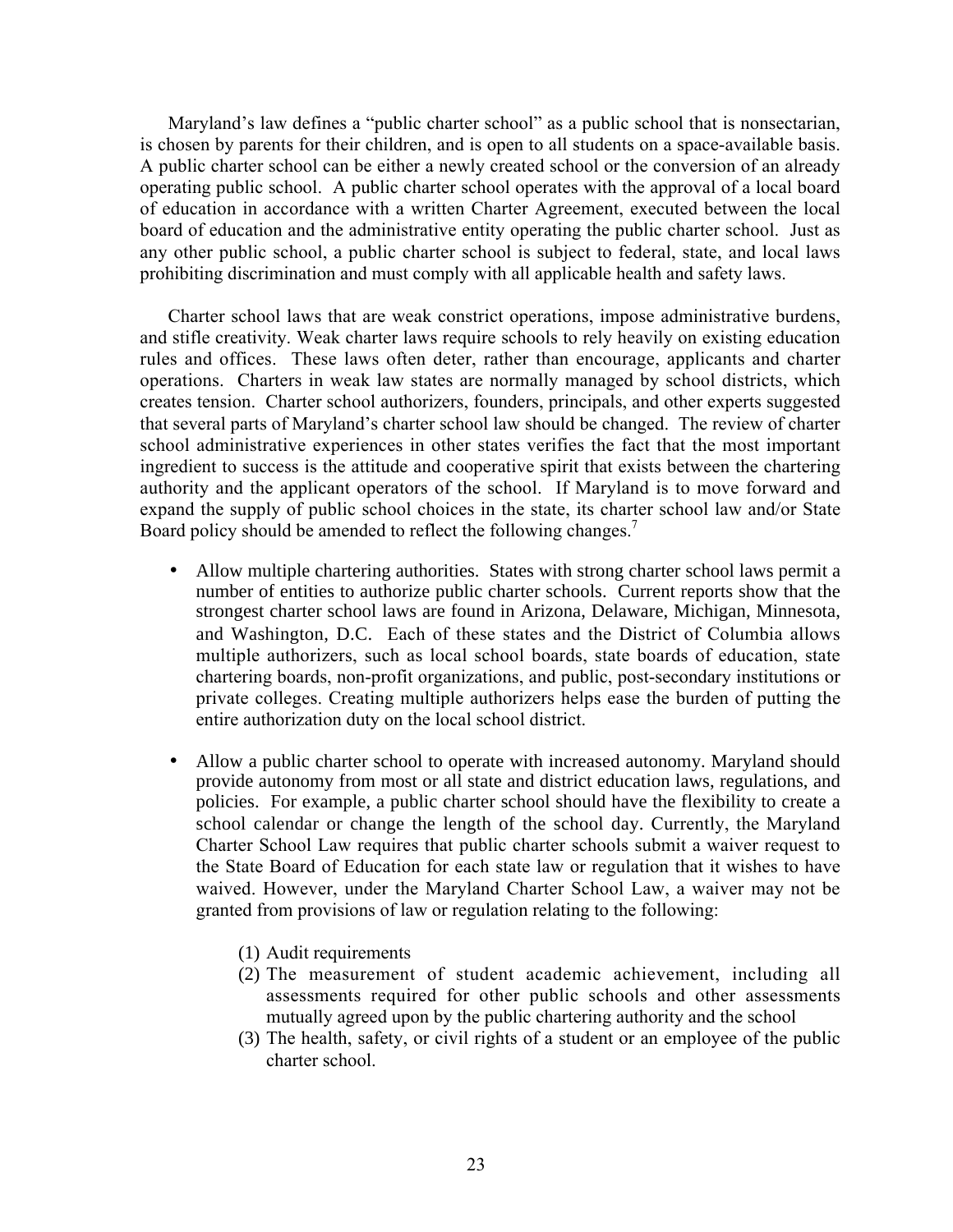• Provide facility funding to public charter schools. The lack of access to appropriate facilities and sufficient financing has been widely documented as the largest hurdle facing public charter school operators. This has resulted in facilities that are not comparable to those of traditional schools. These schools must rely on limited public, capital funds and their operating revenues for facility expenditures. A number of other states have implemented creative facility financing options for public charter schools. Currently, the United States Department of Education (USDE) manages a public charter school facility program called the State Charter School Facilities Incentive Grants Program. This program assists public charter schools with facilities costs by providing federal funds on a competitive basis. To be eligible for this program, Maryland must specify in its charter school law that it provides a per-pupil allotment to public charter schools for facility funding.

Maryland should continue to strengthen its public charter school law by establishing clarity in several areas, including commensurate funding, waiving state laws and regulations, and issues regarding certification of public charter school teachers. It also should continue to provide technical assistance to the local school systems to ensure a complete understanding of the public charter school law. All stakeholders should continue to work collaboratively on this new and innovative approach to education.

#### **Recommendation 8: Create a seamless continuum of early childhood education services.**

#### **DISCUSSION**

Further consolidation of early childhood education programs should take place to promote a strong, comprehensive infrastructure and to support the early child care and development of children. All of Maryland's children need to enter school ready to learn. This Commission considered and supported the legislative proposal known as *First Steps to School Success* [HB 932 and SB 759]. On May 26, 2005, Governor Robert L. Ehrlich, Jr. signed into law the resulting legislation [HB 932]. In addition, Maryland should continue to promote and enhance collaboration of state agencies, private and public service providers, parents, advocates, businesses, and other stakeholders through the Subcabinet's Early Care and Education Subcommittee and the Maryland Leadership in Action Program (LAP). The Early Care and Education Subcommittee of the Subcabinet for Children, Youth, and Families addresses a full range of care, education, and support for children from birth through age six. This includes child care, local Infants and Toddlers Programs, Early Head Start/Head Start, Family Support Centers, home visiting, early literacy, and health and mental health services. LAP is a leadership development program that was created with three partners: the Annie E. Casey Foundation; the Subcabinet for Children, Youth, and Families; and the Council for Excellence in Government. The purposes of LAP are to accelerate the rate at which children enter school ready to learn and to increase the leadership capacity of the participants who are accountable for that result. This recommendation is based on the School Readiness Goals for Maryland that were developed through *Marylandís 5-Year Action Plan to Promote School Readiness*, a consensus document that serves as the state's blueprint for improving school readiness for every Maryland kindergartener. Components of the infrastructure include quality standards for programs, for teachers, and for learning, as well as a continuum of support services to nurture our youngest children and their families.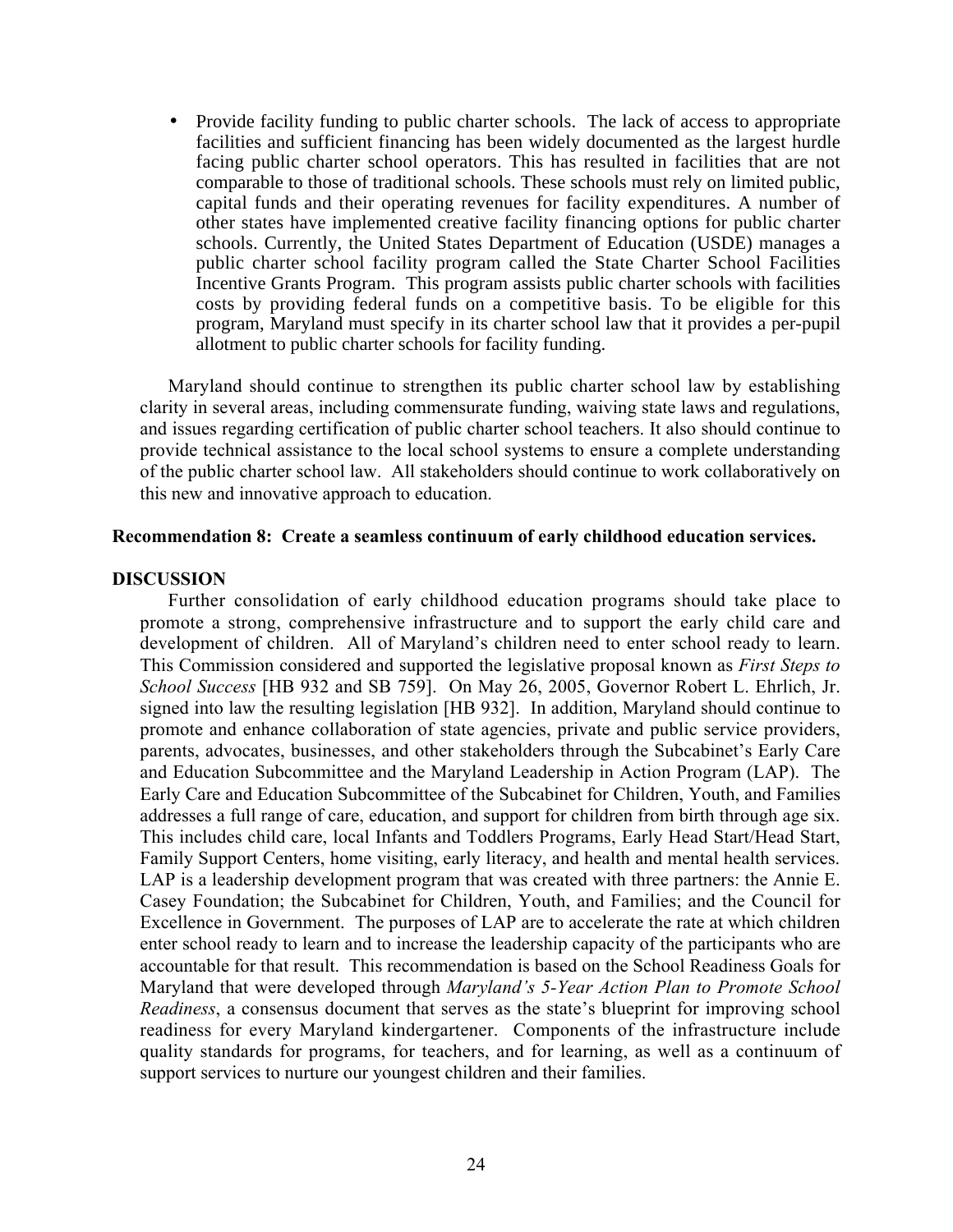Maryland also needs to ensure that collaboration efforts reflect Maryland's changing demographics. For example, the state should address the issue of increasing numbers of children for whom English is not the primary language. Maryland also should provide earlier identification of children with special needs.

# **Recommendation 9: Create directed and measured literacy and mathematics recovery programs.**

#### **DISCUSSION**

We can serve children well if we ensure that they are able to perform at grade level in literacy and mathematics. Daily value-added measurements will give the faculty adequate information about the need for additional intervention to assure that result. Educators should ensure that every student gets beyond the basic literacy and mathematics skills of the early elementary grades to the more challenging and more rewarding literacy and mathematics skills of the secondary school years. Inevitably, this will require teaching many of those students new literacy skills and numeracy strategies to be successful in higher level courses.

**More teachers, particularly in mathematics and science, would make this school a better** place to learn. Some teachers are teaching out of their content area of expertise." **- Student, High School, Garrett County Public Schools** 

**Recommendation 10: Hold a statewide Summit for Mathematics, Science, and Technology, sponsored by the Office of the Governor.**

#### **DISCUSSION**

During the Commission's public hearings throughout the state, many speakers addressed the importance of world-class standards in the areas of mathematics, science, and technology. Science and mathematics are the universal language of technology as they drive technology and our standard of living. The shrinking pool of young people—especially women and minorities—with this knowledge will be felt in 15-20 years. In 2004, the National Science Board (NSB) reported that in engineering specifically, universities in Asian countries now produce eight times as many bachelor's degrees as the United States. These areas have major implications for our national security and quality of life. The Governor should convene a statewide summit on mathematics, science, and technology to bring together Maryland leaders from education, business, and public policy.

The summit participants will:

- Identify key issues facing science, technology, engineering, and mathematics (STEM) education within the state; $\delta$
- Draft a preliminary action plan for dealing with these issues, both now and in the future;
- Recommend specific strategies to help guide the enhancement and implementation of the action plan and to pay sustained attention to STEM issues over time.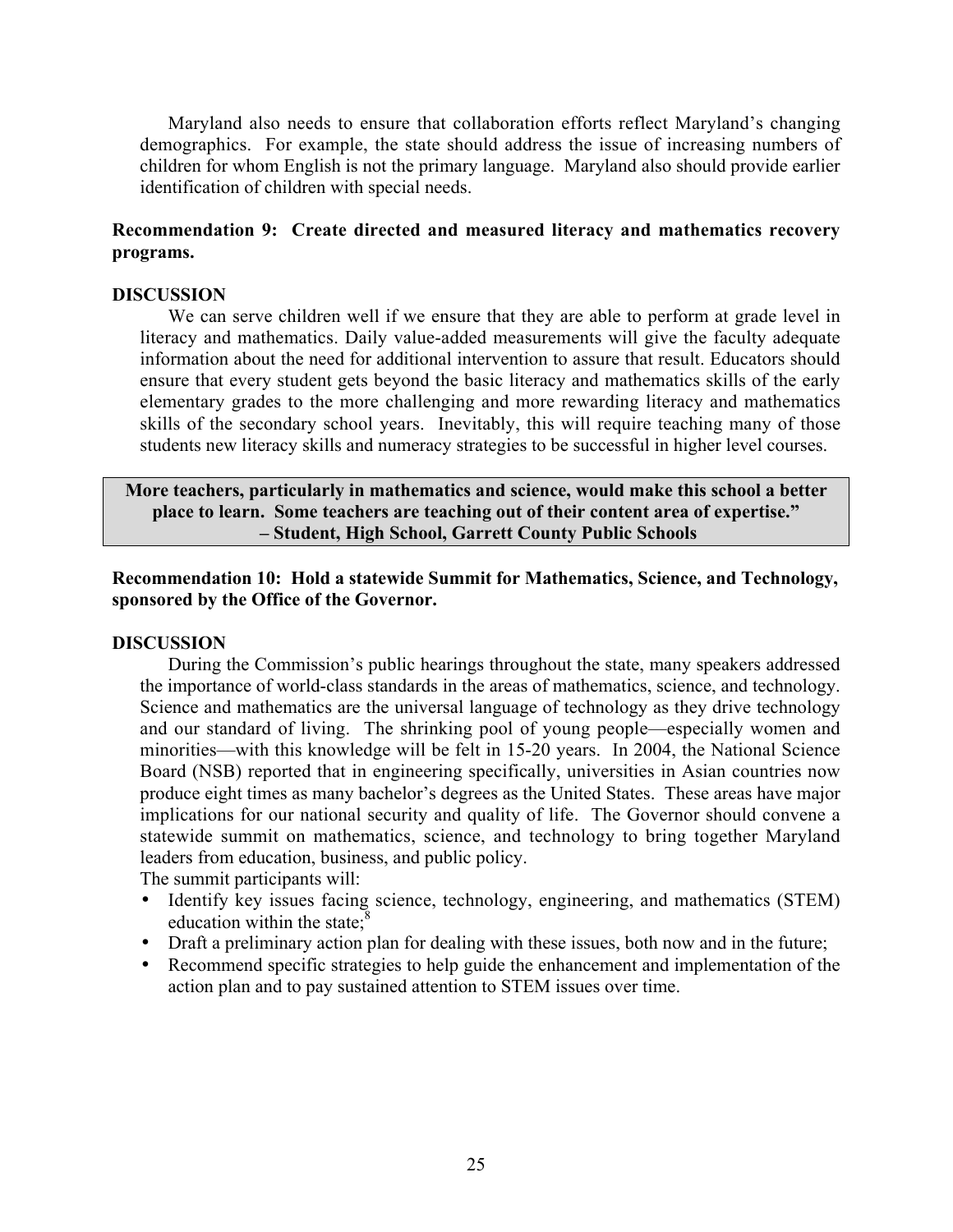**ìI have a concern about the alternative certification system in Maryland. When I decided to change careers and become a teacher, I felt the system was too cumbersome and created needless obstacles.î**

**-Teacher, Washington County Public Schools** 

# **Recommendation 11: Increase the pool of qualified candidates by expanding the process of certification for teachers and principals.**

#### **DISCUSSION**

Maryland has "alternative certification" options, primarily the "Resident Teacher Certification"(RTC). While the RTC is available in a number of school districts throughout the state, its potential has not been fully realized. According to the National Center for Alternative Certification, during the 2000-2004 school years, Maryland conferred an average of just 66 certificates annually upon "alternative route" teachers. By comparison, during those same years, New Jersey was averaging 2,278 new "alternative certificates," Massachusetts 3,233, and Colorado  $530<sup>9</sup>$  To address the state's supply and quality needs, Maryland's "alternative paths" into the classroom need to be simplified, expanded, and widely used with consistency. There should be "approved providers" to include school districts, community colleges, and partnerships with private organizations and universities. This would attract subject specialists who could teach in understaffed fields and able, welleducated individuals who could spend a period of their lives in teaching before or after careers in other fields. The State Board of Education should make this an urgent priority.

The American Board for Certification of Teacher Excellence (ABCTE) illustrates a high standards, exam-based method for ascertaining teacher subject matter knowledge and providing quality control, both for conventionally prepared and alternative-path teachers.<sup>10</sup> Accordingly, the State Board of Education should embrace this method; it can help Maryland meet federal requirements for "highly qualified teachers."

While ensuring that every school has expert instructional leadership in place, Maryland should begin to view the principal's premier role as that of Chief Executive Officer (CEO) of a complex, multi-million dollar institution, and should seek individuals with the background and skills suited to performing in that role effectively. This includes empowering school systems to select highly qualified leaders who do not necessarily have public school teaching backgrounds and waiving state certification requirements to facilitate such selections. Individuals who take alternative paths to the principalship should have proven track records in other fields or institutions (e.g. higher education, business, the military) that would translate into the qualities needed to lead a school.

In addition to maximizing its relationship with the "New Leaders for New Schools"<sup>11</sup> program and others like it, Maryland should identify and recruit promising school leaders, especially minorities. Such programs should prepare them for their responsibilities through internships and mentorships, rather than university-based training programs that rely primarily on course work. Some current principal training programs fail to prepare school leaders adequately for the reality of the job. As discussed in the Columbia University/Teachers College 2005 study, *Educating School Leaders*, <sup>12</sup> there is widespread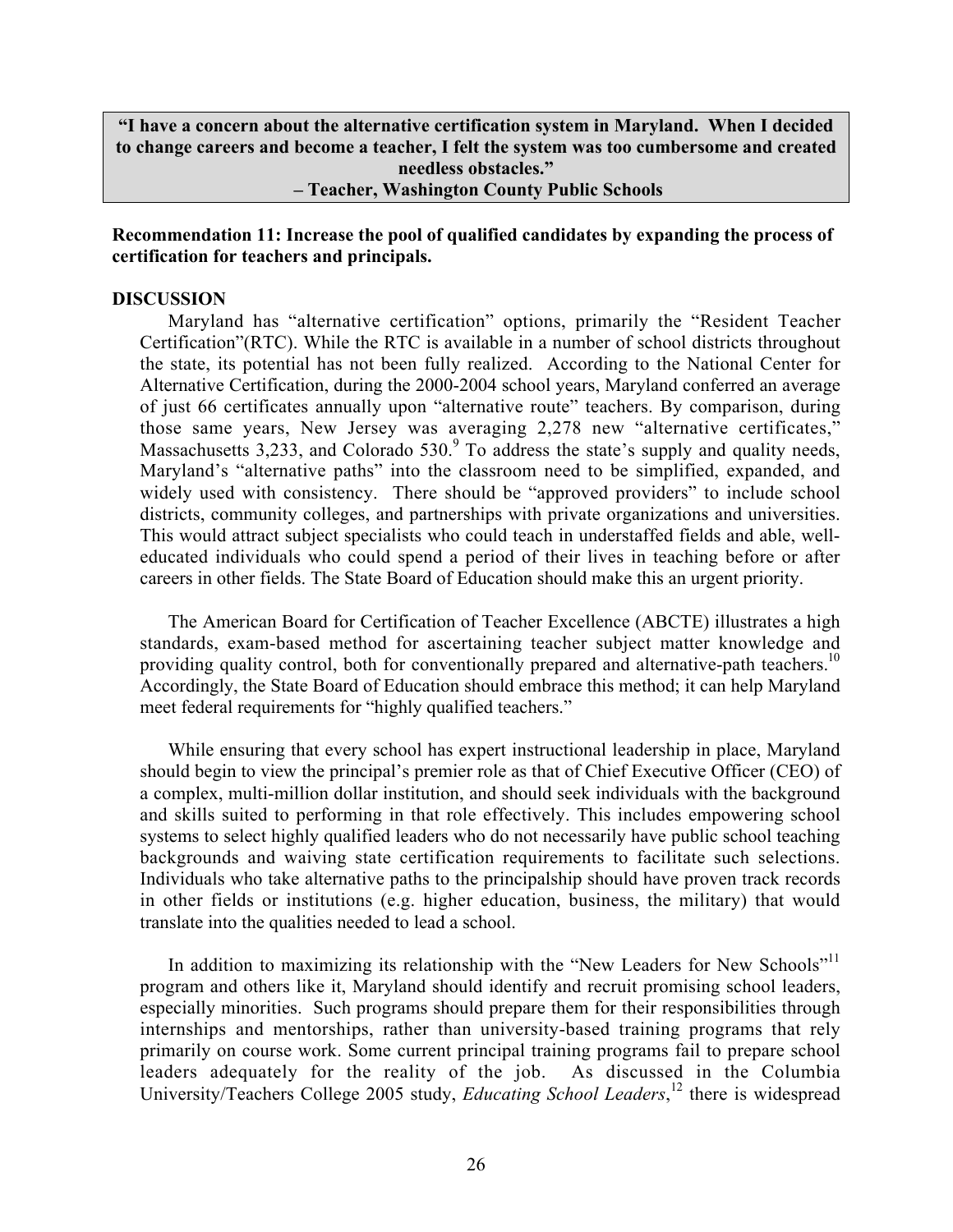"curricular disarray" and the lack of a "coherent and rigorous program" for potential leaders on the school and system level nationwide. This conclusion was underscored by the American Enterprise Institute's Frederick M. Hess and Andrew P. Kelly, who found that such preparation programs pay minimal attention to school accountability or to the uses of data and research in managing school improvement.<sup>13</sup>

Instructional leadership is key to student performance and school success. Whether an aspiring school leader moves through a traditional education pathway from classroom teacher to assistant principal or travels nontraditionally from the battlefield or board room to the principalís office, that person must be ready to lead a school team that focuses on effective classroom instruction.

Action and reality-based experience, not theory, history, and speculation, will prepare potential leaders to analyze data for school improvement, work with emotionally disturbed students, achieve AYP under *NCLB*, and increase reading levels or SAT scores. The use of mentorships and internships in which the potential principal works and learns the intricacies of instruction and improvement at a school site is preferable to the over-emphasis on bookwork and time on campus. The Columbia Teachers College study noted above also supplies a number of excellent suggestions for redesigning the preparation of school leaders.<sup>14</sup> The Boston School Leadership Institute offers another model that prepares future principals, inducts new principals, and supports mentor principals via "career ladders" for aspiring leaders and others who want to move forward in the principalship.<sup>15</sup>

*NCLB* has sharply boosted the accountability of public schools, resulting in a significant change in traditional leadership expectations for schools. Maryland should recognize that schools typically need "leadership teams" with various talents and skills, rather than a single, omni-competent principal. The principal who is expected to be the instructional leader, the public relations coordinator, the disciplinarian, the leader of all programs, and so on, is stretched in too many directions. As one solution for this fragmentation, some schools have included a business manager on staff. More flexibility statewide should be implemented to recognize the distinctive needs of schools and the strengths of individuals. If a nontraditional principal with a business background were hired, for example, perhaps it would be best to have that individual hire a dean of instruction to help deliver the message that instruction is job one for all teachers. This focus on instruction with positive outcomes supported by data should be considered an absolute  $-\text{ with no exceptions.}$ 

The Principal Leadership Development Program places "distinguished principals" in lowperforming schools. Although turnaround specialists currently are working in low performing schools throughout the state, their impact on student and school performance data is unknown at this time. Virginia has a similar program, now involving a partnership with Microsoft, called the "School Turnaround Specialist Program."<sup>16</sup>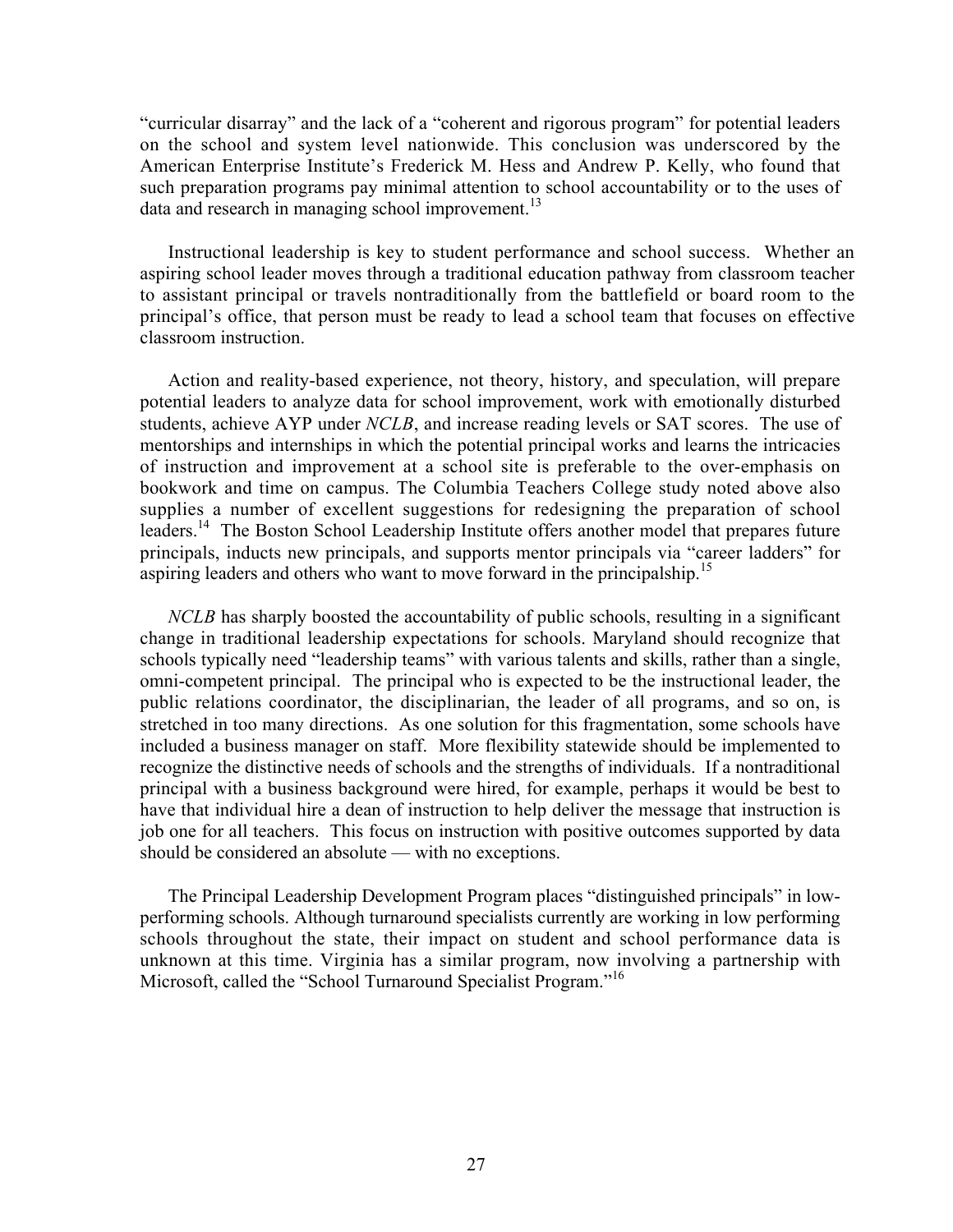#### **Recommendation 12: Facilitate innovative programs.**

#### **DISCUSSION**

Teach for America and Troops to Teachers<sup>17</sup> illustrate national programs that facilitate transitions and should play prominent roles in Maryland. The state already participates in a million dollar Troops to Teachers grant to attract qualified specialists in areas such as mathematics and science, especially on the high school level. Teach for America, currently operating in Baltimore but worthy of widespread use in Maryland, exemplifies the flexible, customized internship opportunities that characterize good, alternative programs. Maryland should open more pathways, such as the New Teachers Project, currently operating in Baltimore City, and high-quality, online courses, such as those offered by the University of Maryland, to customize internships to the varied needs and backgrounds of potential candidates. Flexible teaching internships can be established through summer school, evening school, or a tutorial program, and can be organized by a school system, college/university, or nonprofit organization. The State Superintendent should create more pathways and internship options statewide.

**ìAdditional opportunities need to be available for principals to use their expertise and earn** increased pay while serving in their community schools.<sup>"</sup>  **ñ Principal, High School, Baltimore County Public Schools**

# **Recommendation 13: Provide a support and development system for teachers and principals.**

#### **DISCUSSION**

Maryland should provide more comprehensive supports to retain quality teachers. Such supports include advancement (e.g. a "career ladder" approach); portability of intercounty/state credentials, and retirement plans; and effective professional development, including in-school mentorship. Teachers who want to stay in the classroom need opportunities for career advancement comparable to those in the business sector. An excellent model for Maryland to embrace is the Milken Foundation's Teacher Advancement Program.<sup>18</sup> Effective teachers should have the opportunity for advancement and compensation when their students' test scores improve or they lead a complex program for school improvement (e.g. AVID, Smaller Learning Communities).<sup>19</sup> Teachers requiring greater support should have the availability of in-school mentoring by master teachers with a proven track record of strong student achievement**.** Also, they may need reduced class loads or removal of extra duties to enable them to focus on improved instruction. High-quality professional development is crucial for teacher success, yet much of what passes for "professional development" in Maryland is an expensive and ineffectual use of time. It does not materially strengthen teacher knowledge or skills, school effectiveness, or pupil performance. Professional development programs need a comprehensive overhaul. Many teachers expressed the need for professional development that would give them the skills to use data effectively to improve daily instruction and the strategies to help inclusion students meet with academic success. Demonstrated value should determine how dollars are spent. The Maryland Teacher Professional Development Advisory Council's December 2004 recommendations should be applauded, as should the state's new Teacher Professional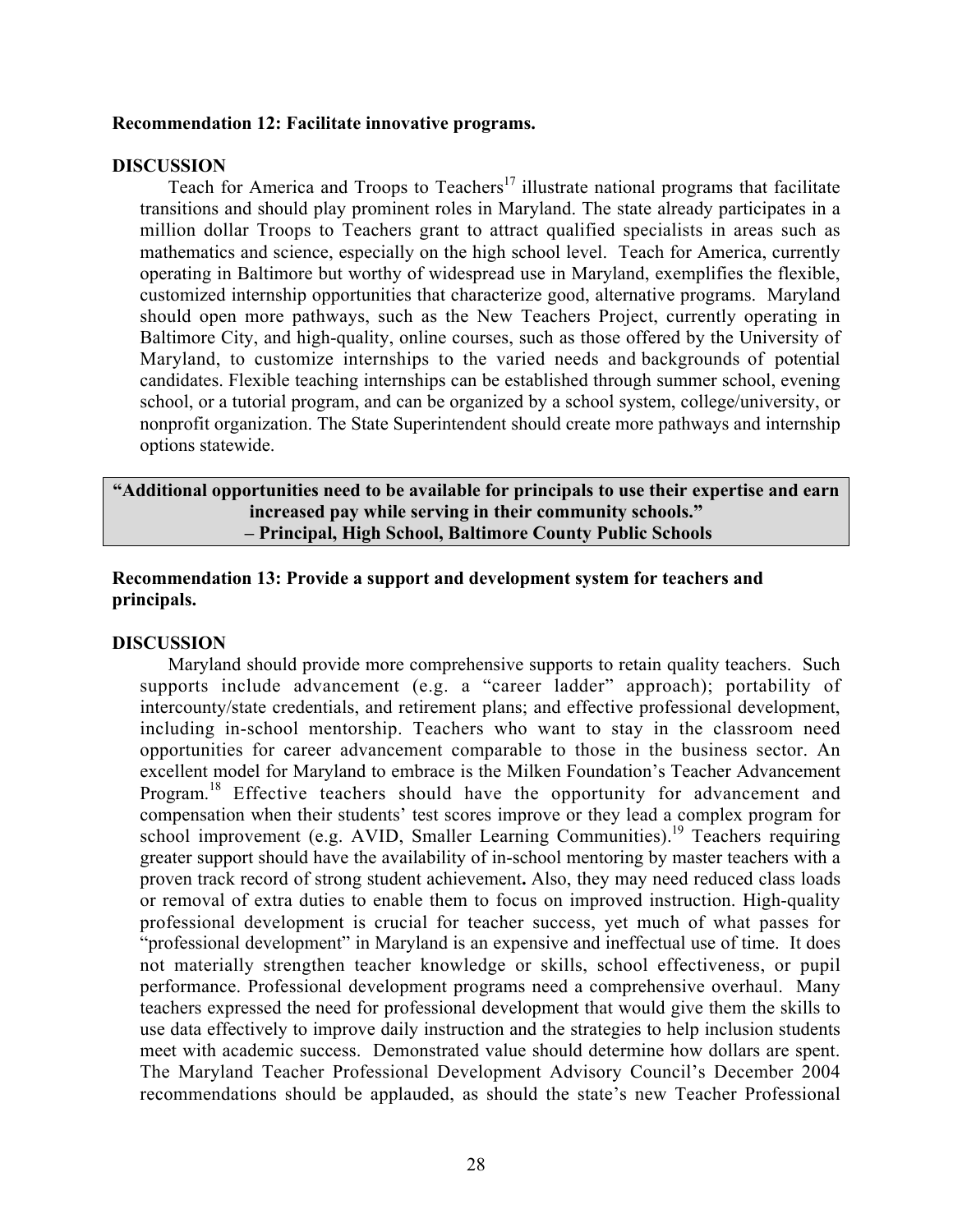Development Standards. These standards and their implementation should be coordinated by 2006.

One valuable support for principals would be a "system mentor" to help new principals transition successfully to their new environment and educate them about best instructional and other school management practices recognized nationally and internationally. New principals and experienced principals who desire professional development, especially in instructional leadership, should be able to access programs in and out of state to upgrade or enhance their skills. There should be monetary support to encourage these endeavors. Today, systems nominate principals to attend in-state professional development, but there are limited provisions for monetary support to encourage participation in out-of-state programs, such as Harvard's Summer Institutes for Principals.

While remaining successful leaders in their own schools, principals could boost their compensation through increased salary or a stipend by mentoring other principals in low performing schools or "turning around" troubled schools in need of reconstitution. If the state and *NCLB* are holding principals responsible for student performance and school improvement, they also should be able to receive additional rewards for strengthening these important elements. This "career ladder" approach to the principalship would encourage school leaders to remain in their communities and allow the state to better serve children's needs. Because leadership is vital for school success, Maryland should create incentives for effective principals.

#### **Recommendation 14: Streamline decision-making to advance the profession.**

#### **DISCUSSION**

Maryland's Professional Standards and Teacher Education Board (PSTED) has not been an effective vehicle for advancing the teaching profession and meeting the needs of children. Too often it has focused on the concerns of adult interest groups and has moved slowly on needed reform efforts to serve Maryland's children, standing in the way of vital education changes. PSTED should be re-established as an advisory board, and its membership should be comprised of a broad spectrum of stakeholders focused on preparing, credentialing, and evaluating high performing education professionals and not on monitoring status quo interests within the education system. As an advisory group to state policymakers, its purpose should be redefined to include an action-oriented focus on children and how best to meet their education needs. Short of such reform, PSTED should be abolished.

#### **Recommendation 15: Delegate certification decisions.**

#### **DISCUSSION**

Maryland should decentralize and diversify access to certification without compromising standards. In so doing, Maryland will empower its school systems to tailor their teacher recruitment, selection, and placement efforts more precisely to their specific personnel needs. Districts are also apt to place greater emphasis on practical classroom skills, mentorships, and other hands-on preparation strategies, rather than the "methods courses" favored in campus-based, teacher preparation.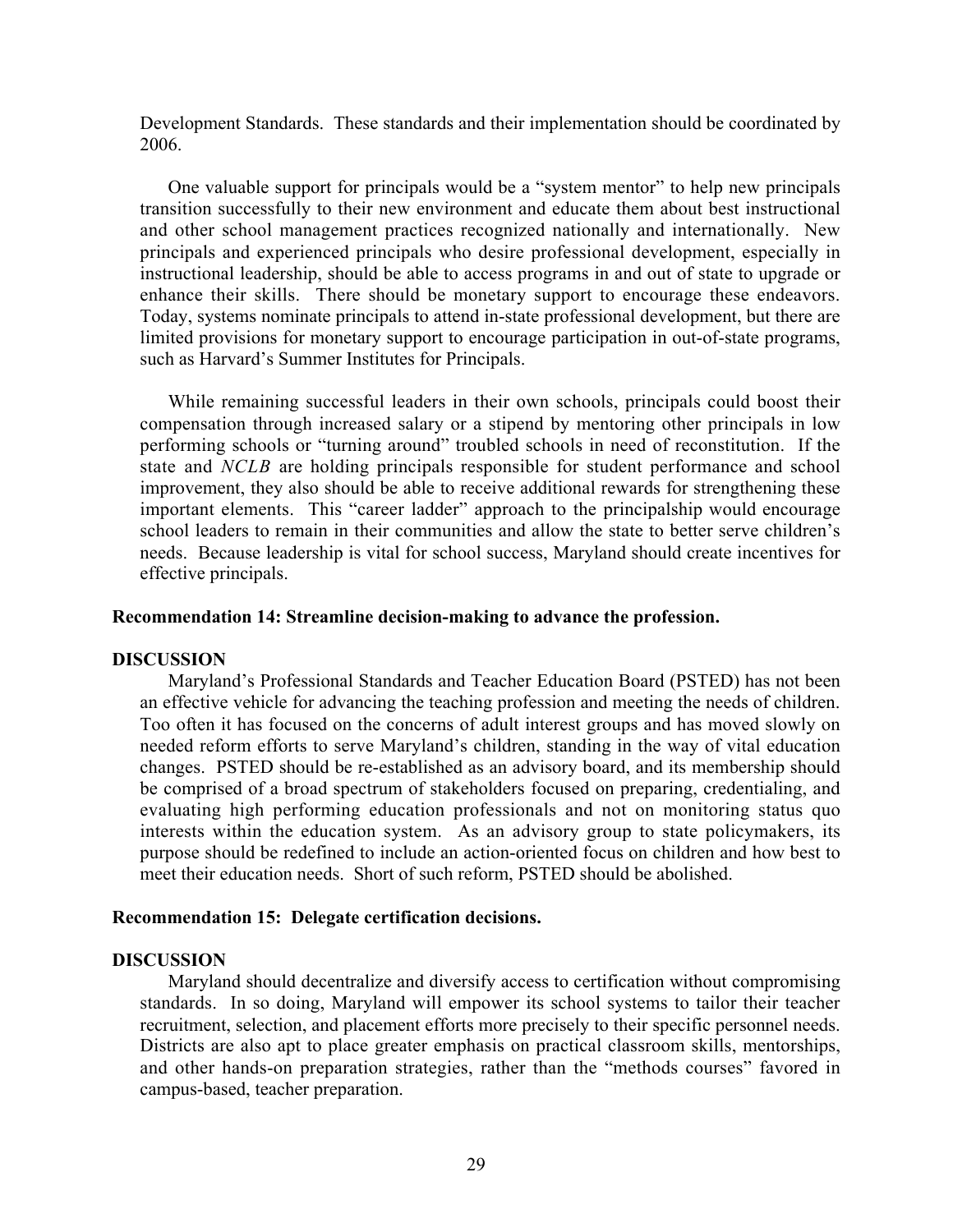# **ìDeferred maintenance is a serious issue.î - Principal, High School, Prince George's County Public Schools**

#### **Recommendation 16: Empower principals.**

#### **DISCUSSION**

The district should decide eligibility for employment, reasonable compensation ranges, and basic human resource protections, such as non-discrimination and due process. Individual principals of high-performing schools should decide who works in their schools, what their assignments are, and whether they should be retained**.** Because not every current principal is ready to exercise such authority, the State Board of Education should develop criteria for districts to employ in determining which schools, and which principals, are prepared for that degree of autonomy. Those criteria should be based primarily on the statewide performance and accountability measures.

Presently, district school systems, not principals, exercise authority over school budgets. Principals, in turn, are often told that they must allocate portions of their budgets for items the system deems appropriate, rather than the personnel, textbooks, or technology that their schools need most. If principals are to be accountable for results, then they and their leadership teams should be free to use their judgment in determining how best to meet student needs. They should have the right to utilize the school budget to improve pupil performance and school operations. Because of the restrictions of central office policy, however, today's principals typically are not able to contract a plumber to fix leaky pipes or a repair service to fix a broken window. This leads to a cycle of disrepair and deteriorating facilities. School districts should delegate reasonable control and flexibility over budgets to individual principals to ensure that funds are spent efficiently and targeted strategically.

# **The teachers here are caring. They give me a voice in my son's education." ñ Parent, Elementary School, Baltimore City Public Schools**

#### **Recommendation 17: Enhance parental participation.**

#### **DISCUSSION**

Many barriers keep families and a wide array of interested community leaders from participating fully in public education. Parents and community leaders have the desire and ability to improve our children's academic achievement and the functioning of schools and school systems. However, some unnecessary obstructions stand in the way of their full participation.

These barriers come in many forms. For example, some parents who did not have positive school experiences as students may now be hesitant to get involved in the work of their child's school. Some parents, because of a wide range of other demands, lack the time or scheduling flexibility to participate in school activities. Some school personnel find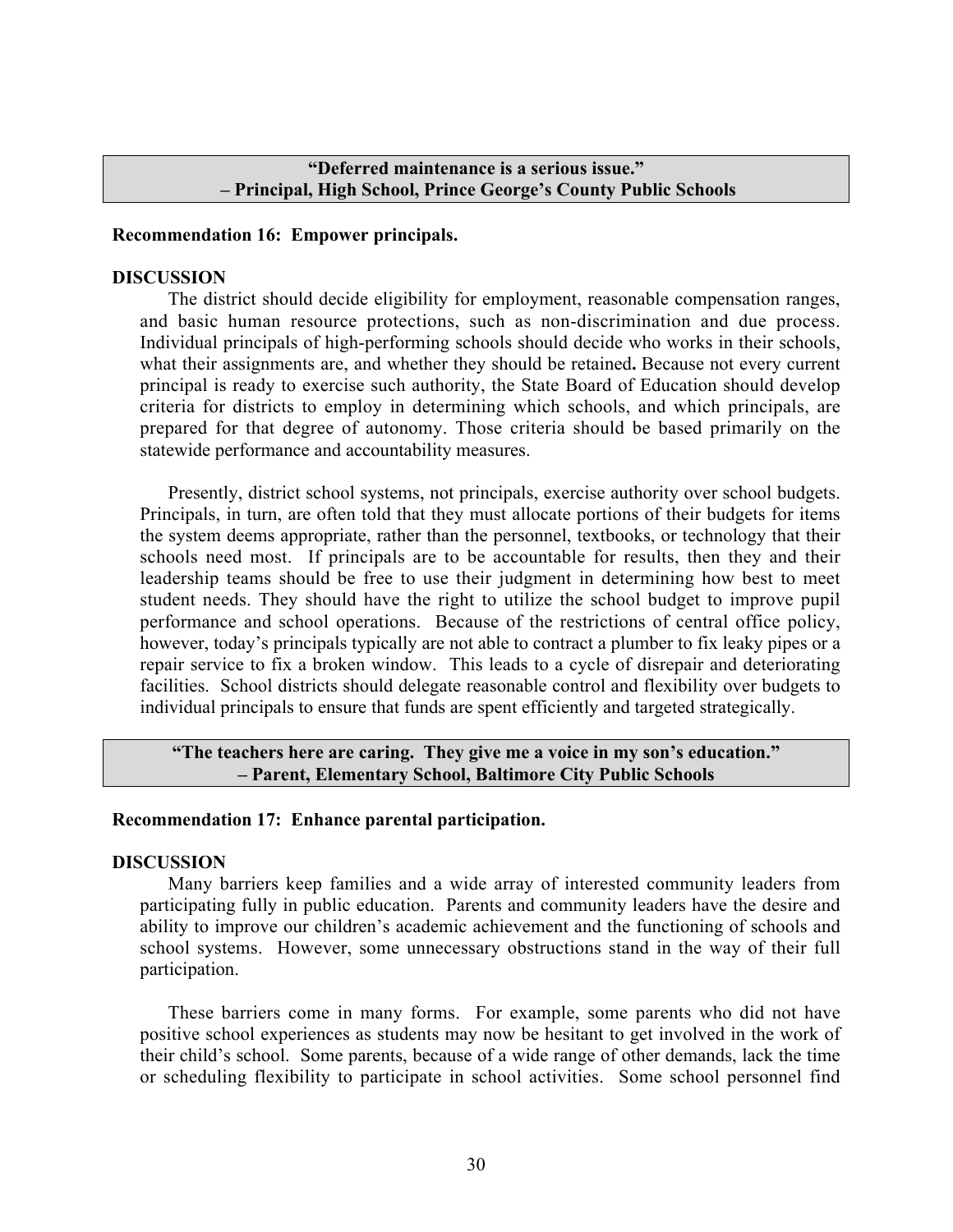parental and community involvement meddlesome and seek to inhibit it. Some systems have developed practices that may unintentionally obstruct promising partnerships.

School districts should create a staff position dedicated to building parental and community partnerships. School leaders should be encouraged to develop and execute such programs. The district-level staff person would be responsible for reaching out to parents, community leaders, and organizations; and increasing system and school receptiveness to greater outside participation. In conjunction with fully empowered principals, the parental and community partnership director would make better use of the broad and deep expertise of families and other leaders. We recommend that the state and districts strongly encourage the following steps for building parent and community partnerships:

- Develop courses and workshops for parents, teachers, and administrators on how to create strong, meaningful relationships between families and schools in order to improve student learning
- Support academic enrichment programs sponsored and administered by community-based organizations and other nonprofits
- Develop and support full wrap-around social services, such as before and after school programs, health services, mentoring, adult education, and family counseling
- Create college awareness and preparation programs directed toward economically disadvantaged students and their parents.

In addition, we recommend that government agencies and private employers provide parents and guardians with incentives such as eight hours of annual leave to attend and participate in school-related functions that support their child's education. Often parents whose children and schools could most benefit from greater family participation may not have the scheduling flexibility to take time off to become more involved in school activities. Greater flexibility from employers, whether in the form of paid or unpaid leave, flex time, or some other arrangement, would facilitate improved parental involvement.

Maryland should proclaim a day each year as Parents' Day. The Governor, through executive order, could establish "Bring a Parent to School Day" to encourage all parents to commit themselves to responsible, nurturing parenting and to build strong and healthy communities.

Finally, the Commission applauds MSDE for supporting the preliminary initiatives and recommendations of the Maryland Parent Advisory Council (M-PAC), including the possible appointment by the Governor of a parent member to the State Board of Education. Maryland should establish benchmarks for effectiveness and progress of parent involvement that would be reported on the annual local and state "report card." Close collaboration between MSDE and M-PAC will help to establish Maryland as a national model for parent and community involvement that contributes to the academic success of all Maryland students. Detailed information on the vision, principles, and recommendations of M-PAC is available through the MSDE website.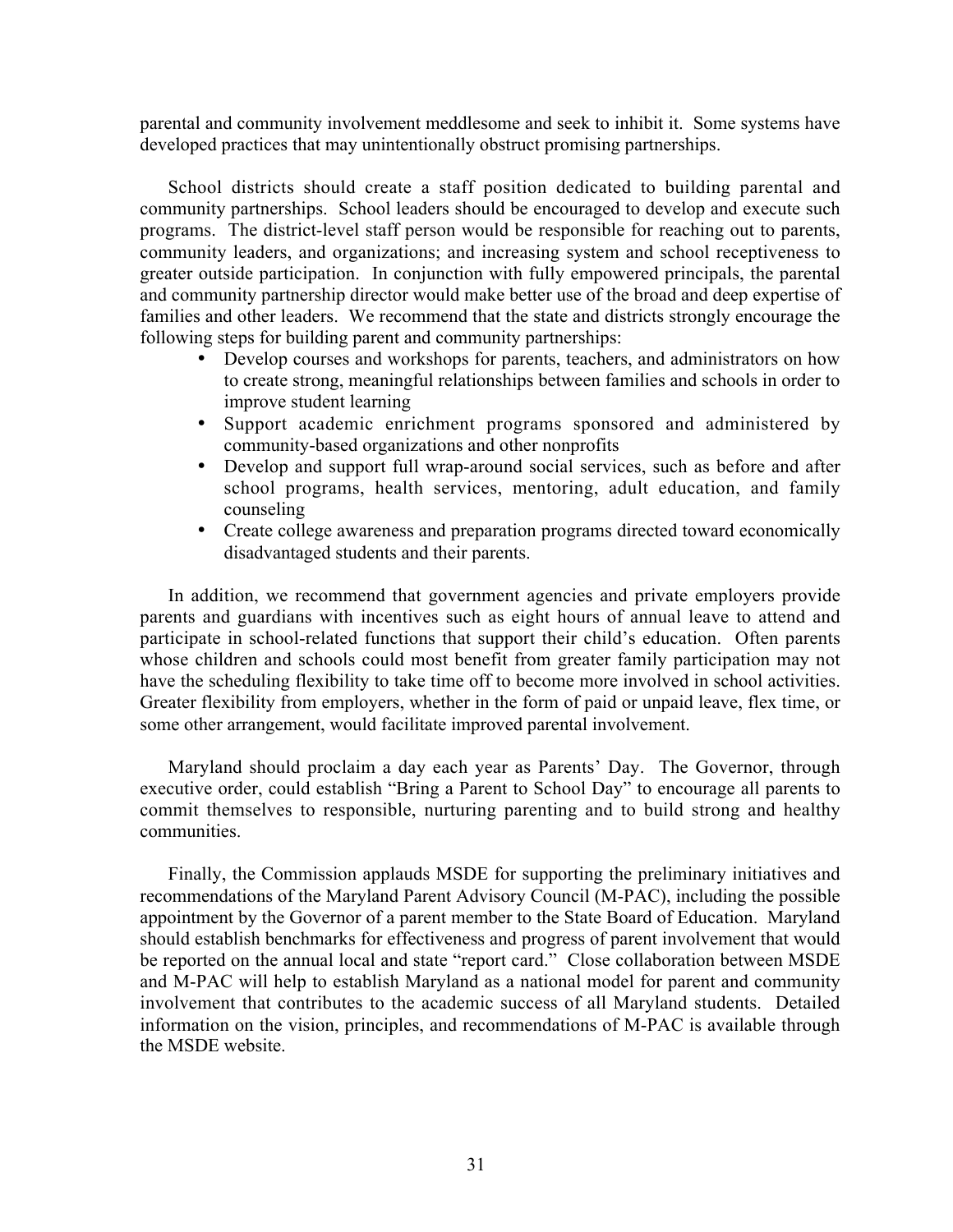**ìBusiness partners should support their public schools by providing students and teachers opportunities to connect classroom learning with the world of work.î - Business Leader, Garrett County Public Schools** 

#### **Recommendation 18: Create a clearinghouse of programs and resources.**

#### **DISCUSSION**

Countless programs designed to advance preK-12 education are offered by communitybased organizations, colleges, universities, nonprofits, businesses, and other groups. However, since these programs are typically aligned with the interests and missions of the diverse and independent groups that sponsor them, their content and target audiences differ. Consequently, they tend to be uncoordinated. It is impossible to know for certain what is being offered and to whom, which areas (in both content and geography) are being neglected, and which programs have proven effective. While individually these programs may be of great value, improved coordination would increase their impact on students and systems. Given that schools and systems are now being held accountable for their results, the ability to identify successful programs that address challenges will benefit the public, policymakers, and the groups that sponsor them. Successful programs can be replicated, while others can be adjusted or discontinued.

**ìI believe education can happen anywhere: at home, church, or in the community. I believe the community has a responsibility to get involved in helping our youth become** productive citizens." **- Community Leader, Charles County Public Schools** 

**Recommendation 19: Challenge business, education, parent, community, and faith-based organizations to support statewide initiatives that improve college awareness.**

## **DISCUSSION**

Maryland should establish initiatives, such as those in Maine (Compact for Higher Education, Connect Aspirations, and College Goal Sunday) and Ohio (The Governor's Access Initiative).<sup>20</sup> The Maine Compact for Higher Education (Compact) is a joint initiative of the Maine Development Foundation and the Maine Community Foundation. Compact resulted from a blue ribbon commission that sought to increase post-secondary education attainment. Considering today's global competitiveness, Compact believes that college is a right, not a privilege. Compact members developed strategies to help students prepare for college, to help students finance post-secondary programs, and to help students remain in the institution until program completion. One strategy immediately implemented was the "College for ME" campaign to change how Maine's residents value higher education. The campaign includes television and radio spots and public service announcements by prominent business leaders who discuss the importance and advantages of higher education.

The Connect Aspirations to a Plan Initiative was established in 2003 by the MELMAC Education Foundation to increase college enrollment from 55% to the national average of 68%. MELMAC awarded 28 grants to high schools and community-based organizations in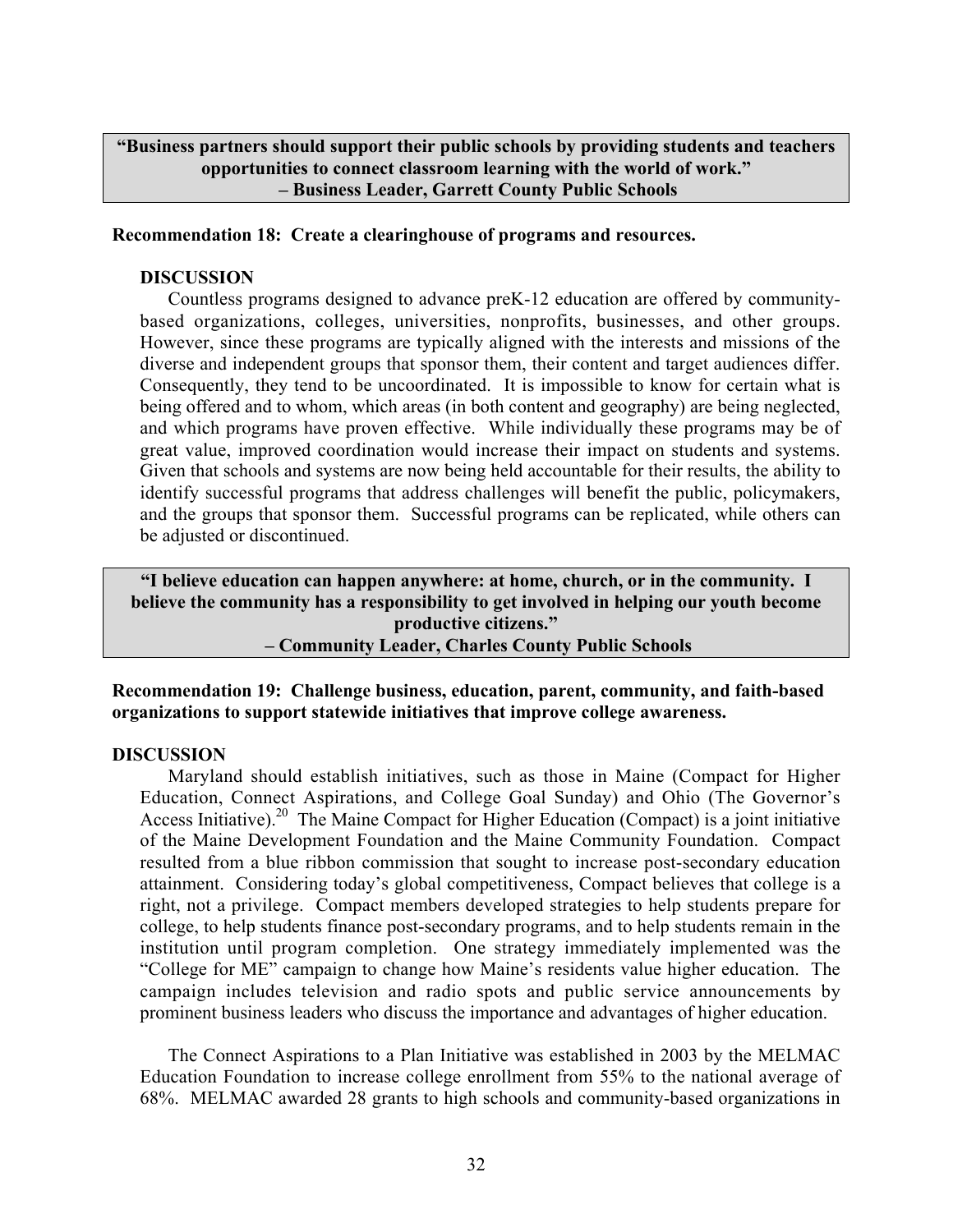$2003$  to service 32 Maine high schools  $(25\%$  of Maine's student population). Grantees provide a range of services to students and parents, including academic advising and support, college advising and assistance in completing applications, and financial aid and advising. To address the gap between those who were accepted to college and those who actually enrolled, MELMAC staff conducted summer interviews with students and offered additional support.

College Goal Sunday is a unique idea, an annual event held on the Sunday closest to the Super Bowl, where students and parents receive free assistance to apply for federal financial aid. The program, held at 14 locations throughout the state, is staffed by Maine college and university financial advisors. Prior to the College Goal Sunday, the program is widely publicized, and students and parents also can call an 800 number for advice. Funding for all three Maine initiatives is made possible through businesses and foundations.

Ohioís Governorís Access Initiative is staffed by the Ohio College Access Network (OCAN) and is funded by the state. The primary goal is to increase the number of Ohio students attending college by 10,000 over the next five years. OCAN also is supported by the Ohio Business Roundtable and has a number of non-profit and government partner organizations that aid in helping to meet state enrollment and retention goals. OCAN provides planning and start-up grants to develop college access programs. Ohio appropriated \$2,000,000 in 2002 to begin the initiative, and grants are awarded in the amount of \$5,000 for planning and \$30,000 for implementation. Preliminary results are very promising, both with respect to increased college enrollments and retention rates.<sup>21</sup>

Maryland should study the Maine and Ohio models. A statewide awareness initiative focused on the social and economic benefits of college would open more opportunities for all students, but particularly for low-income and minority students. This would help raise high school achievement levels when students understand what they need to do to prepare for post-secondary education and work toward that goal.

#### **"Good teachers offer their assistance before and after school."**  $-$  Student, Middle School, Montgomery County Public Schools

**Recommendation 20: Analyze the content and efficiency of the standard school day and year in Maryland.**

#### **DISCUSSION**

We encourage public schools, particularly those serving disadvantaged children, to examine the amount of instructional time in a typical school day. Both teachers and principals expressed their concerns about the number of incursions into instructional time across the school year. They cited the cumulative impact of start-up routines (daily and annual), special programs and events, holiday slow-downs, test preparation periods, and a steep decline in academic work during the last six weeks of the school year.<sup>22</sup>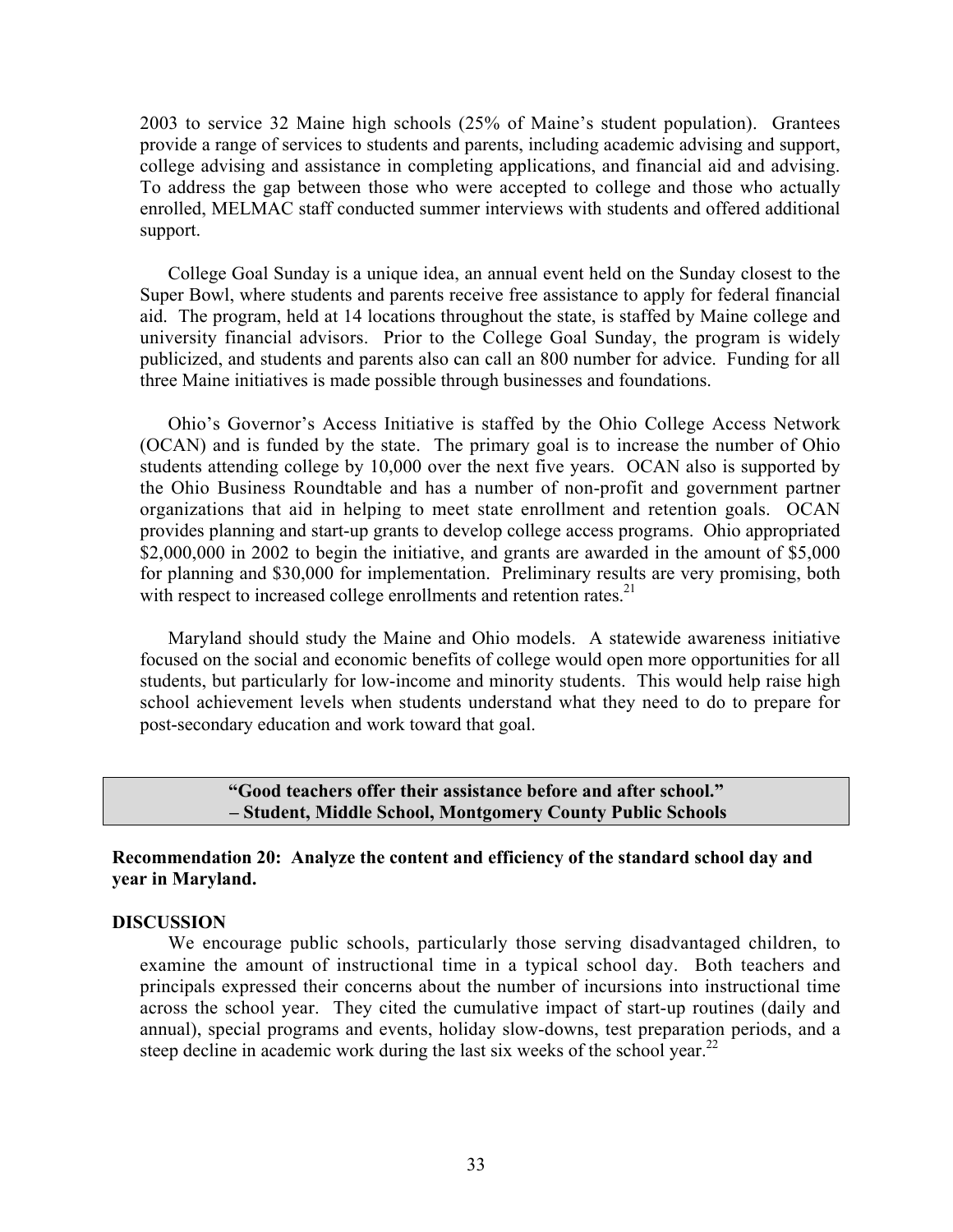# **Recommendation 21: Create increased accountability in the early childhood education delivery system.**

#### **DISCUSSION**

Maryland should develop a statewide reporting program to assess the effectiveness of early child care and education services for all four-year olds.<sup>23</sup> Assessments should include measures of program effectiveness and results for all early child care and education services. By analyzing state and local trend data and utilizing evaluative information, Maryland will be able to determine the effectiveness of public and private pre-school programs, to identify effective instructional models, and to disseminate that information statewide.

One strategy that will ensure the integrity of this recommendation is the continued annual reporting of the school readiness information for the result area, "Children Entering School Ready to Learn." An integral accountability component of the early childhood delivery system is maintaining and expanding the program of accreditation for early childhood programs and the credentialing of child care workers through MSDE.

Maryland should promote "highly qualified" preparation in terms of pre-service and professional development for early childhood educators. MSDE needs to improve coordination and cooperation among early childhood education and post-secondary education and state-approved training institutions involved in the pre-service and professional development of early child care practitioners. In addition, MSDE should improve the qualifications of child care staff through the Child Care Credentialing System.<sup>24</sup> State standards should be developed specific to the skill sets and areas of knowledge needed to be an effective pre-kindergarten teacher. Along with developing specific standards, the state should support the expansion of Professional Development Schools (PDS) in early childhood education programs. Provisionally certified pre-kindergarten teachers should be encouraged to become fully certified with an emphasis on the use of diagnostic and prescriptive instruction  $25$ 

Finally, all pre-school preparation programs throughout Maryland should be aligned with Maryland's Voluntary State Curriculum (VSC) to promote school readiness. The VSC contains Maryland's content standards in reading and mathematics for grades preK-8.

# **Recommendation 22: Continue to transform the current system of early child care** education to best address Maryland's youngest students.

#### **DISCUSSION**

MSDE should establish formal Memorandums of Understanding with Head Start and public and non-public schools and systems. Furthermore, MSDE should consider similar agreements among other child care programs to define the roles and responsibilities of planned collaboration and coordinated services for young children and families.<sup>26</sup>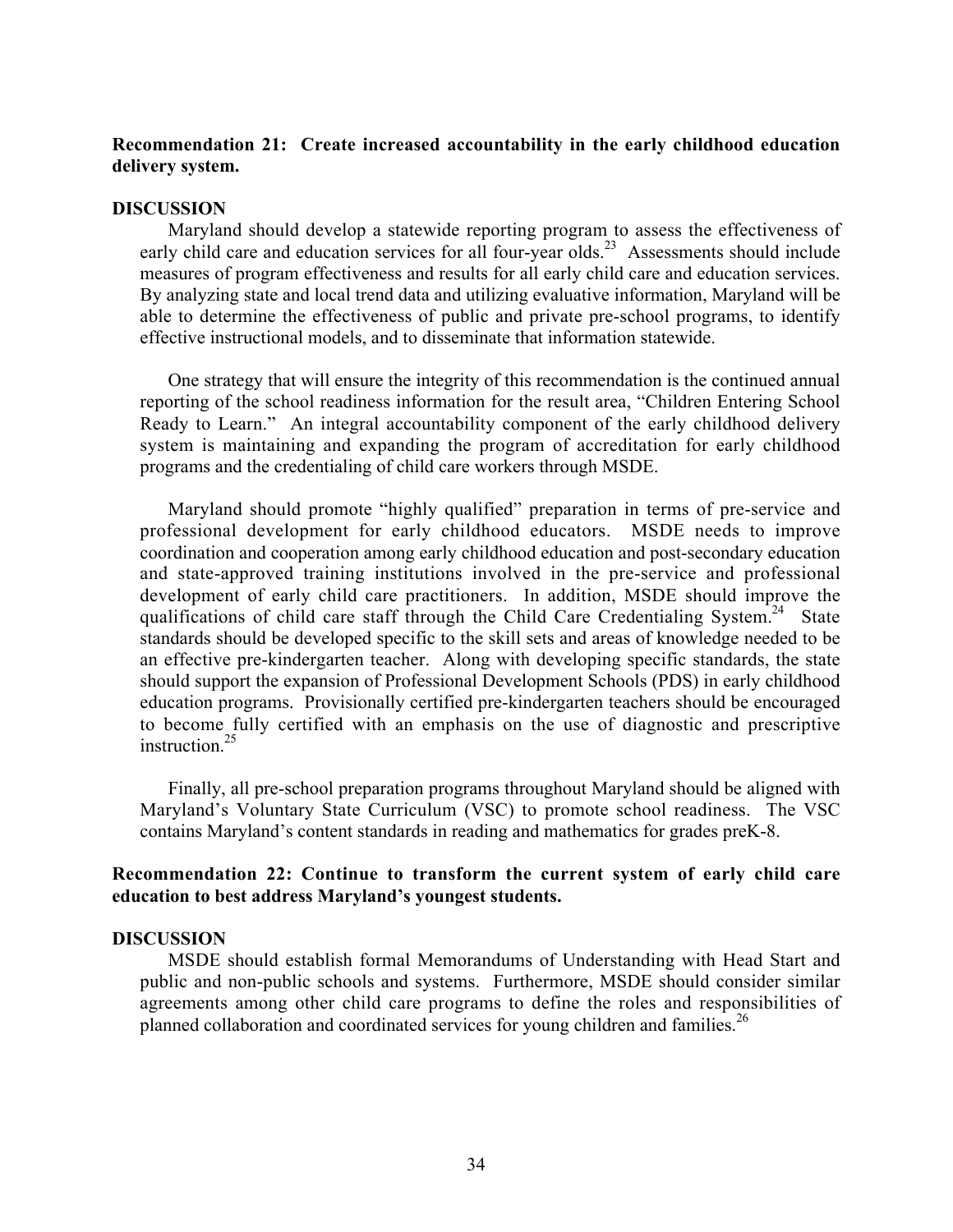**ìMy parent classes at this pre-school are helping me to get my child ready for** kindergarten. My three-year old and I are both taking classes here." **- Parent, Pre-School, Caroline County Public Schools** 

**Recommendations 23: Increase the public awareness of the importance of and need for early childhood education as the foundation for school success.**

#### **DISCUSSION**

Maryland should conduct more extensive and coordinated outreach—with the help of local school systems, county agencies, local libraries, local non-profit organizations and foundations, business communities, and civic organizations—to stress the importance of high quality early childhood education for all children and to promote school readiness among parents of young children.

For example, "Countdown to Kindergarten" (CTK) is a public/private partnership that is conducting a statewide public awareness campaign about early learning and school readiness for children up to five. CTK is reaching out to parents, the general public, and regional media with a dual message about the importance of early learning and the use of everyday activities as learning opportunities. The CTK website provides "Tips for Turning Everyday Activities into Learning Activities" in 17 languages. The website also contains other valuable information on parenting and support resources and a list of research-focused resources.27

#### **Recommendation 24: Utilize the best practices framework.**

#### **DISCUSSION**

MSDE should adopt the Best Practices Framework created by the National Center on Educational Accountability as a template for reform of Maryland preK-12 education. As suggested in *Do What Works,* implementation requires that the proposed data system contain the "Nine Essential Elements of Statewide Collection Systems."<sup>28</sup>

- A unique statewide personal identification number for each student
- Enrollment data for each student
- State test data for each student
- Data on untested students
- Course completion information for each student
- SAT, ACT, and Advanced Placement results for each student
- Graduation and dropout data for all students
- Audit process to ensure the accuracy of state data
- Capacity to link preK-12 and higher education data at the student level

This proposed data-driven foundation will facilitate systemic reform by clearly portraying how best practices at the district, school, and classroom levels intersect and support each other in high-performing school systems. The state can then facilitate the sharing of those proven practices with those whose performance demonstrates a need for further assistance.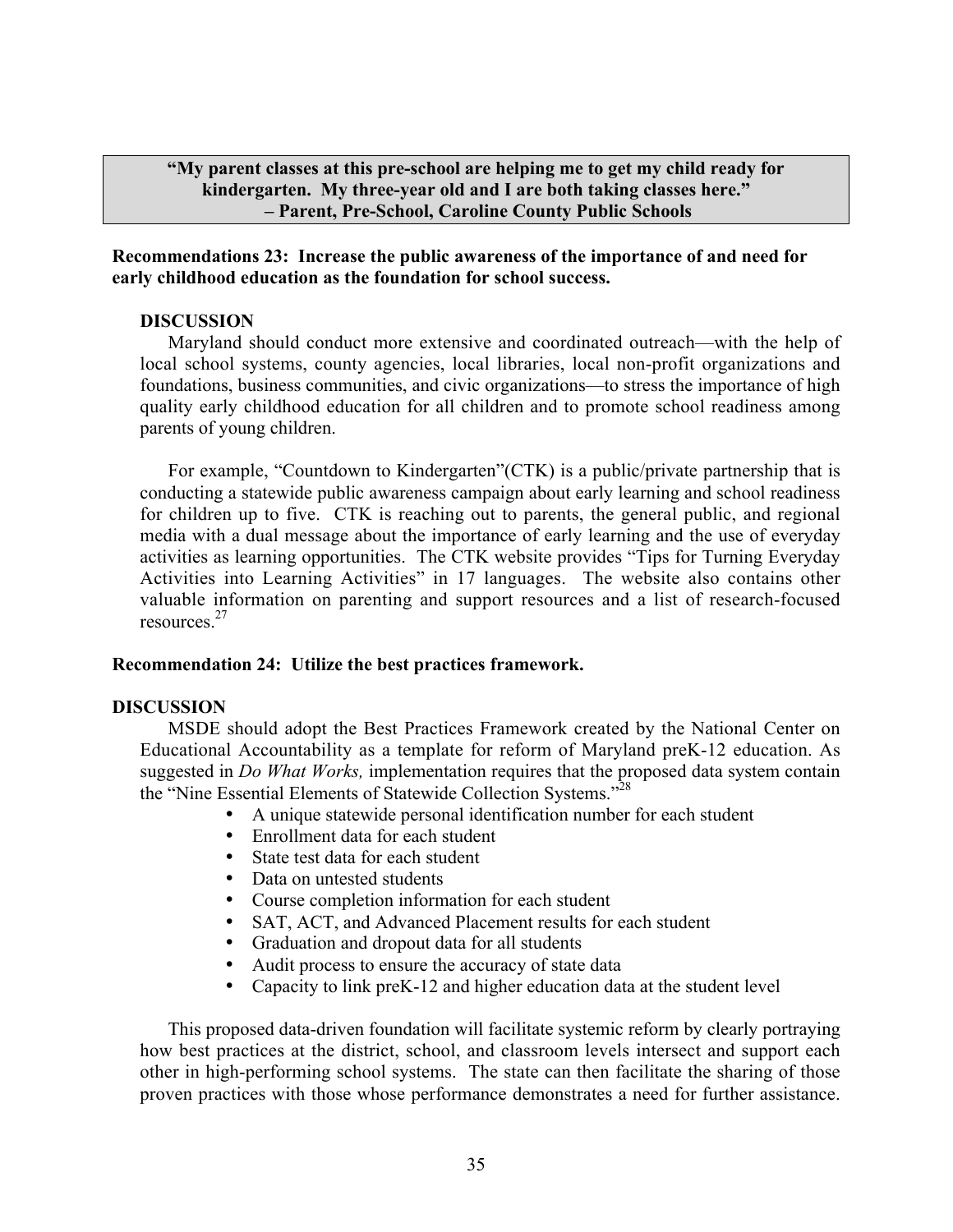This system should enable educators at all levels to track performance of students over time. Educators and parents need clear longitudinal data on each learner's performance, not just a quick snap-shot from one test. It is important to know whether or not students have increased their mastery of a subject, whether the school is meeting state standards, and what programs and practices are proving effective at raising achievement levels.

In addition, this system will allow tracking the performance of every school over time**.** State and district educational leaders must have access to a continuous flow of information on relative and absolute progress in the schools for which they are responsible. It is important to stress that short-term evaluations are not adequate indicators of continuous improvement. Evidence of continuous improvement requires longitudinal data. For example, as Maryland evaluates a school to assure valid measurement, only students enrolled in a school for three or more years would count as "continuously enrolled."

The data system also will allow Maryland to analyze school performance by grouping sites according to similar demographic profiles and by identifying high performing schools in each group.This information on student performance at individual schools in each grade and each subject can be compared with other schools across the state whose students performed at a higher level while having similar characteristics, such as an equally disadvantaged student population. The state and district leadership can then analyze those proven practices that led to higher performance and ensure their dissemination to similarly challenged schools.

The data system will identify performance gaps that exist in schools. A website allowing self-evaluation of virtually identical schools will allow educators and parents to see the practices which are working in the higher performing schools. They can then adopt those practices to achieve higher levels of student achievement within their own school.

The National Center for Educational Responsibility, operating with the name Just for the Kids, has adopted a similar data analysis approach. Some samples of states that already use this approach are New Jersey, Texas, and Washington. Several other states are in the process of implementing this approach, and Maryland should do the same. Just for the Kids, in conjunction with Standard  $& Poor's School Evaluation services, has produced a website that$ provides online data tools to aid all fifty states in fulfilling the data reporting and analysis requirements of *NCLB* at no cost to the states. The website is funded by the Broad Foundation and the USDE.

The Best Practices Framework was created by Just for the Kids as a tool that is able to distill areas of instructional practice common to high-performing school systems around the nation. As of July 2004, the following states are associated with this template: Arkansas, California, Colorado, Illinois, New Jersey, Tennessee, Texas, and Washington. This framework allows educators to study the best practices of high-performing schools and districts in a particular state and to conduct a cross-state comparison of practices. It also facilitates systemic reform by clearly portraying how best practices at the district, school, and classroom levels intersect and support each other in high-performing school systems. Systems also can locate high-performing schools and districts that are similar to themselves and identify practices those schools and districts are using.<sup>29</sup>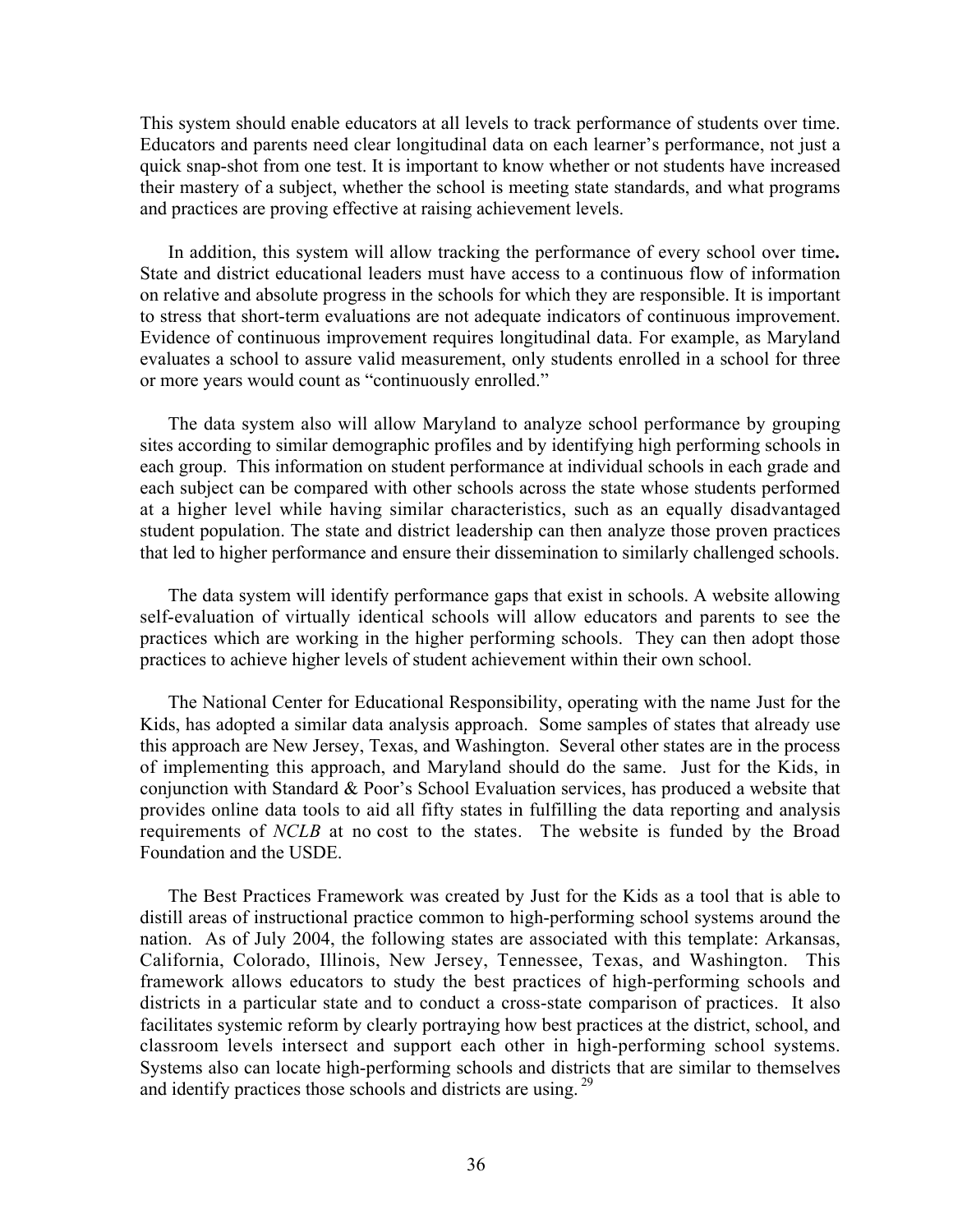The Best Practices Framework has five organizing themes:

- Curriculum and Academic Goals—"What is Taught and Learned"
- Staff Selection, Leadership, and Capacity Building—"Selecting and Developing Leaders and Teachers"
- Instructional Programs, Practices, and Arrangements—"The Right Stuff"—"Time and Tools"
- Monitoring: Compilation, Analysis, and Use of Data—"Knowing the Learners and the Numbers"
- Recognition, Intervention, and Adjustment—"Ensuring All Children Learn"

In addition to organizing themes, the three levels of every school system—district, school, and classroom—provide a second organizational dimension to the Best Practices Framework:

- Within each of the five themes, each school level plays a particular role in high performing school systems
- Different levels of the school system must be involved to varying degrees to reach maximum effectiveness in the specific theme area

The assignment of specific practices to a specific school level may be as important as the practices themselves (i.e. *who* is as important as *what*).

#### **Recommendation 25: Focus on value-added measurement.**

#### **DISCUSSION**

Maryland should respect the variety of challenges schools must address when serving very different communities. Maryland also should recognize and respect the variety of challenges teachers address. Some teachers work with children who are fully prepared to learn. Other teachers teach children who are largely unprepared. The importance of a valueadded measurement requires careful analysis of how best to employ it within the parameters established by *NCLB*. We know the critical need for precise, continuing data to establish progress in meeting the absolute standards the law and we demand.

We also believe value-added measurements can contribute substantially to the true goals of *NCLB*, especially as schools seek to meet the mandates of AYP. Specifically, both relative and absolute gains in achievement must be consistently documented if we are to provide the immediate support required by students, teachers, and schools facing challenges. Knowing the imperative of a constructive and cooperative alliance between Maryland and federal education authorities, we urge MSDE to present the case for value-added measurements to the United States Department of Education.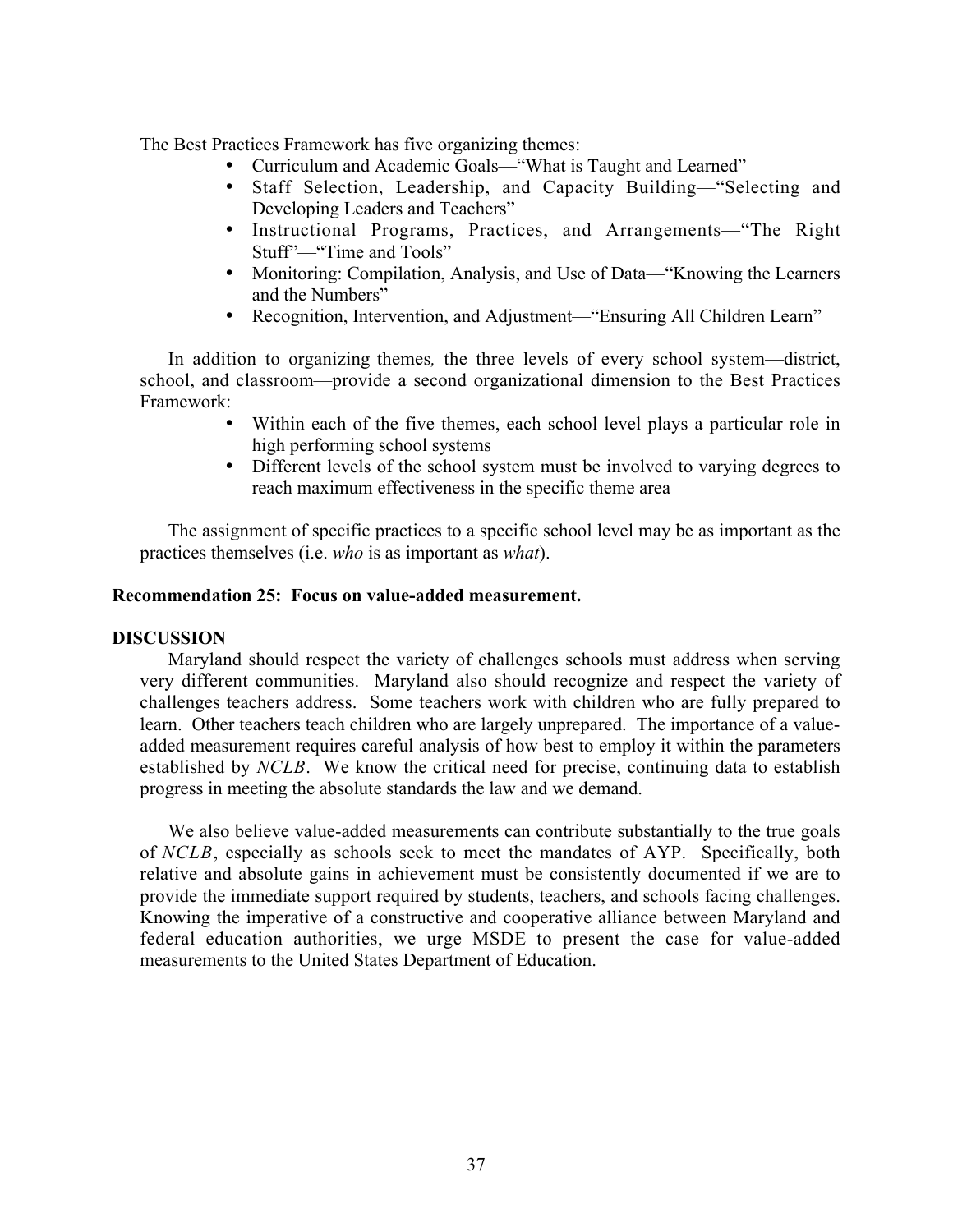#### **Recommendation 26: Establish a Quality Process Improvement approach (QPI).**

#### **DISCUSSION**

A "continuous improvement system" is grounded in the belief that if one improves the processes that create a product, then the product itself will improve. If educational processes are improved, then one product—student achievement—will improve. The primary focus is on improving teaching and learning. To that end, Maryland should establish a QPI approach so that planning, informational systems, resource allocation, maintenance, human resources, and transportation can benefit from continuous improvement.

#### **Recommendation 27: Re-envision each school as a professional learning community.**

#### **DISCUSSION**

Effective schools become true professional learning communities by advancing both teacher professional development and classroom performance. Teachers have high expectations for every student, expectations which are largely realized in outcomes. A constant flow of information on each learner allows the faculty to determine on a daily basis when and how best to provide appropriate additional support for the student facing learning challenges. Every Maryland school system and every Maryland school should become a professional learning community, where knowledge, experience, mutual development of goals, and implementation of best practices are evident.

#### **Recommendation 28: Adopt the high school transition approach.**

#### **DISCUSSION**

To create a smooth transition from high school to post-secondary education, significant efforts in two policy and practice areas are crucial. First, a logical continuum of academic standards and assessments spanning all levels of the education system—elementary, secondary, and post-secondary—must be put in place to help students more easily move from one level to the next. Second, stronger connections between the preK-12 and post-secondary systems must be made in the areas of curriculum, assessment, data collection, financial aid, and other areas to increase students' readiness for, and participation in, post-secondary education.

Creating these connections is particularly important for economically disadvantaged and minority students. To have an effective education system for all students, Maryland should ensure that all students have multiple pathways to higher education. To paraphrase U.S. Secretary of Education Margaret Spellings, a quality education helps all students fulfill their potential. It lets them give back to their communities and our country—and our country needs those skills very much.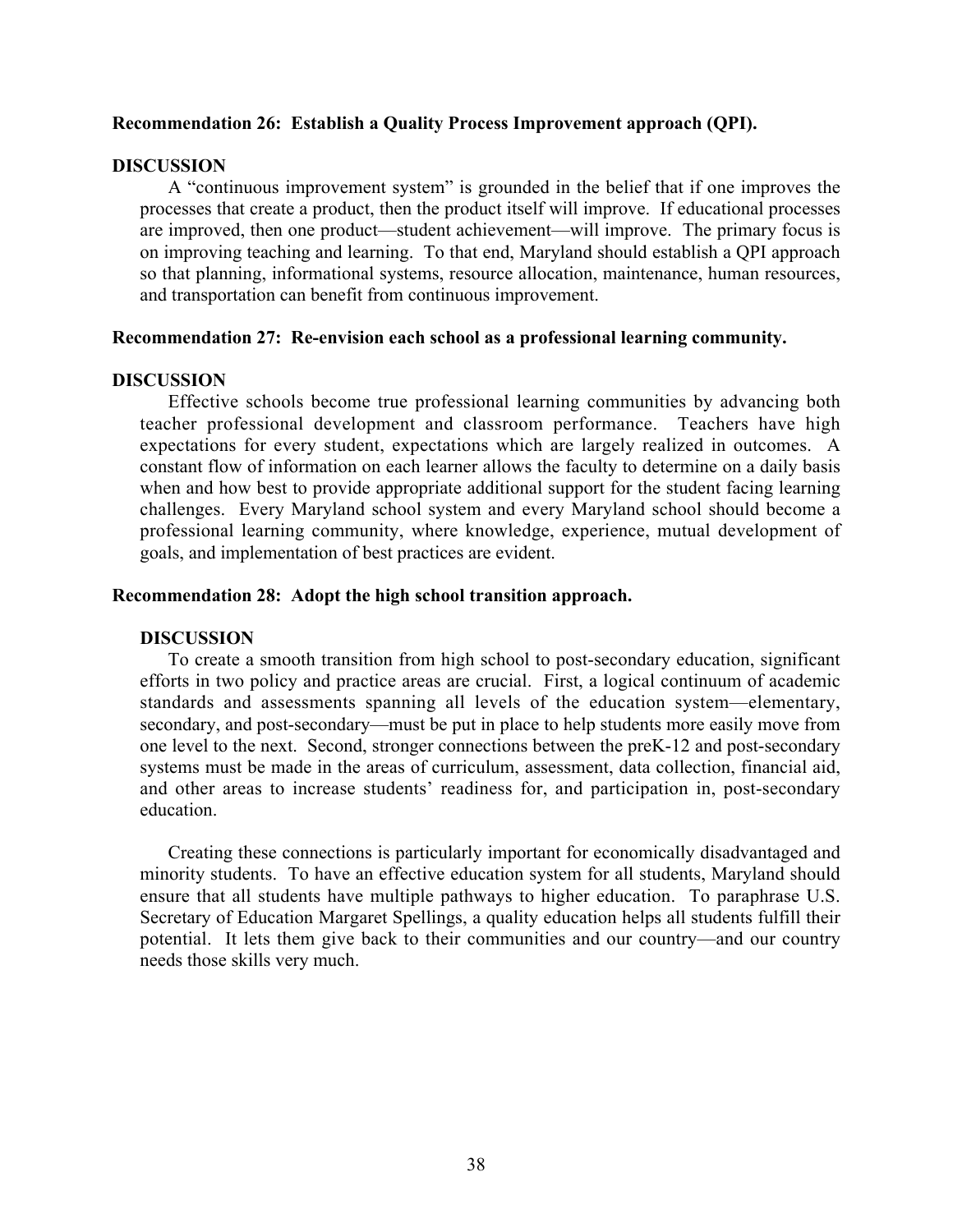**ìParents seem to like having me at school. They usually go straight to me for certain issues, leaving the principal to do her job as an instructional leader. My background is not** in education. I come from a business-customer service environment." **- Business Manager, Middle School, Talbot County Public Schools** 

#### **Recommendation 29: Expand the implementation of the school business manager model.**

#### **DISCUSSION**

Maryland principals should be focused primarily on their role as chief instructional officers of their schools. Wherever necessary and feasible, schools should hire a business manager, a role separate from that of the assistant principal, who would be responsible for transportation, facilities, cafeteria supervision, and similar functions.<sup>30</sup>

> **<sup>4</sup>We need more classes that deal with real life experiences.<sup>?</sup> - Student, High School, Montgomery County Public Schools**

**Recommendation 30: Make high quality Career and Technical Education (CTE) programs widely available and create pathways to industry certification.**

#### **DISCUSSION**

Maryland should study the developing models of pathways to industry certification that exist in Massachusetts and Virginia.<sup>31</sup> In both states, the purpose of the certification process is to improve student achievement, evaluate program effectiveness, and provide students with an industry-recognized credential. Training programs consist of courses taken at vocational or technical high schools, internships, or a combination of both. Both states see advantages to be gained when they establish frameworks for validation of knowledge and skills in specific areas, such as construction, business and administrative services, and information technology.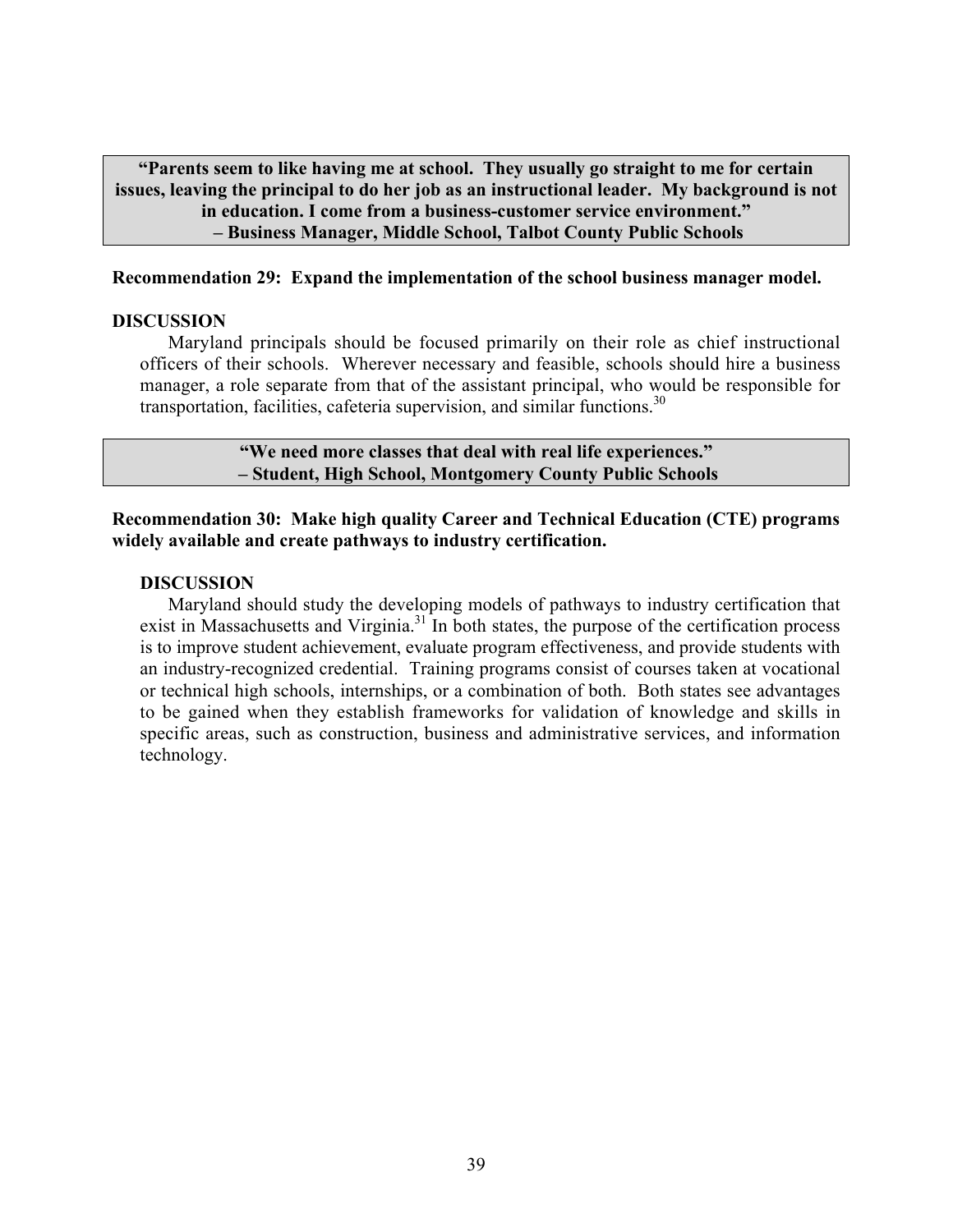# **Bibliography**

- *Achievement Matters Most: Marylandís Plan for preK-12 Education.* Maryland State Department of Education, January 2004.
- *Alternative Teacher Certification: A State by State Analysis 2004.* National Center for Alternative Certification, 2004.
- Barton, Paul E. *One-Third of a Nation: Rising Dropout Rates and Declining Opportunities.* Princeton, NJ: Educational Testing Service, Policy Information Center, 2005.
- Barton, Paul E. *Unfinished Business: More Measured Approaches in Standards-Based Reform.* Princeton, NJ: Educational Testing Service, Policy Information Center, January 2005.
- Biancarosa, G. and C.E. Snow. *Reading Next—A Vision for Action and Research in Middle and High School Literacy: A Report to the Carnegie Corporation of New York.* Washington, DC: Alliance for Excellent Education, 2004.
- Bottoms, Gene, et al. *Good Principals Are the Key to Successful Schools: Six Strategies to Prepare More Good Principals.* Atlanta, GA: Southern Regional Education Board (Challenge to Lead Series), 2003.
- *Breaking Ranks II: Strategies for Leading High School Reform.* Reston, VA: National Association of Secondary School Principals, 2004.
- Cornett, Lynn M. and Gale F. Gaines. *Quality Teachers: Can Incentive Policies Make a Difference?* Atlanta, GA: Southern Regional Education Board, 2002.
- Daugherty, Rebecca. *High School to College and Careers: Aligning State Policies.* Atlanta, GA: Southern Regional Education Board (Challenge to Lead Series), 2005.
- *Do Graduation Tests Measure Up? A Closer Look at State High School Exit Exams.* Washington, DC: Achieve, Inc., 2004.
- *Education at a Glance, Organization for Economic Cooperation and Development, 2003 Edition,* Washington, DC: The Brookings Institution, 2004.
- Gerstner, Louis V., Jr. et al. *Teaching at Risk: A Call to Action.* New York, NY: The Teaching Commission, The CUNY Graduate Center, 2004.
- Heller, Daniel A. *Teachers Wanted: Attracting and Retaining Good Teachers.* Alexandria, VA: Association for Supervision and Curriculum Development, 2004.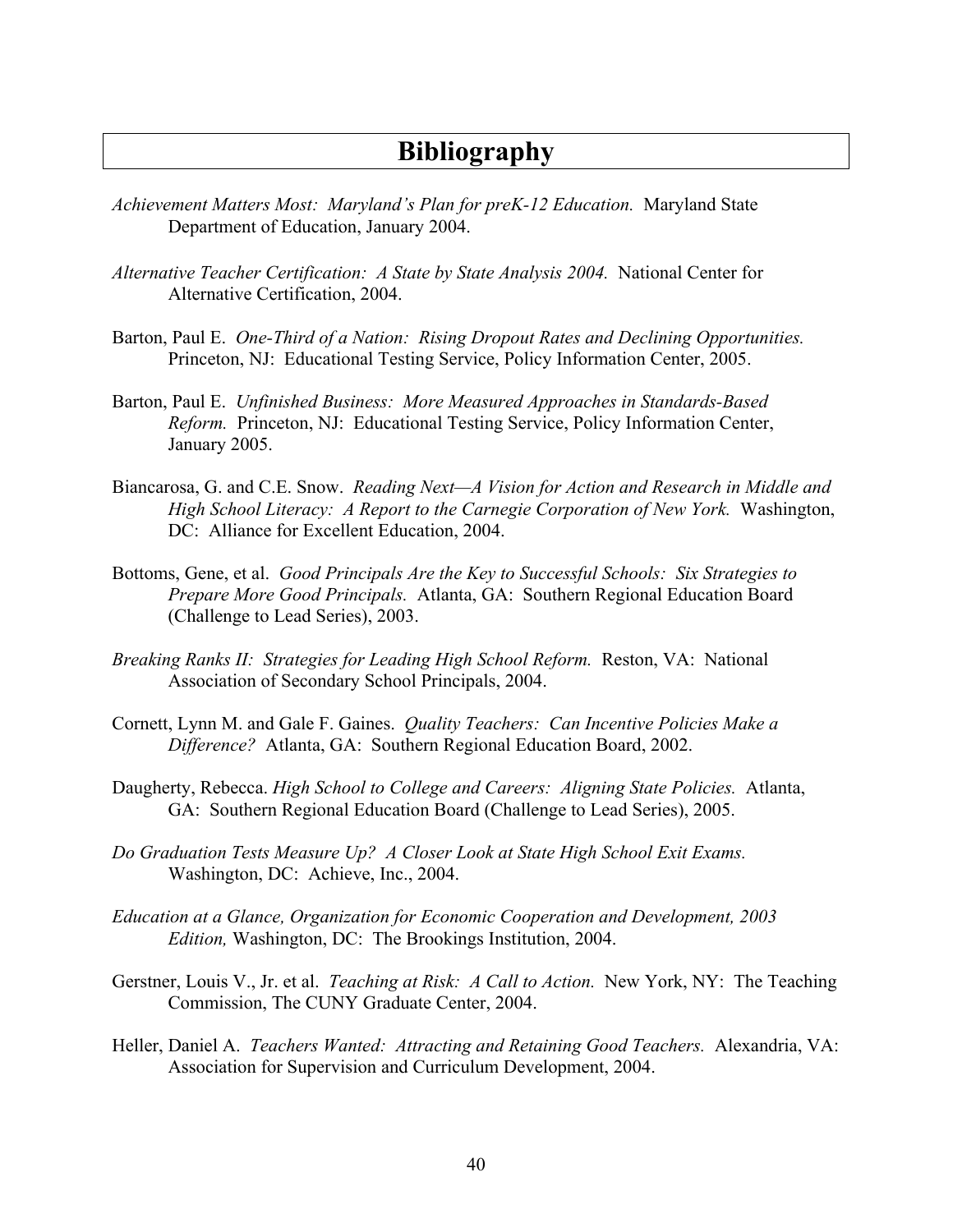- *Improving Academic Achievement in Urban Districts: What State Policymakers Can Do.* Denver, CO: Education Commission of the States, December 2005.
- Kline, David, et al. *The State of State Math Standards.* Washington, DC: Thomas B. Fordham Foundation, January 2005.
- Levine, Arthur. *Educating School Leaders.* Washington, DC: Principals Advisory Board, The Education Schools Project, March 2005.
- Luce, Tom. *Do What Works: How Proven Practices Can Improve America's Public Schools.* Austin, TX: National Center for Educational Accountability, 2005.
- *Meeting the Highly Qualified Teachers Challenge: The Secretary's Annual Report on Teacher Quality.* U.S. Department of Education, Office of Postsecondary Education, 2002.
- Page, Barbara, et al. *The Charter School Facility Finance Landscape: A National Mapping Survey of Private Nonprofit Providers and Public Initiatives.* The Educational Facilities Financing Center of Local Initiatives Support Corporation, May 2005.
- *Qualified Teachers for At-Risk Schools: A National Imperative.* Washington, DC: National Partnership for Teaching in At-Risk Schools, 2005.
- *Ready or Not: Creating a High School Diploma That Counts.* Washington, DC: Achieve, Inc. (The American Diploma Project), 2004.
- *Redesigning the American High School, Getting It Done: Ten Steps to a State Action Plan.* National Governors Association, Summit on High School Education, 2005.
- *Rising to the Challenge: Are High School Graduates Prepared for College and Work?* Washington, DC: Peter D. Hart Research Associates, Public Opinion Strategies, for Achieve, Inc., February 2005.
- *State and District Approaches to School Improvement: Helping All Students Meet High Academic Standards.* Denver, CO: Education Commission of the States, 2004.
- Stotsky, Sandra. *The State of State English Standards.* Washington, DC: Thomas B. Fordham Foundation, January 2005.
- *The Expectations Gap: A 50-State Review of High School Graduation Requirements.* Washington, DC: Achieve, Inc., 2004.
- *The 70 Percent Solution: Five Principles for Helping Young People Make Better Choices During and After High School.* Rutgers, NJ: The State University of New Jersey, John J. Heldrich Center for Workforce Development, 2004.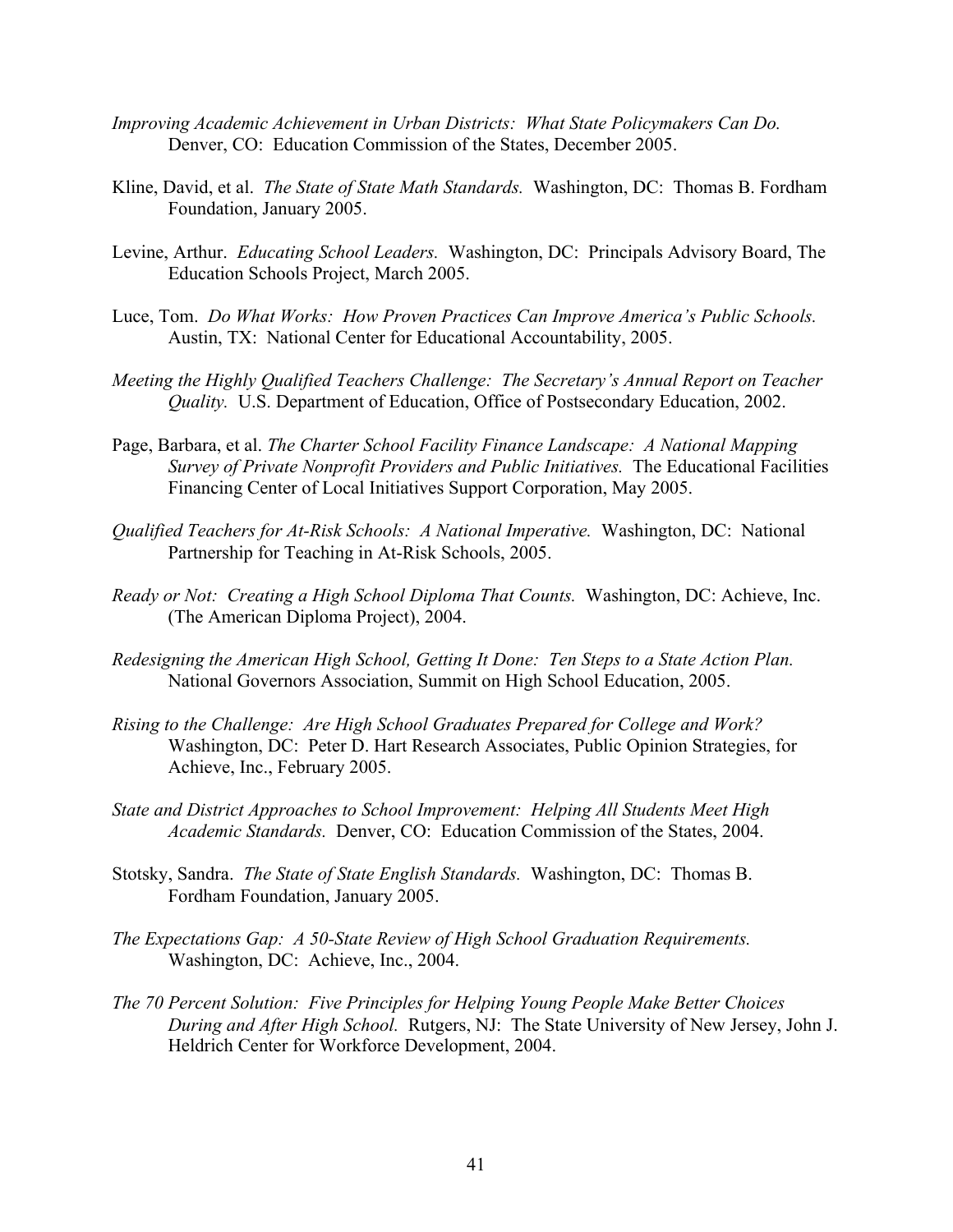- *Using Rigor, Relevance and Relationships to Improve Student Achievement: How Some Schools Do It.* Atlanta, GA: Southern Regional Education Board, 2004.
- Wade, Robin, et al. *Building a Foundation for Success by Getting Every Child Ready for School.* Atlanta, GA: Southern Regional Education Board (Challenge to Lead Series), 2005.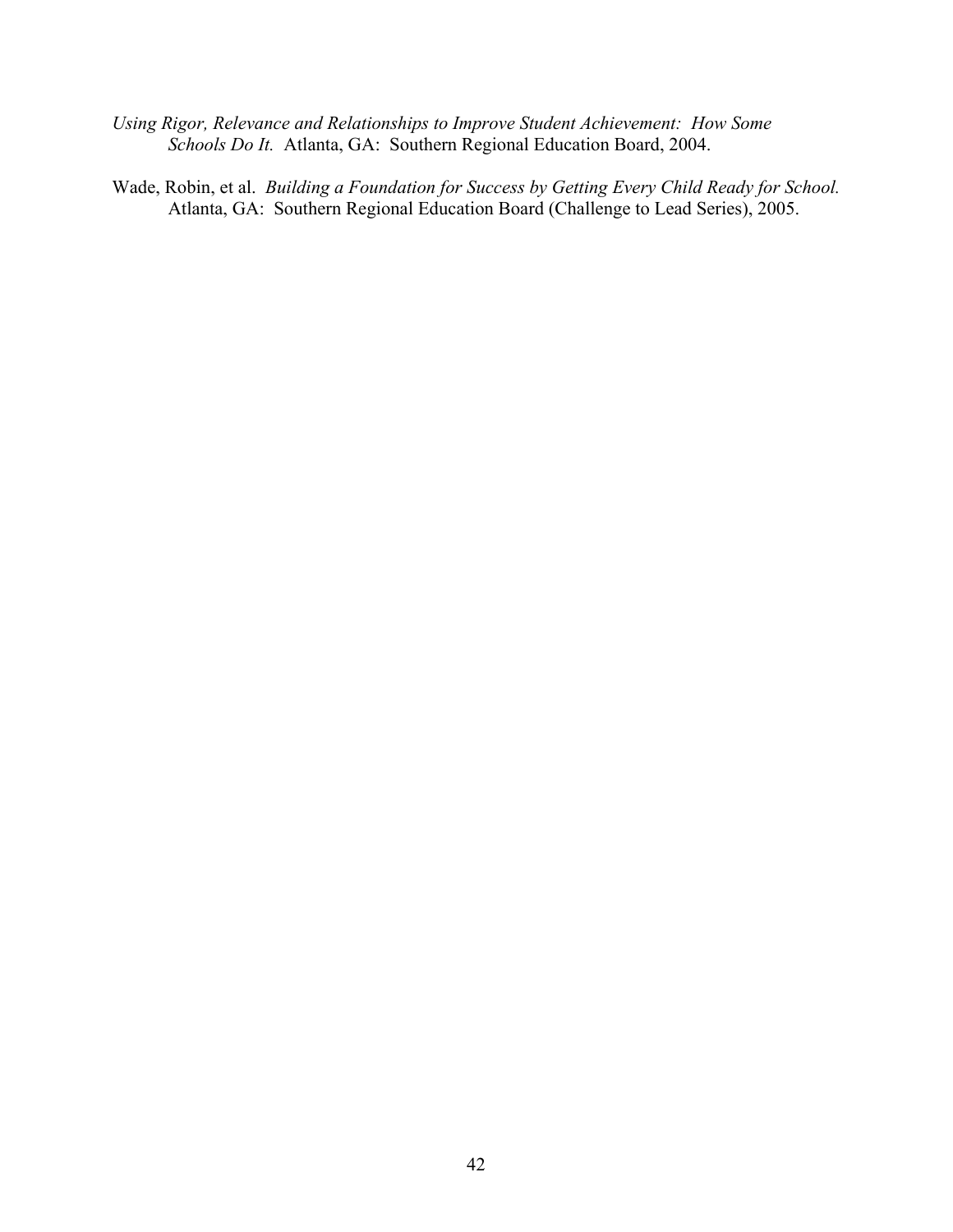# **Valuable Websites**

Achieve, Inc. www.achieve.org

- Education Commission of the States www.ecs.org
- Educational Facilities Financing Center www.lisc.org/whatwedo/programs/effc

Educational Testing Service www.ets.org/research/pic

- John J. Heldrich Center for Workforce Development, Rutgers University www.heldrich.rutgers.edu
- Maryland State Department of Education www.marylandpublicschools.org/msde
- Massachusetts Department of Education (The Massachusetts Education Reform Act) www.doe.mass.edu/edreform/edreformreport/erprogrpt597-html
- Montgomery County Public Schools, *Our Call to Action* (Audit of Successful Reform Efforts) www.mcps.k12.md.us/info/CTBS2003/earlysuccess.shtm
- National Association of Secondary School Principals nassp@principals.org
- National Governors Association www.nga.org
- National Partnership for Teaching in At-Risk Schools NPTARS@learningpt.org
- San Diego City, Center for the Study of Teaching and Policy (Reform Based on Research Model) www.ctpweb.org
- Southern Regional Education Board www.sreb.org
- The Teaching Commission www.theteachingcommission.org
- Thomas B. Fordham Foundation www.edexcellence.net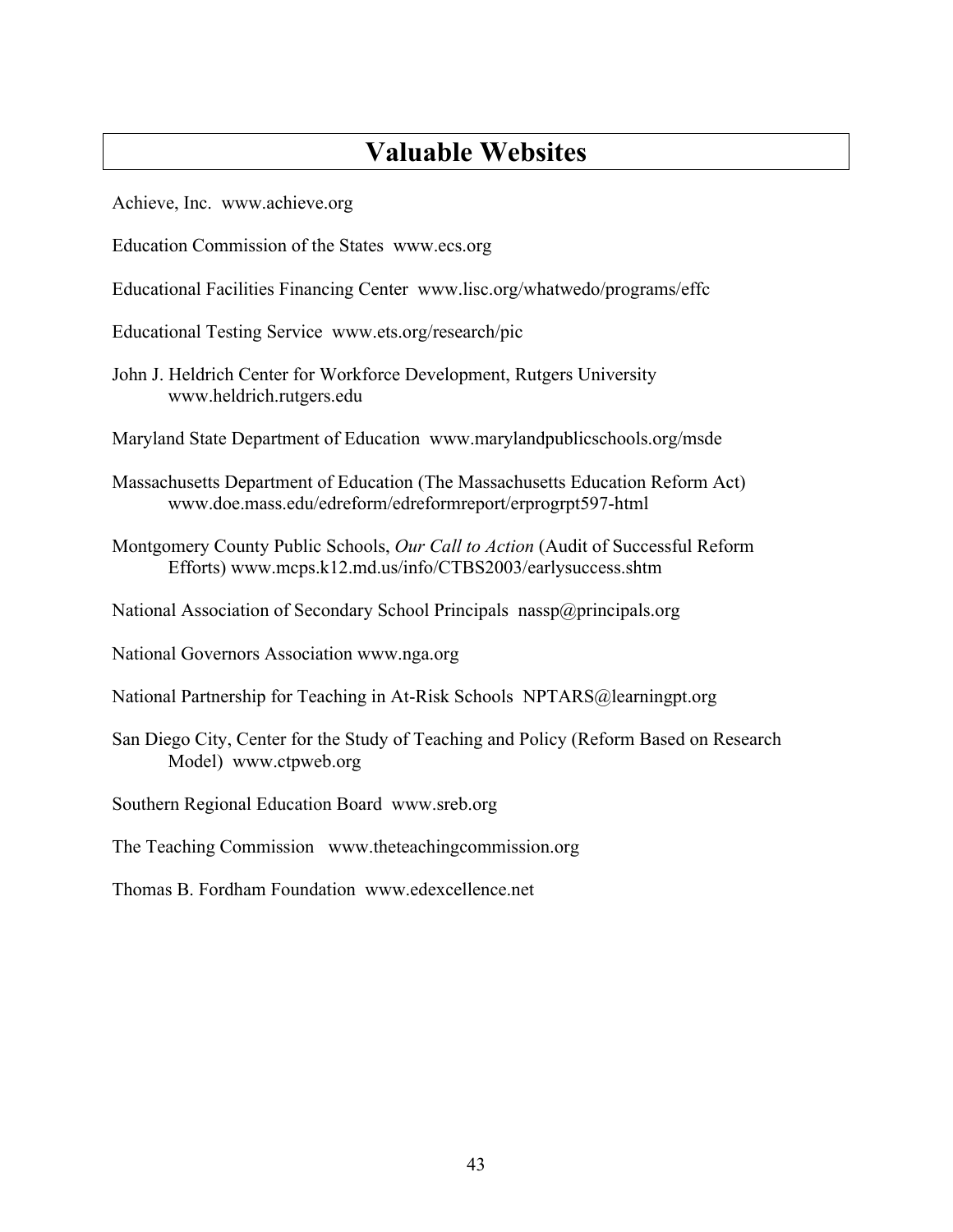# **APPENDIX A – Executive Order 01.01.2004.52**

WHEREAS, The State of Maryland is committed to a historic funding increase to our public schools, including a total state aid for primary and secondary education of \$3.6 billion in fiscal year 2005. This is a \$326 million increase for K-12 education and is the largest increase in Maryland's history. Further, the Bridge to Excellence Act calls for substantial increases in the levels of State formula aid to local school systems annually until fiscal year 2008;

WHEREAS, The No Child Left Behind Act inspires all Americans to pursue innovative approaches in public education to ensure that our children have the tools to be successful learners and citizens;

WHEREAS, Maryland has made great strides in recent years to improve the quality of public education in our State, including improved accountability measures and increased test scores of our children;

WHEREAS, Maryland has the responsibility to its citizens to assess the quality of K-12 education and to propose appropriate initiatives that will result in continued high academic achievement for all students;

WHEREAS, The State should help Maryland public schools in addressing severe teacher shortages, in developing a targeted statewide teacher recruitment and retention strategy, and in continuing to raise academic or content standards for teachers;

WHEREAS, Principals are an essential part of every school's success, and the State needs to examine ways to enhance the professional development provided to aspiring, new, and veteran principals;

WHEREAS, An essential goal of public schools should be to involve parents in the education of their children by facilitating family participation in school activities;

WHEREAS, For Maryland to have an internationally competitive work force, the public schools must identify and implement models that prepare all students for successful entry into postsecondary education and/or careers; and

WHEREAS, To improve academic achievement for all students, Maryland must advance initiatives in school readiness through early childhood programs.

NOW, THEREFORE, I, ROBERT L. EHRLICH, JR., GOVERNOR OF THE STATE MARYLAND, BY VIRTUE OF THE AUTHORITY VESTED IN ME BY THE CONSTITUTION AND THE LAWS OF MARYLAND, HEREBY PROCLAIM THE FOLLOWING EXECUTIVE ORDER, EFFECTIVE IMMEDIATELY.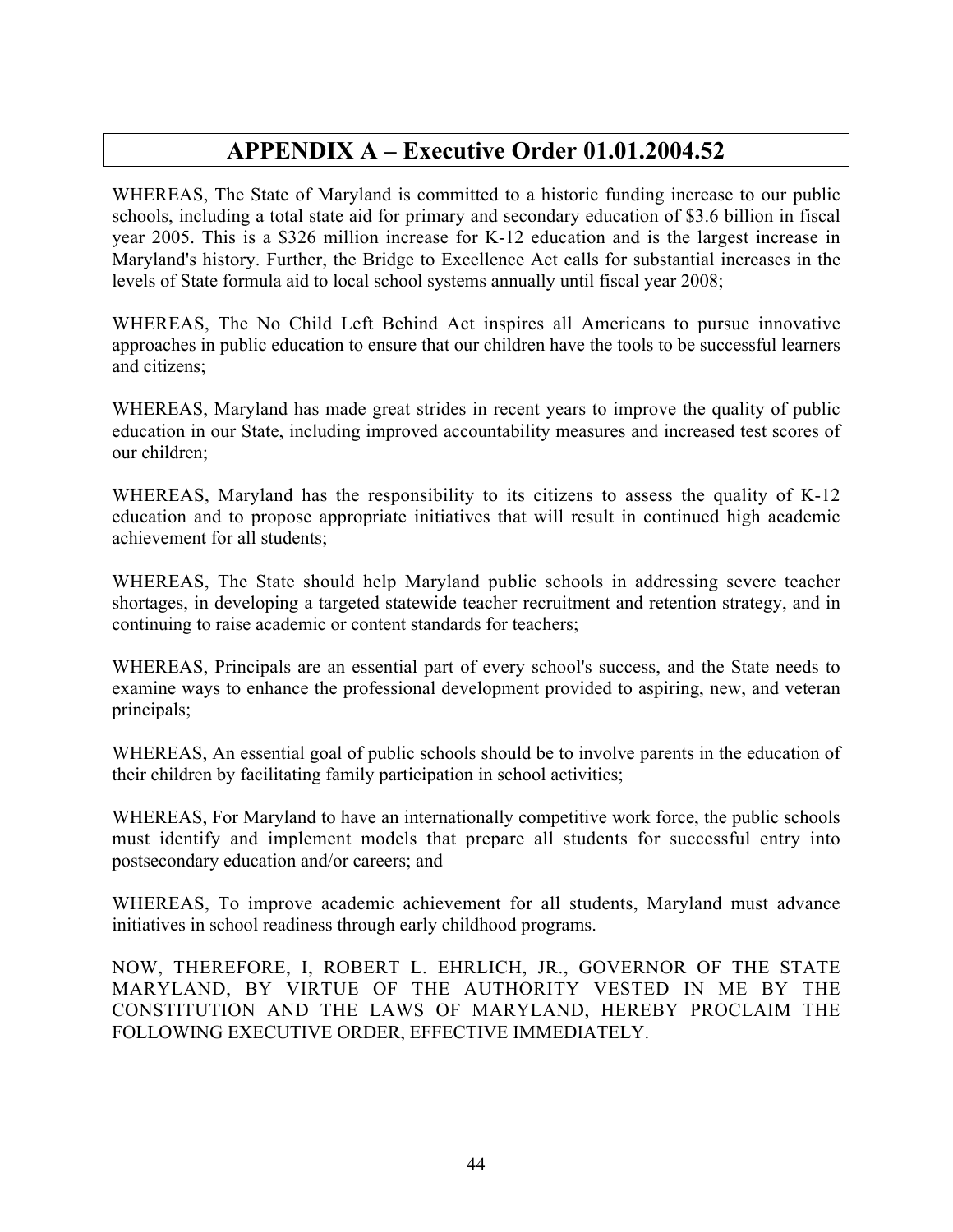- A. Established. There is a Governor's Commission on Quality Education in Maryland.
- B . Purpose. The Commission shall examine the critical issues of teacher/principal accountability and growth, school and community linkages, global best practices in education, school readiness, and early childhood programs as they impact the goal of high academic achievement for all students in Maryland. The Commission shall make recommendations to the Governor for specific and measurable actions. These action areas include teacher quality, principal preparation, special education, community involvement, business partnerships, school choice, curriculum models, school readiness for children, literacy, and preparation for postsecondary education and careers.

# C. Membership.

- 1. The Commission shall be composed of the following members:
	- a. The Lieutenant Governor of the State of Maryland, who shall serve as Chairperson;
	- b. The State Superintendent of Schools or a designee;
	- c. The Secretary of Juvenile Services or a designee;
	- d. The Secretary of Business and Economic Development or a designee;
	- e. The Secretary of Budget and Management or a designee;
	- f. The Secretary of Higher Education or a designee;
	- g. Two members of the Senate of Maryland, one member appointed by the President of the Senate, and one member appointed by the Minority Leader of the Senate;
	- h. Two members of the House of Delegates, one member appointed by the Speaker of the House, and one member appointed by the Minority Leader of the House; and
	- i. Up to twenty-one members of the Commission appointed by the Governor to serve at his pleasure. These members may include representatives of local government, public and private schools, students, parents, teachers, the business community, education advocacy groups, and other individuals and organizations with relevant interest or expertise.
- 2. To the extent possible, the Commission shall represent the major geographic areas of the State
- 3. Members appointed by the Governor may not receive compensation for their services, but may be reimbursed for reasonable expenses incurred in the performance of duties, in accordance with the Standard State Travel Regulations, and as provided in the State budget.
- D. Duties. The Commission shall have the following duties:
	- 1. Examine and make specific recommendations for enhancing the effectiveness of teachers and principals;
	- 2. Examine and make specific recommendations to link schools with their communities;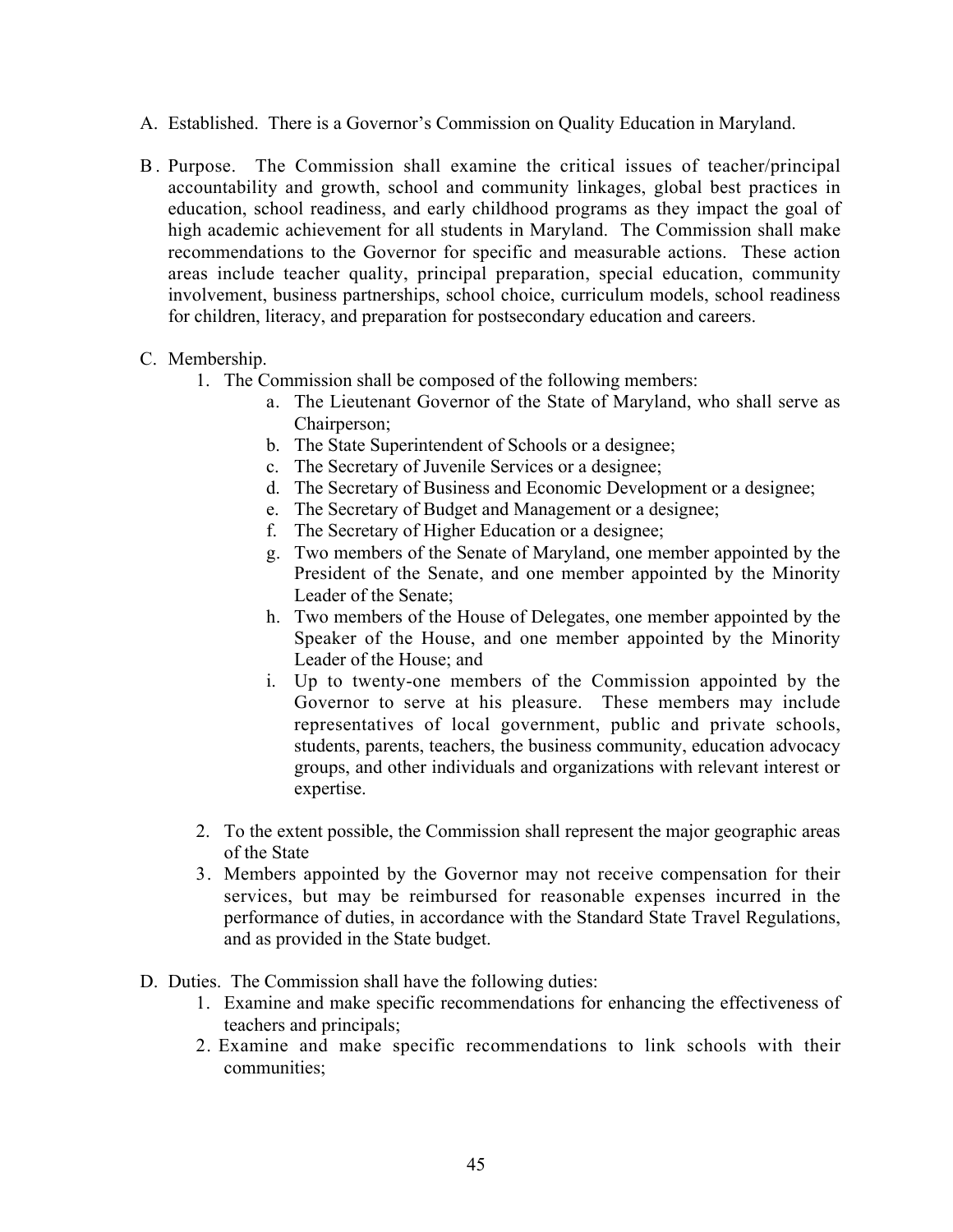- 3. Examine and make specific recommendations to incorporate best practices that will effectively prepare students for postsecondary education and career success; and
- 4. Examine and make specific recommendations to improve school readiness and early childhood programs.
- E. Staffing. The Lieutenant Governor's Office, the State Department of Education, and the Governor's Policy Office shall provide primary staff support to the Commission. The Commission may seek additional staff support from other State agencies, federal agencies, or organizations with expertise in education.
- F. Procedures.
	- 1. A majority of members shall constitute a quorum for the transaction of any business before the Commission.
	- 2. The Commission will hold hearings throughout the State to receive public testimony on Maryland's K-12 education system.
	- 3. The Commission, with the concurrence of the Chairperson, may utilize subject matter experts and resources to assist the Commission in the performance of its duties.
- G. Report. The Commission shall submit a final report to the Governor on or before September 1, 2005, at which time the Commission established by this Executive Order shall be terminated.

GIVEN Under My Hand and the Great Seal of the State of Maryland, in the City of Annapolis, this 27<sup>th</sup> Day of September, 2004.

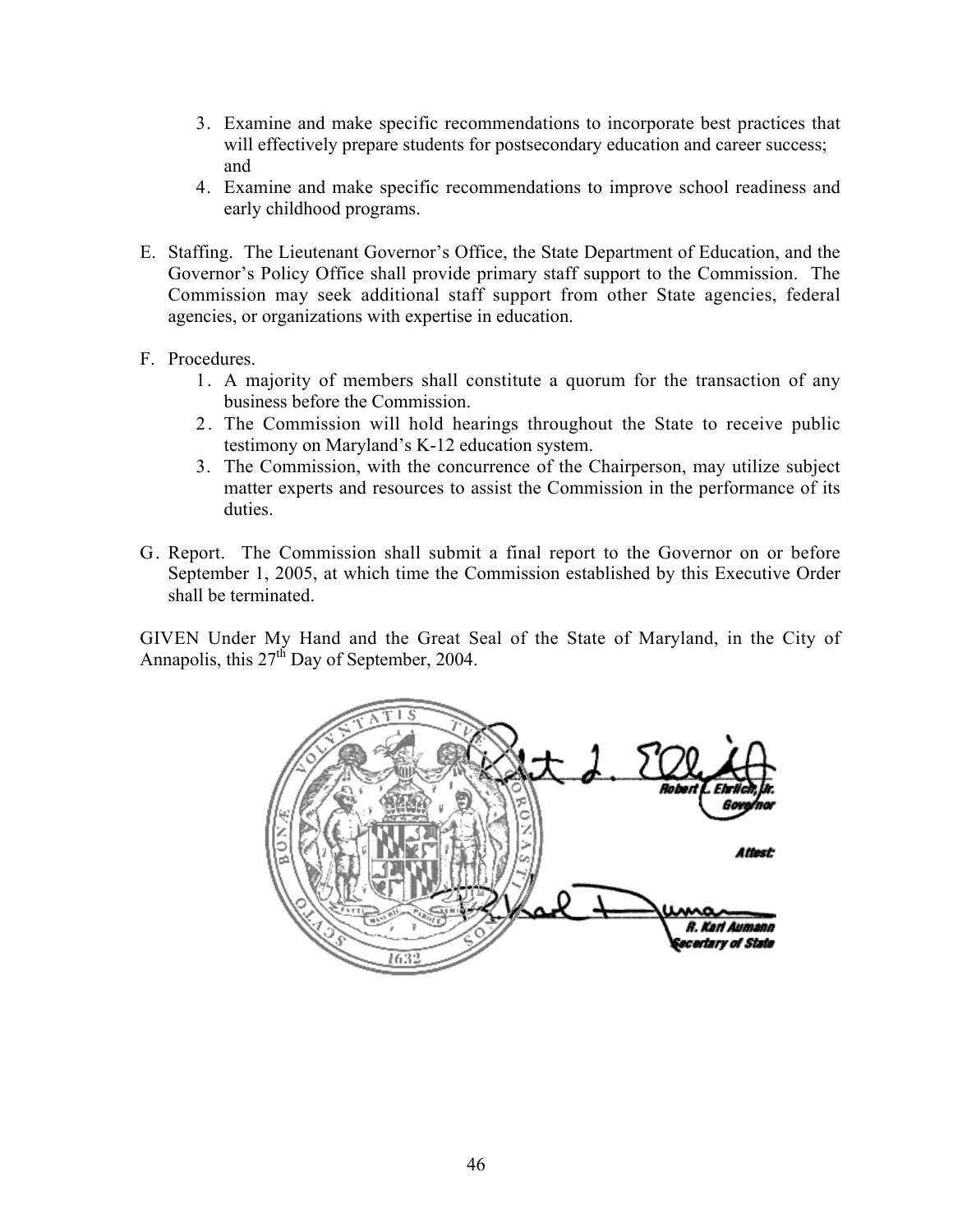# **APPENDIX B – Commission Meetings**

# **STEELE COMMISSION MEETINGS**

- September 27, 2004
- December 6, 2004
- March 14, 2005
- June 13, 2005

# **Personnel Accountability and Growth Meetings**

- September 27, 2004
- October 18, 2004
- November 15, 2004
- January 3, 2005
- February 14, 2005
- April 11, 2005
- May 2, 2005

# **School and Community Linkages Meetings**

- September 27, 2004
- October 12, 2004
- November 1, 2004
- January 10, 2005
- February 7, 2005
- April 4, 2005
- May 9, 2005
- May 24, 2005

# **Best Practices in Education Meetings**

- September 27, 2004
- October 19, 2004
- November 15, 2004
- January 31, 2005
- February 14, 2005
- April 25, 2005
- May 16, 2005

# **School Readiness and Early Childhood Education Meetings**

- September 27, 2004
- October 25, 2004
- November 22, 2004
- January 31, 2005
- February 28, 2005
- April 25, 2005
- June 6, 2005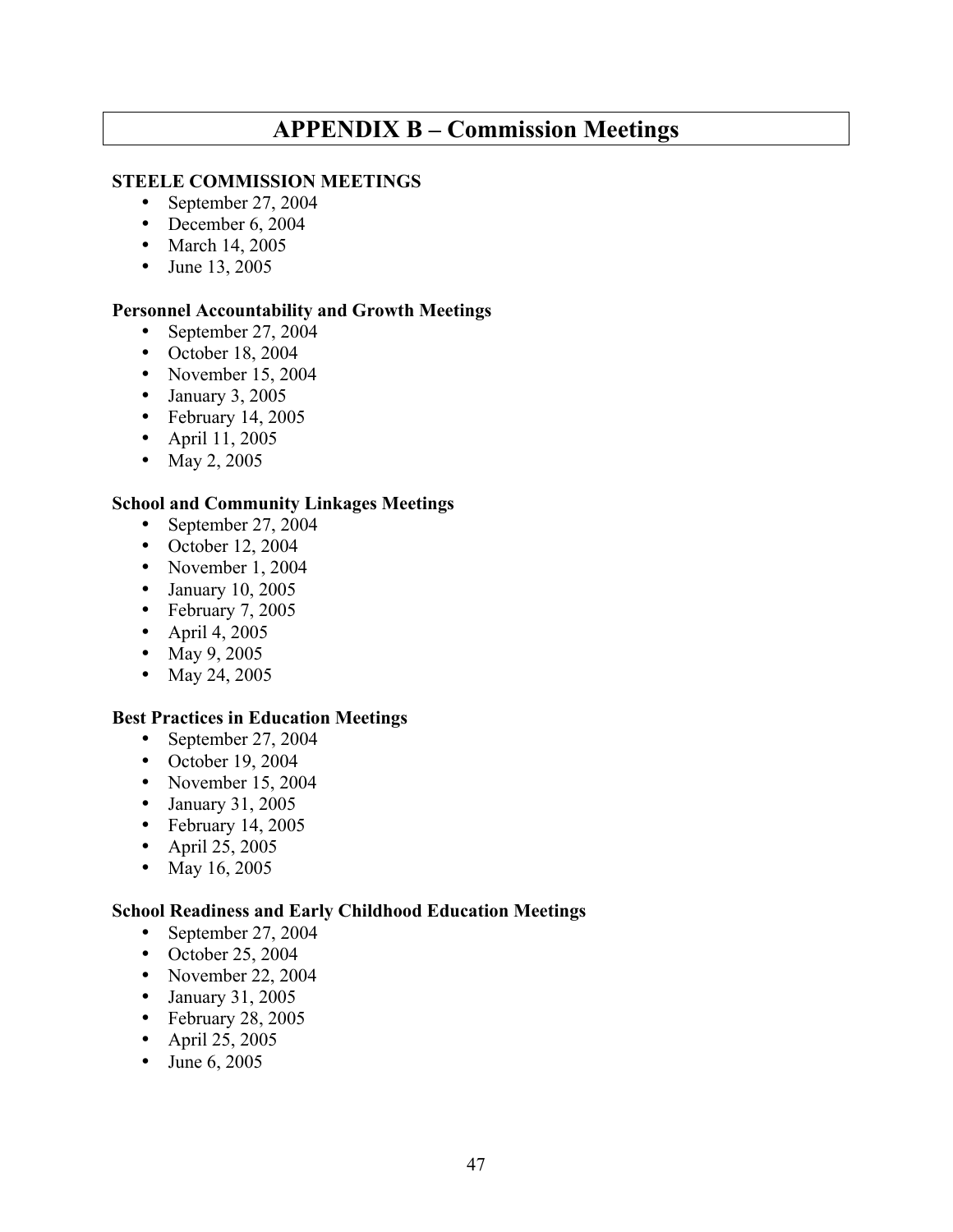# **APPENDIX C – School Visits and Focus Groups**

Northeast Middle School (Baltimore City) – October 12, 2004 Northern High School (Garrett County) – October 21, 2004 West Side Elementary School (Allegany County) – October 22, 2004 Easton Middle School (Talbot County) – November 5, 2004 Buckingham Elementary School (Worcester County) – November 18, 2004 Somerset Intermediate School (Somerset County) – November 19, 2004 Albert Einstein High School (Montgomery County) – November 23, 2004 Kent Island High School (Queen Anne's County) – December 3, 2004 Federalsburg Elementary School (Caroline County) – December 7, 2004 Judy Center (Caroline County) – December 7, 2004 Dulaney High School (Baltimore County) – December 14, 2004 Thomas Stone High School (Charles County) – December 21, 2004 Manchester Elementary School (Carroll County) – January 4, 2005 Center for Applied Technology North (Anne Arundel County) – January 10, 2005 Harford Technical High School (Harford County) – January 26, 2005 Kent County High School (Kent County) – January 28, 2005 Cecilton Elementary School (Cecil County) – January 28, 2005 River Hill High School (Howard County) – February 7, 2005 Furman L. Templeton High School (Baltimore City) – February 9, 2005 Largo High School (Prince George's County) – February 15, 2005 Annapolis Area Christian School (Anne Arundel County) – February 17, 2005 Marlton Elementary School (Prince George's County) – February 23, 2005 Maryland School District Superintendents – March 3, 2005 Walbrook High School (Baltimore City) – March 4, 2005 Carver Vo-Tech High School (Baltimore City) – March 4, 2005 Maryland Student School Board Members - March 11, 2005 Maryland School Board Presidents - March 11, 2005 Tuscarora High School (Frederick County) – March 14, 2005 Washington County Technical High School (Washington County) – March 15, 2005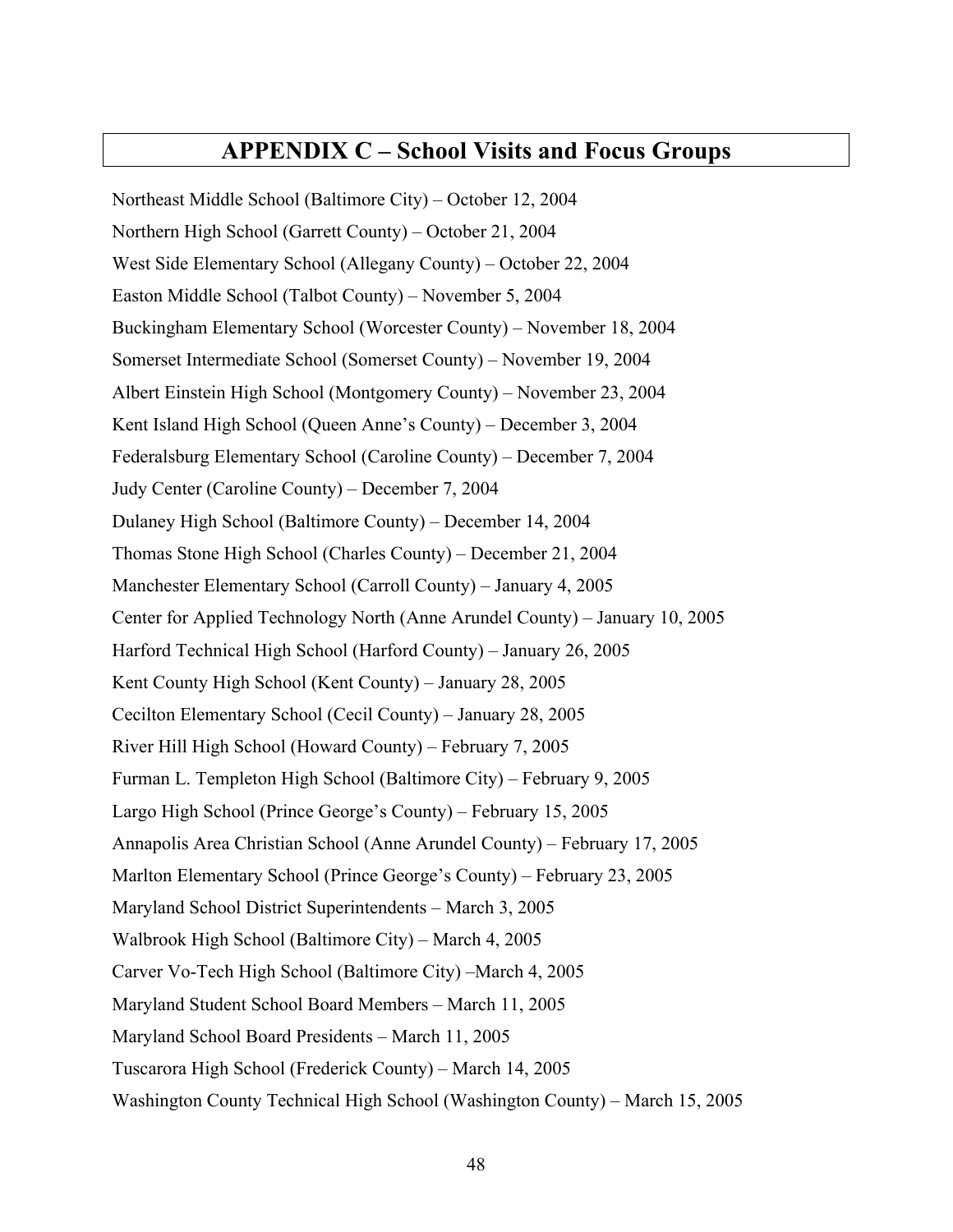Parkside High School (Wicomico County) – March 16, 2005 Nicolas Orem Middle School (Prince George's County) – March 17, 2005 Mace's Lane Middle School (Dorchester County) – March 21, 2005 Potomac Home School Site (Montgomery County) – March 24, 2005 Seven Locks Elementary School (Montgomery County) – March 24, 2005 Bais Yaakov School (Baltimore County) – April 7, 2005 SEED School (Washington, D.C.) – April 15, 2005 Mill Creek Middle School (Calvert County) – April 18, 2005 Esperanza Middle School (St. Mary's County) – April 18, 2005 Briggs Chaney Middle School (Montgomery County) – April 19, 2005 Dundalk Middle School (Baltimore County) - April 22, 2005 Baltimore Highlands Elementary School (Baltimore County) – April 28, 2005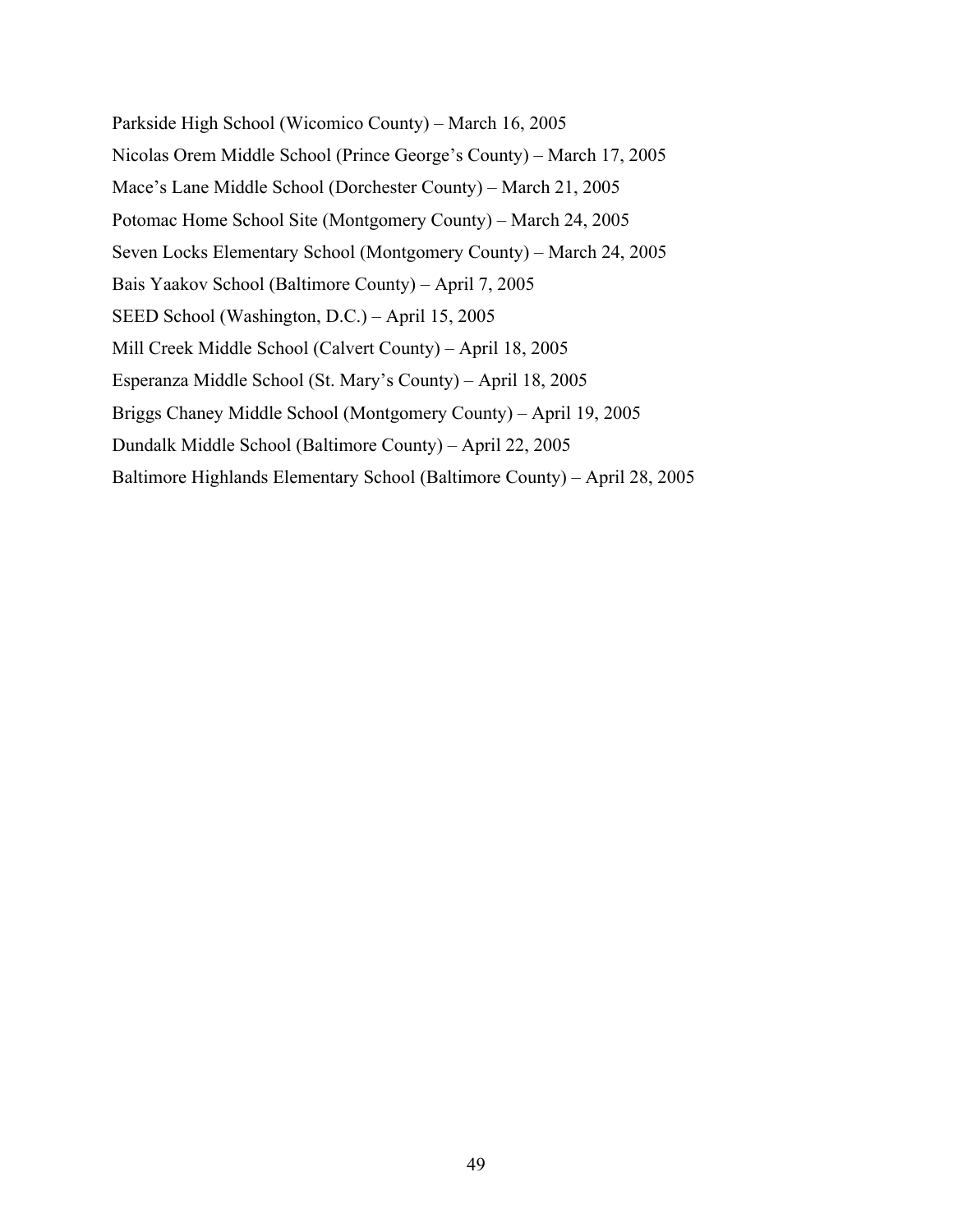# **APPENDIX D – Public Hearings**

May 12, 2005 May 24, 2005 Globe Hall Auditorium The Fine Arts Theater 20200 Observation Drive The Liberty Campus 7:00 – 9:00pm Baltimore, MD 21215

May 17, 2005 May 25, 2005 High School School Auditorium 2475 Cambridge Bypass Bel Air, MD 21015 Cambridge, MD 21613  $7:00 - 9:00 \text{ pm}$  $7:00 - 9:00$ pm

May 18, 2005 May 26, 2005 Thomas Stone High School Largo High School School Auditorium Multipurpose Room 3785 Leonardtown Road 505 Largo Road  $7:00 - 9:00$ pm  $7:00 - 9:00$ pm

May 19, 2005 Hagerstown Community College Kepler Theater Building 11400 Robinwood Drive Hagerstown, MD 21742  $7:00 - 9:00$ pm

Montgomery College Baltimore City Community College Germantown, MD 20876 2901 Liberty Heights Avenue  $7:00 - 9:00$ pm

Cambridge-South Dorchester C. Milton Wright High School School Auditorium 1301 N. Fountain Green Road

Waldorf, MD 20603 Upper Marlboro, MD 20774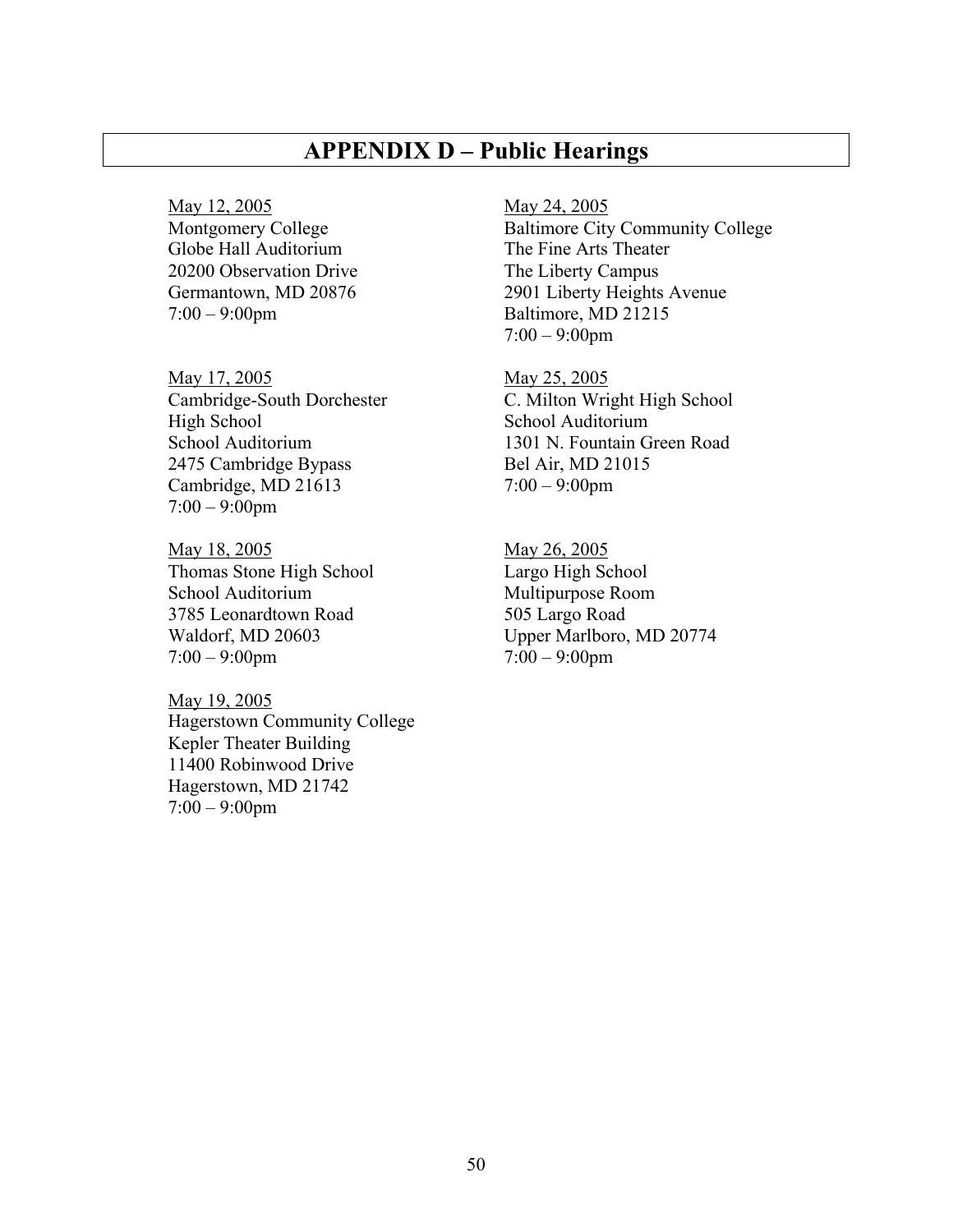# **Acknowledgments**

The Governor's Commission on Quality Education in Maryland thanks the many contributors whose assistance made this report possible.

We first acknowledge the hard work and dedicated efforts of Lieutenant Governor Michael S. Steele, who traveled to every school district in Maryland, personally meeting with delegations of all stakeholders in Maryland's education system. His incisive questioning of education stakeholders led directly to the recommendations in this report. Second, our thanks go also to Robert J. Kemmery, Executive Director of the Commission, who worked to insure that the many meetings occurred on schedule and who guided the production of this final report.

We also recognize the many dedicated staffers who supported the work of the Commission: Paul E. Schurick, Director of Communications, Office of the Governor; Craig Williams, Deputy Chief of Staff, Office of the Governor; Havalah M. Neboschick, Special Assistant, Office of the Governor; Joe Getty, Policy and Legislative Director, Office of the Governor; George P. Poff, Legislative Officer, Office of the Governor; Daniel A. Rosso, Administrative Assistant, Office of the Governor; Paul Ellington, Chief of Staff, Office of the Lieutenant Governor; Suzanne Knighton, Policy Coordinator, Office of the Lieutenant Governor; Vinicia Mascarenhas, External Affairs Coordinator, Office of the Lieutenant Governor; Joseph Cluster, Advance Coordinator, Office of the Lieutenant Governor; Regan Hopper, Communications Director, Office of the Lieutenant Governor; Karen Dates, Executive Assistant to the Office of the State Superintendent, MSDE; Deborah S. Drown, Director, Elementary School Initiatives, MSDE; Rhona Fisher, Ph.D., Branch Chief, Student Achievement and Results, Division of Special Education/Early Intervention Services, MSDE; and Renee Spence, Executive Director, Governmental Relations, Office of the State Superintendent of Schools, MSDE.

We also are grateful to the chairs, vice-chairs, and individual members of the Commission. To the many superintendents and principals who hosted focus groups at their schools and to the hundreds of educators and community members who provided valuable commentary, we offer our sincere appreciation. We thank James W. Dyke, Jr., former Secretary of Education in Virginia, for his ongoing advice and support and Alan Fabian, Eric Dixon, and Greg Barr from the Centre for Management and Technology for their technical assistance.

Finally, we offer special thanks to Harry James Cook, English Chairman, Eastern Technical High School, Baltimore County Public Schools, who served as chief writer for the final draft of this report. In this task he received expert editorial and logistical assistance from Dorothy E. Hardin, Principal, Pikesville High School, Baltimore County Public Schools, and Katherine Downs, law student at American University and Summer Intern assigned to the Governor's Office.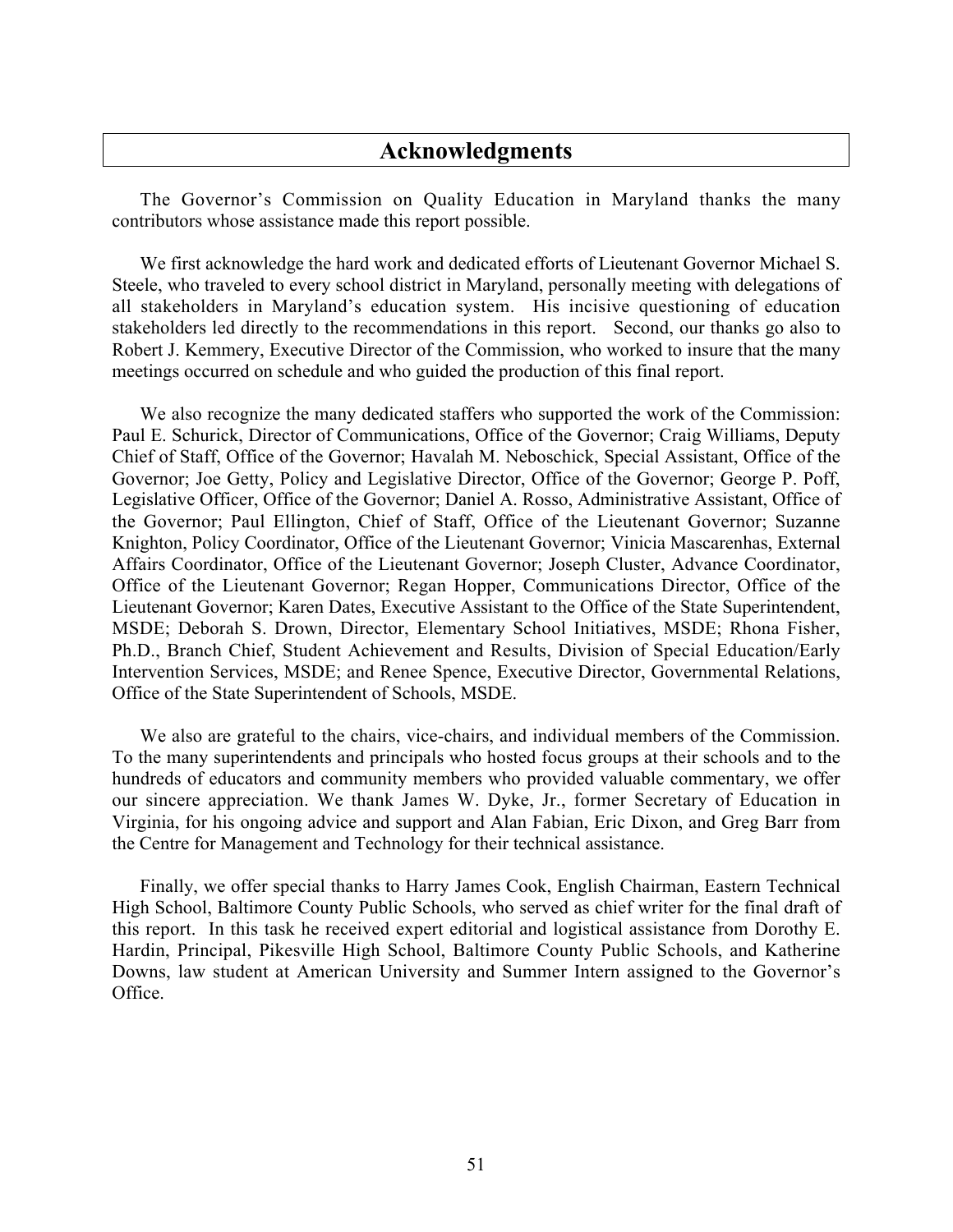# **Endnotes**

 1 SMART www.smartstates.com

 $2$  Abraham Flexner, Kappa Delta Pi—Educational Honor Society http://www.kdp.org/about/laureates/laureates/abrahamflexner.php

<sup>3</sup> "Meritorious New Teacher Candidate" Program, Mid-Atlantic Regional Teachers Project, American Association of Colleges for Teacher Education http://www.martp.org

4 Florida Community Colleges http://www.fldcu.org/teach\_for\_florida/ http://www.fldcu.org/teach\_for\_florida/abstracts.pdf

<sup>5</sup> North Carolina Community College System, Examples of Baccalaureate Completion Programs for Teacher Preparation http://www.ncccs.cc.nc.us/News\_Releases/BaccalaureateTeachingPrograms.htm

<sup>6</sup> Physicians' Assistant Program at CCBC Essex, The Community College of Baltimore County http://www.ccbcmd.edu/past/essex

<sup>7</sup> SB 75-Public Charter School Act of 2003 http://www.governor.maryland.gov/billsignings/2003/052203.html Charter School Laws Across the States: Ranking and Scorecard  $8<sup>th</sup>$  Edition, "Strong Laws Produce Better Results" http://www.edreform.com/\_upload/charter\_school\_laws.pdf

<sup>8</sup> See letter from Maryland Partnership for Teaching and Learning K-16 to The Honorable Robert L. Ehrlich, Jr., dated March 31, 2005, proposing a Maryland State Summit on Mathematics, Science, and Technology; "Recommendations for a 'World Class' K-8 Math Curriculum for Maryland Students" from the Parents' Coalition of Montgomery County; and "The Expectations" Gap: A 50-State Review of High School Graduation Requirements" prepared by Achieve, Inc., a bi-partisan, non-profit organization created by the nation's governors and business leaders that helps states raise academic standards, improve assessments, and strengthen accountability. Additional useful sources are Achieve, Inc.'s *Analysis of the Voluntary State Curriculum (VSC) in Science: Grades Pre-K-8 (2005)* and MSDE's *Where Do We Stand in 2005? A Progress Report on Technology Resources in Maryland Schools* (March 2005).

9 National Center for Alternative Certification www.teach-now.org/index.asp

<sup>10</sup> ABCTE www.abcte.org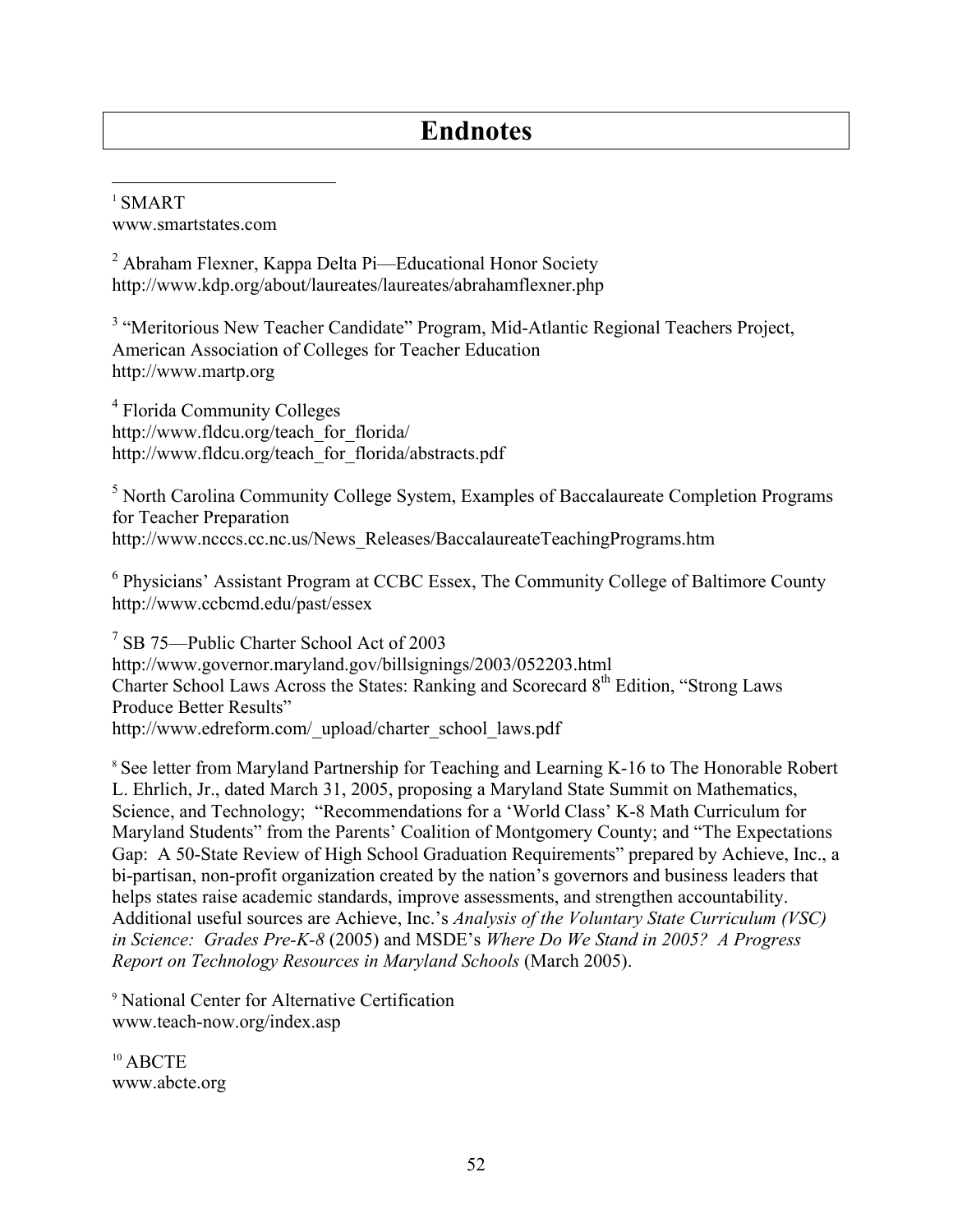<sup>11</sup> New Leaders for New Schools www.nlns.org

 $\overline{a}$ 

<sup>12</sup> Teachers College, Columbia University www.tc.columbia.edu

<sup>13</sup> Hess, Frederick M. and Andrew P. Kelly, "Learning to Lead? What Gets Taught in Principal Preparation Programs" http://www.ksg.harvard.edu/pepg/PDF/Papers/Hess\_Kelly\_Learning\_to\_Lead\_PEPG05.02.pdf

<sup>14</sup> Levine, Arthur, "Educating School Leaders" (See especially pp. 50-70.) http://www.edschools.org/pdf/Final313.pdf

<sup>15</sup> Boston Principal Fellows, Boston School Leadership Institute http://www.bostonsli.org

16 Virginia School Turnaround Specialist Program, Executive Overview www.pen.k12.va.us/VDOE/Instruction/OCP/vstsp.html

<sup>17</sup> Teach for America and Troops for Teachers www.whitehouse/gov/firstlady/initiatives/education/troopsforteachers.html www.whitehouse/gov/firstlady/initiatives/education/teachforamerica.html

<sup>18</sup> Milken Foundation http://www.mff.org/tap/tap.taf Teacher Advancement Program Foundation www.tapschools.org

 $19$  Id.

<sup>20</sup> MELMAC Education Foundation http://www.melmacfoundation.org

21 Ohio College Access Network http://www.ohiocan.org

<sup>22</sup> See Jodie Roth, et al., "What Happens During the School Day?: Time Diaries from a National Sample of Elementary School Leaders" http://www.terecord.org/Content.asp?ContentID=11018 and *Education at a Glance, Organization for Economic Cooperation and Development's Education at a Glance 2003 Report*, published by The Brookings Institution in 2004.

<sup>23</sup> Maryland enjoys a national reputation for its design and use of the Work Sampling System, a component of the Maryland Model of School Readiness (MMSR). The Work Sampling System is the measure of readiness for all children entering kindergarten and is the basis for the annual report on school readiness. For the 2004-05 school year, the statewide cohort of entering